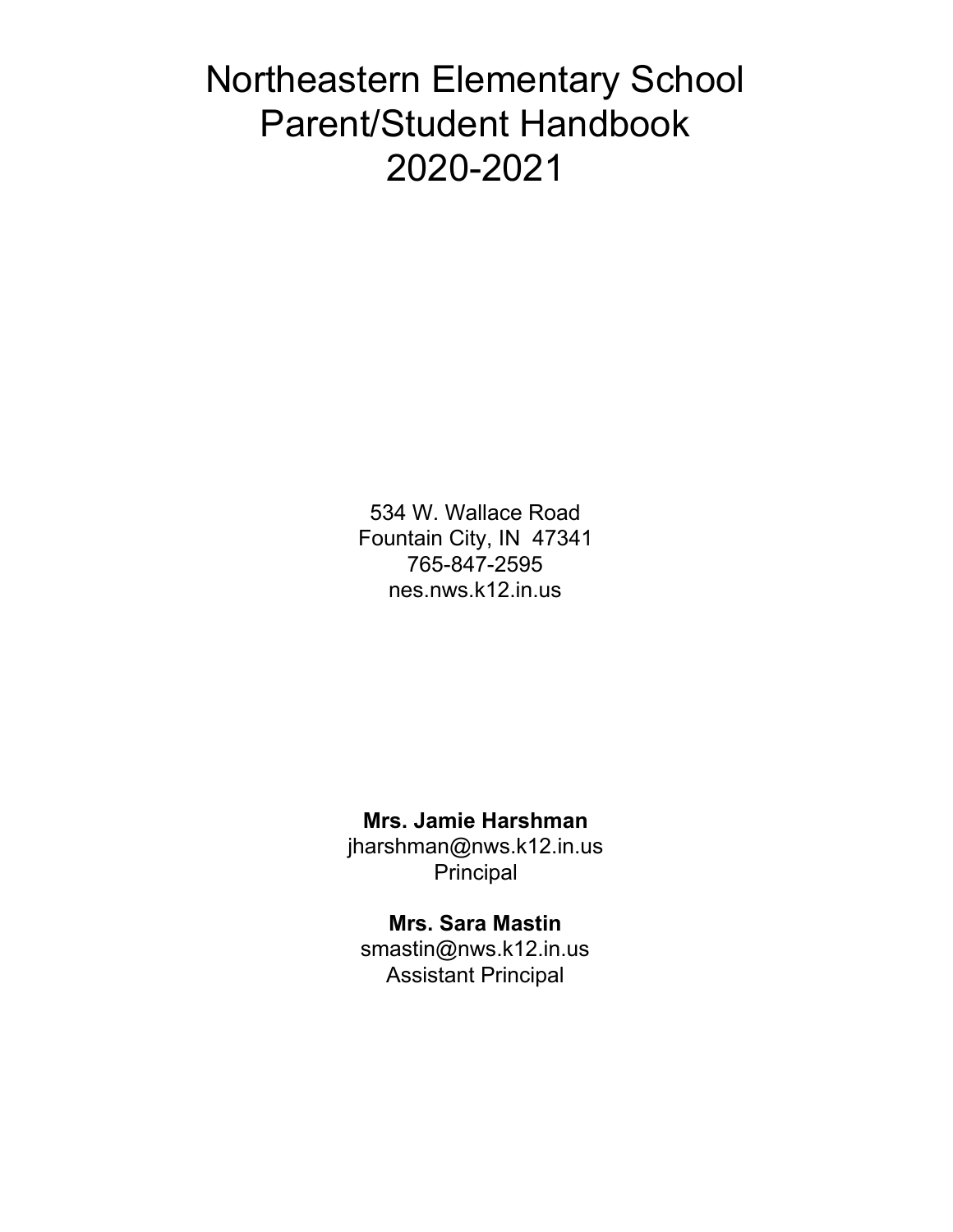# Table of Contents

| <b>About Our School</b>                                 |        |
|---------------------------------------------------------|--------|
| A Letter from the Principal                             | Page 4 |
| Northeastern Wayne School Corporation Mission Statement | Page 4 |
| Northeastern Elementary School Mission Statement        | Page 4 |
| Northeastern Elementary School                          | Page 4 |
| <b>Certified Staff</b>                                  | Page 6 |
| <b>Support Staff</b>                                    | Page 7 |
| School Board and Administration                         | Page 7 |

|                               | <b>Community Services</b> |        |
|-------------------------------|---------------------------|--------|
| Before/After School Childcare |                           | Page 7 |

| <b>General Information</b>                          |         |
|-----------------------------------------------------|---------|
| <b>Admission Policies</b>                           | Page 8  |
| <b>Anonymous Safety Reporting</b>                   | Page 9  |
| Attendance                                          | Page 9  |
| A. Excused Absences                                 | Page 10 |
| <b>B.</b> Unexcused Absences                        | Page 11 |
| C. Suspension from School                           | Page 11 |
| D. Absence Procedures                               | Page 11 |
| E. Tardies                                          | Page 11 |
| F. Leaving Early                                    | Page 12 |
| G. Attendance Interventions                         | Page 12 |
| H. Perfect Attendance                               | Page 12 |
| <b>Birthday Celebrations</b>                        | Page 12 |
| <b>Book Rental</b>                                  | Page 13 |
| Change of Address/Phone                             | Page 13 |
| Confidentiality                                     | Page 13 |
| Convocations                                        | Page 13 |
| <b>Dismissal Procedures</b>                         | Page 13 |
| A. Bus Students                                     | Page 13 |
| <b>B.</b> Car Students                              | Page 14 |
| C. Early Dismissal                                  | Page 14 |
| D. Change of Plans                                  | Page 14 |
| <b>Emergency School Closings</b>                    | Page 14 |
| A. Notification                                     | Page 14 |
| <b>B.</b> Early Dismissal Procedures                | Page 14 |
| <b>Extracurricular Activities and Organizations</b> | Page 14 |
| A. Sports                                           | Page 14 |
| <b>B.</b> Organizations                             | Page 15 |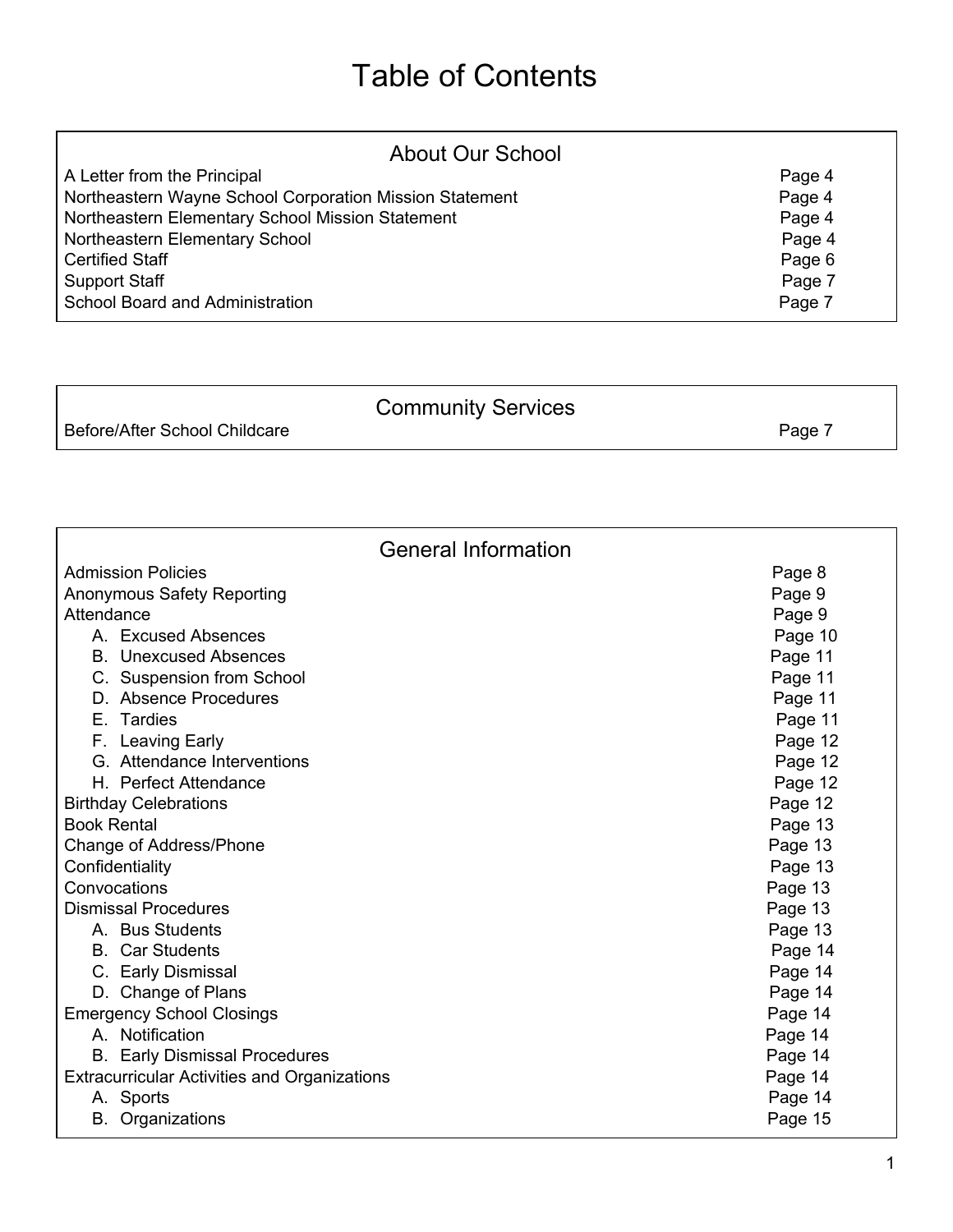| C. Eligibility                           | Page 15 |
|------------------------------------------|---------|
| D. Student Attendance                    | Page 15 |
| <b>Field Trips</b>                       | Page 15 |
| A. Purpose                               | Page 15 |
| <b>B.</b> Chaperones                     | Page 15 |
| Fire and Emergency Preparedness Drills   | Page 16 |
| <b>Food Services</b>                     | Page 16 |
| <b>Fundraisers</b>                       | Page 16 |
| <b>Health Services</b>                   | Page 16 |
| A. Health Requirements for Registration  | Page 16 |
| <b>B.</b> Accidents                      | Page 17 |
| C. Vision Screening                      | Page 17 |
| D. Head Lice                             | Page 17 |
| E. Other Health Problems                 | Page 18 |
| F. Administration of Medicine            | Page 18 |
| Home/School Communication                | Page 19 |
| A. Knightline                            | Page 19 |
| B. Teacher Contacts / Parent Conferences | Page 19 |
| <b>Homework Policy</b>                   | Page 19 |
| <b>Homework Suggestions</b>              | Page 20 |
| How Parents Can Help                     | Page 20 |
| Kindergarten Information                 | Page 20 |
| Lost and Found                           | Page 21 |
| Non-Discrimination Policy                | Page 21 |
| Parent Teacher Organization              | Page 21 |
| <b>Report Cards</b>                      | Page 21 |
| A. Grading Scale Guidelines              | Page 21 |
| <b>B.</b> Honor Roll Guidelines          | Page 22 |
| C. Promotion/Retention                   | Page 22 |
| School Day                               | Page 22 |
| <b>School Supplies</b>                   | Page 23 |
| Telephone                                | Page 23 |
| <b>Visitors</b>                          | Page 23 |
| Withdrawal                               | Page 23 |

| <b>Special Services</b>              |         |
|--------------------------------------|---------|
| <b>Hearing/Speech Services</b>       | Page 24 |
| A. Hearing Screening Administration  | Page 24 |
| <b>B.</b> Speech Therapy Services    | Page 24 |
| <b>Least Restrictive Environment</b> | Page 24 |
| <b>Seclusion and Restraint</b>       | Page 24 |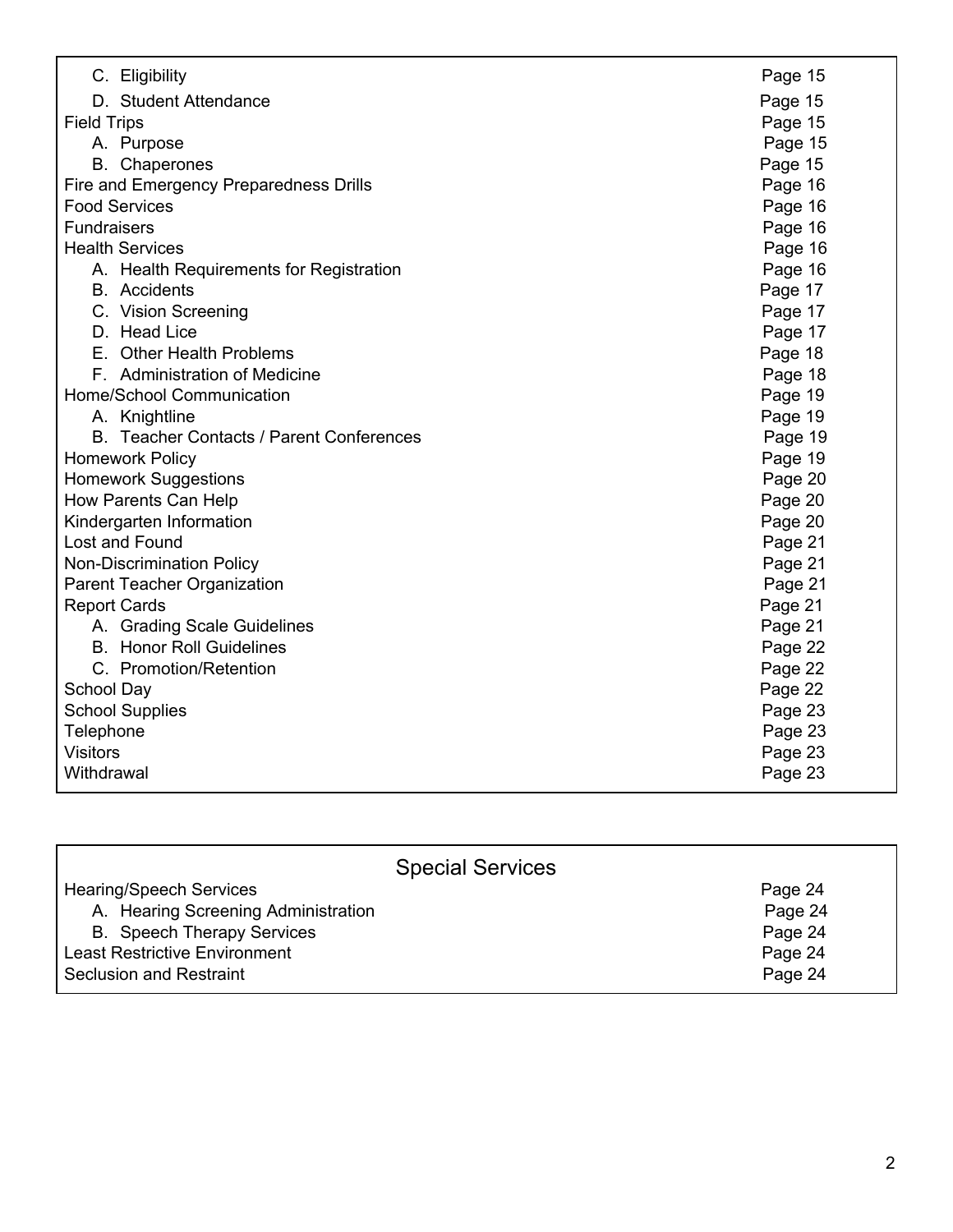| <b>Bullying</b><br>Page 25<br><b>Bus Safety</b><br>Page 25<br>A. Bus Rules<br>Page 25<br>Page 26<br><b>B.</b> Alternate Transportation<br>Dress and Grooming<br>Page 26<br><b>Expectations for Student Behavior</b><br>Page 26<br>A. Student Behavior Standards<br>Page 26<br>Page 27<br><b>B.</b> Discipline Code<br>Page 28<br><b>Disciplinary Actions</b><br>C.<br>D. School Resource Officer<br>Page 28<br>Page 28<br>E. Classroom Conduct<br>Page 28<br><b>General Areas</b><br>E.<br>G. Due Process<br>Page 28<br>Page 29<br>Grounds for Suspension or Expulsion<br>H. .<br>Page 29<br>"No Child Left Behind" Requirements |
|----------------------------------------------------------------------------------------------------------------------------------------------------------------------------------------------------------------------------------------------------------------------------------------------------------------------------------------------------------------------------------------------------------------------------------------------------------------------------------------------------------------------------------------------------------------------------------------------------------------------------------|
|                                                                                                                                                                                                                                                                                                                                                                                                                                                                                                                                                                                                                                  |
|                                                                                                                                                                                                                                                                                                                                                                                                                                                                                                                                                                                                                                  |
|                                                                                                                                                                                                                                                                                                                                                                                                                                                                                                                                                                                                                                  |
|                                                                                                                                                                                                                                                                                                                                                                                                                                                                                                                                                                                                                                  |
|                                                                                                                                                                                                                                                                                                                                                                                                                                                                                                                                                                                                                                  |
|                                                                                                                                                                                                                                                                                                                                                                                                                                                                                                                                                                                                                                  |
|                                                                                                                                                                                                                                                                                                                                                                                                                                                                                                                                                                                                                                  |
|                                                                                                                                                                                                                                                                                                                                                                                                                                                                                                                                                                                                                                  |
|                                                                                                                                                                                                                                                                                                                                                                                                                                                                                                                                                                                                                                  |
|                                                                                                                                                                                                                                                                                                                                                                                                                                                                                                                                                                                                                                  |
|                                                                                                                                                                                                                                                                                                                                                                                                                                                                                                                                                                                                                                  |
|                                                                                                                                                                                                                                                                                                                                                                                                                                                                                                                                                                                                                                  |
|                                                                                                                                                                                                                                                                                                                                                                                                                                                                                                                                                                                                                                  |
|                                                                                                                                                                                                                                                                                                                                                                                                                                                                                                                                                                                                                                  |
|                                                                                                                                                                                                                                                                                                                                                                                                                                                                                                                                                                                                                                  |
| Harassment<br>Page 29                                                                                                                                                                                                                                                                                                                                                                                                                                                                                                                                                                                                            |
| Page 30<br>Cell Phone Content and Display                                                                                                                                                                                                                                                                                                                                                                                                                                                                                                                                                                                        |
| <b>Metal Detectors</b><br>Page 30                                                                                                                                                                                                                                                                                                                                                                                                                                                                                                                                                                                                |
| <b>Lunchroom Manners</b><br>Page 32                                                                                                                                                                                                                                                                                                                                                                                                                                                                                                                                                                                              |
| Page 32<br>Recess                                                                                                                                                                                                                                                                                                                                                                                                                                                                                                                                                                                                                |

| <b>Technology Acceptable Usage Policy</b> | Page 33 |
|-------------------------------------------|---------|
| Student/Parent Signature Page             | Page 36 |
| Cell Phone Content Signature Page         | Page 37 |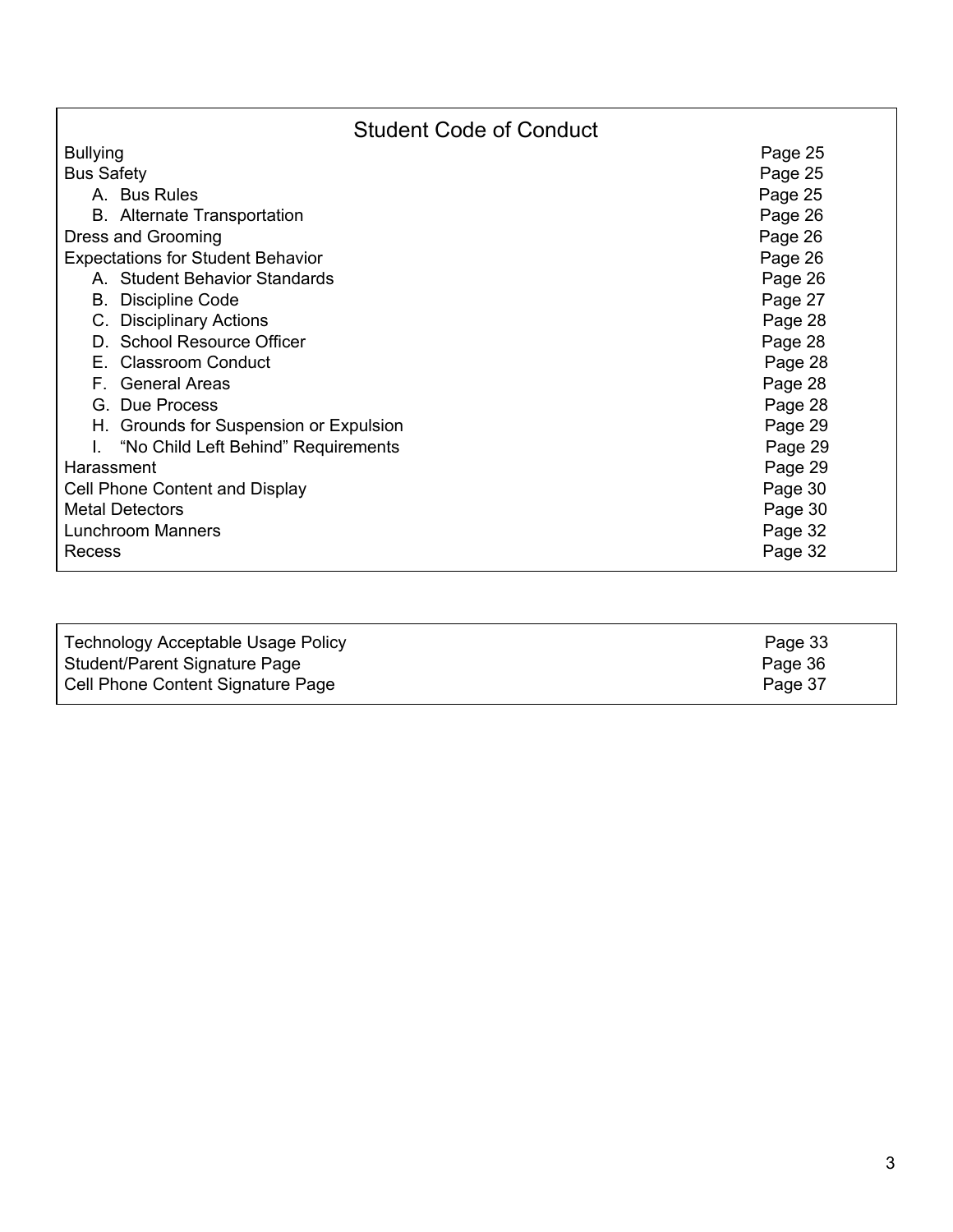# A LETTER FROM THE PRINCIPAL

Dear Students and Families,

It is a pleasure to be a part of Northeastern Wayne School Corporation for the upcoming school year. I look forward to getting to know all of you! As this is my first year with all of you, I wanted to share a little about myself. This will be my third year as an elementary principal. I spent two years as principal at Union Elementary. Prior to being elementary principal, I spent a year as Dean of Students at Union Jr.-Sr. High and Curriculum Director for the whole corporation. I have taught in every grade level K-12 in positions as MS/HS Math teacher and Title I teacher at Union. Prior to that, I taught at Anderson Preparatory Academy as a 4th/5th split grade level teacher. I celebrated my 11th wedding anniversary to my husband, Jonathan, in June. We have two wonderful children. My daughter, Raelyn, who will be attending kindergarten this year, and a son, Declan, who is three. I look forward to becoming a part of the Knight family!

This will be a different school year and I ask for your patience and flexibility as we work through the challenges that we face in the ever changing situation. The teachers, Mrs. Mastin, and myself will be working hard to make sure your child receives the best education possible, regardless of any issues that arise due to COVID. Policies and procedures will have to change due to concerns with student health and safety related to COVID-19. We will keep the lines of communication open to ensure everyone has the necessary information this school year.

# NORTHEASTERN WAYNE SCHOOL CORPORATION MISSION STATEMENT

The mission of the Northeastern Wayne School Corporation, a partnership of students, staff, families, and community, is to provide all students the opportunity to achieve academic excellence, to acquire significant lifeskills, and to meet their unique needs through a challenging and diverse curriculum, presented in a positive and nurturing learning environment.

# NORTHEASTERN ELEMENTARY MISSION STATEMENT

Northeastern Elementary School: A caring community working together to build a better tomorrow.

# NORTHEASTERN ELEMENTARY SCHOOL

The Northeastern Wayne School Corporation is located in the northeastern sector of Wayne County. It is an agricultural area comprised of five small communities with a number of small businesses, but no industry. A population of approximately 5,700 resides within the school district.

The Northeastern Wayne School Corporation was formed in 1963. It is composed of four townships: Franklin, Green, New Garden, and Webster. The schools, each with grades 1 through 12, were located in Fountain City, Webster, Whitewater, and Williamsburg. Northeastern Junior-Senior High School opened in 1967. All junior and senior high students went to the new building. Students in grades 1 through 6 went to Whitewater and Williamsburg, and kindergarten students were taught in Fountain City.

In 1981, the Whitewater School was closed and double shifting began at the Williamsburg School. Elementary students from the Webster-Williamsburg area attended school in the morning. Students from the Fountain City-Whitewater area attended school in the afternoon. The kindergarten students remained in Fountain City.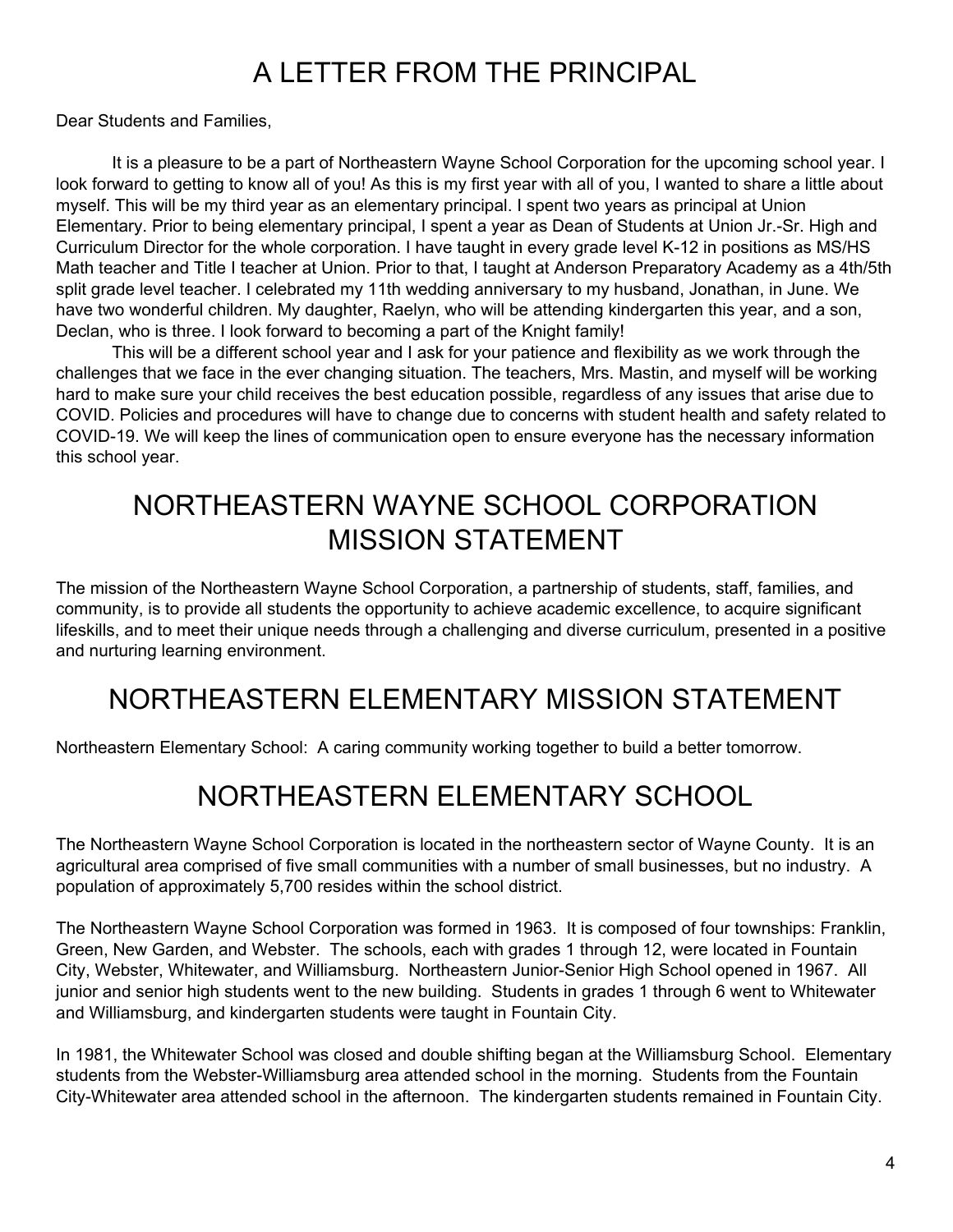Our building, Northeastern Elementary School, was opened in the fall of 1983. All elementary students, including kindergarten and preschool, are now in this building. The student enrollment for the 2019-2020 school year for Northeastern Elementary was 595 children in preschool through fifth grade.

Northeastern Elementary School personnel includes two administrators, 40 faculty members, two office staff, 16 instructional assistants, a corporation nurse, a student support specialist, 3 custodial staff, and 7 cafeteria staff members. Special Education needs are met through East Central Indiana Special Services District. School personnel include a teacher for students with Emotional Disabilities, two inclusion teachers, two Speech and Language Pathologists, and a School Psychologist. An occupational therapist, physical therapist, vision impairment consultant, hearing impairment consultant, other health impairment consultants, diagnostician, assistant director, and director of special education services are available as needed.

Northeastern Elementary provides music, art, computer, physical education, and media to students in kindergarten through fifth grade. Band is provided for interested fifth grade students.

Provisions are made for students who experience difficulty in reading through participation in the Title I program. Two Reading Recovery teachers address the needs of the lowest achieving first graders. All first grade students receive listening skills instruction formatted around reading and math concepts.

Student growth is formally reported to parents each nine weeks. Progress reports are sent at the midpoint of each grading period. Parent/teacher conferences are held each fall and may be scheduled upon request by either parents or teachers at any time.

Students are encouraged to participate in many school activities including: Science Fair, DARE, Spelling Bee, Spell Bowl, Math Bowl, Robotics, 4-H, Scouts, and intramural and competitive sports. Additionally, students form Leader in Me committees including:

The PTO is comprised of parents, teacher representatives, and administrators who sponsor fundraisers to support convocations, special programs, playground equipment, furniture, and other needed educational materials. They also sponsor other special school events, such as our Trunk-or-Treat, Santa Breakfast, Holiday Shoppe, and Spring Carnival.

Parents and families are always welcome at Northeastern Elementary. The school sponsors Giggles with a Gal, Doughnuts with a Dude, and Grandparents' Days. We also welcome parent/guardian volunteers for class parties and other events.

The creation of the School Improvement and Achievement Plan has allowed the staff to examine student achievement within the elementary and focus on our strengths and weaknesses. A plan has been developed and implemented to increase student achievement at Northeastern Elementary. The plan was approved locally and by the state, and is available to patrons upon request.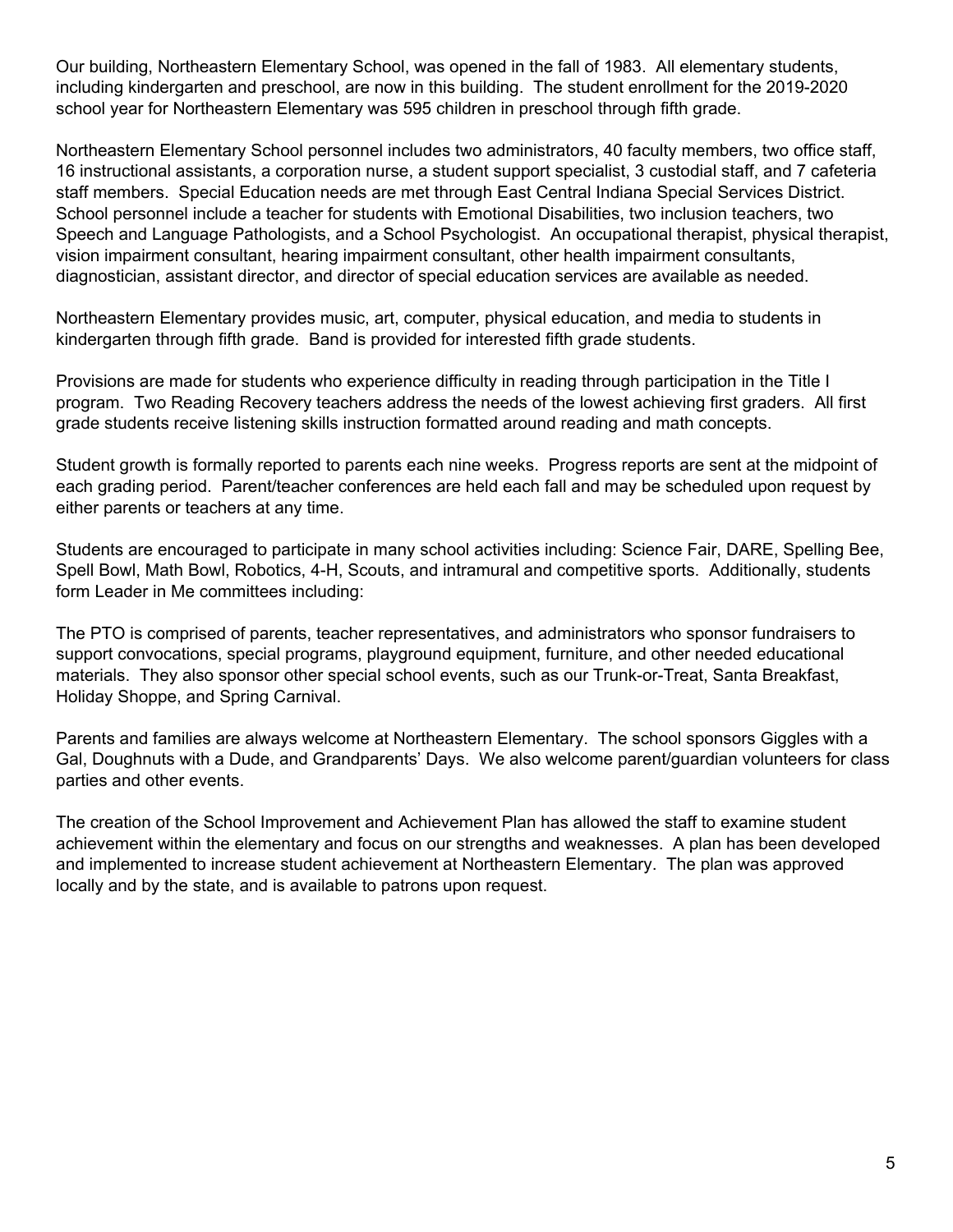# CERTIFIED STAFF

| Pre-School:                                             | <b>Alexis Cox</b><br>Bev King<br>Kirsten Morefield                                    |
|---------------------------------------------------------|---------------------------------------------------------------------------------------|
| Kindergarten:                                           | Andalina Fetta<br><b>Tori Gove</b><br>Kristi Johnting                                 |
| Grade One:                                              | Krista Oler<br><b>Elly Cofield</b><br><b>Emily Gross</b><br>Kelli Moody               |
| Grade Two:                                              | <b>Lizzie Summers</b><br>Mindy Day<br>Amy Gard                                        |
| Grade Three:                                            | Meghan Hollinger<br>Carrie Ingalls<br>Patti Boyce<br>Lori Brotz                       |
| Grade Four:                                             | Lis Deitsch<br>Amy Wiley<br>Kara Day<br>Julie Irwin                                   |
| Grade Five:                                             | Sara Mayo<br><b>Michael Pointis</b><br>Sarah Moore<br>Kelly VanMatre<br>Laura VanPelt |
|                                                         | Chelsea Wine                                                                          |
| Art:                                                    | Leslie Hicks                                                                          |
| Computer Lab:                                           | <b>Julie Ross</b>                                                                     |
| Music:                                                  | Megan Allen                                                                           |
| Media Specialist Aide:                                  | Shannon Hardy                                                                         |
| <b>Physical Education:</b><br><b>Special Education:</b> | Michelle Gilbert                                                                      |
|                                                         | <b>Teresa Stoner</b>                                                                  |
| Speech and Language:                                    | Debi Hodowal                                                                          |
|                                                         | Amanda Williams                                                                       |
| Reading Recovery/Response to Intervention:              | Julie Richmond<br>Amy Tudor                                                           |
| School Resource Officer:                                | Kevin Wampler                                                                         |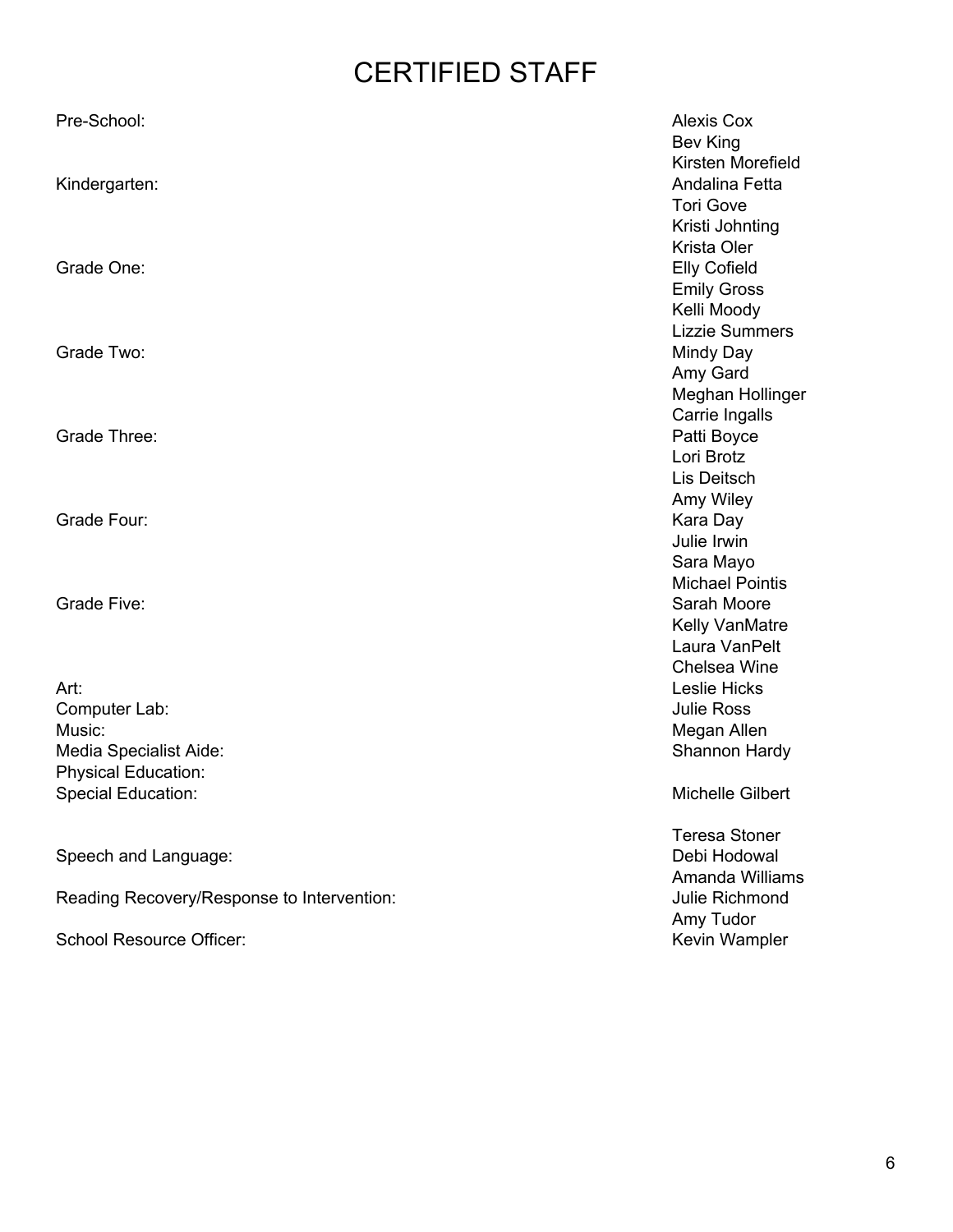# SUPPORT STAFF

Secretary: **Bonnie Drake** Treasurer: Kim Cofield Nurse: Krissy Moore Student Support Specialist: Angelina Breitenbach and Student Support Specialist: Angelina Breitenbach Food Services Corporation Manager: The Contract of Contract Contract Rebecca Tyree **Head Custodian:** Mac Wicker New York 2012 12:00 No. 2012 12:00 Nac Wicker New York 2012 12:00 Nac Wicker Custodians: Julie Bullock

Darnell Bush

Indoor Air Quality Coordinator: Steve Burge Steve Burge Steve Burge Steve Burge

# SCHOOL BOARD ADMINISTRATION

Northeastern Wayne Schools are governed by a five member board of education who is responsible for establishing policies by which the schools are held accountable. The schools are administered by the superintendent and building principals. The school board meets on the third Wednesday of each month in the boardroom of the administration building. The public is welcome to attend.

| <b>School Board Members</b>                                                                | Administration                                                                                                                                                                                                                                                                                                                                                                                              |
|--------------------------------------------------------------------------------------------|-------------------------------------------------------------------------------------------------------------------------------------------------------------------------------------------------------------------------------------------------------------------------------------------------------------------------------------------------------------------------------------------------------------|
| Chris Dingwerth<br><b>Nick Clevenger</b><br>Doug Jay<br>Dr. Alice Johnson<br>Keith Webster | Dr. Matthew Hicks, Superintendent<br>Eric Green, Assistant Superintendent<br>Jamie Harshman, Principal, Elementary<br>Sara Mastin, Assistant Principal, Elementary<br>Mark Childs, Principal, High School<br>Bob Stacey, Assistant Principal, High School<br>Kelly Plank, Principal, Middle School<br>Mark Hinkey, Dean of Students, Middle School<br>Gerry Keesling, Athletic Director, Middle/High School |

# **COMMUNITY SERVICES**

# BEFORE/AFTER SCHOOL CHILDCARE

Northeastern Wayne School Corporation has designed a before/after school childcare program to provide quality childcare services during the hours when parents are working and school is not in session. The purpose of this program is to assist working parents by providing their children with purposeful activities within a safe, structured, and nurturing environment. Safety and fairness are expected at all times. Any student failing to follow the expectations of the before/after school childcare program may lose his/her privilege of continuing in the program. This program, located in the elementary, is available to students in preschool through fifth grade. Each child participating in the before/after school program must be enrolled and attend regular classes at Northeastern Elementary. For more information, call the elementary school office.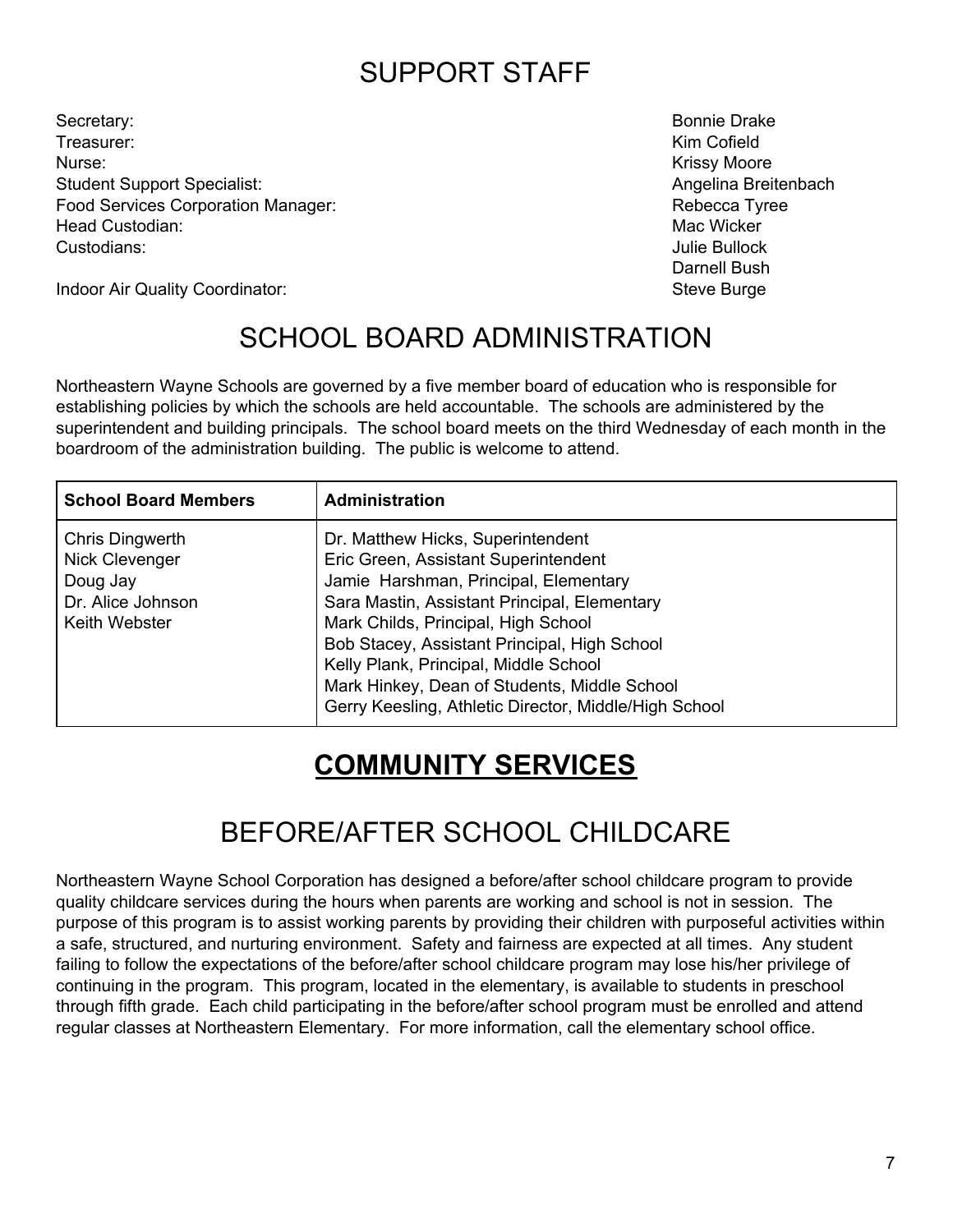# **GENERAL INFORMATION**

# ADMISSION POLICIES

Pupils entering Northeastern Elementary for the first time must present proof of residency documentation listed below.

PROOF OF RESIDENCY is required for all new students or for any students that school personnel request verification. You must have all documentation with you at the time of registration. This includes the student's birth certificate, immunization record, and social security card. If not, your appointment will have to be rescheduled. To prove Northeastern residency, you must provide **two (2)** of the following items:

### **One (1) of the items MUST be either of the following:**

- Settlement Statement or HUD Statement (Received at closing)
- Lease/Rental Agreement for home

### **Plus one (1) of the following:**

- Copy of filed Internal Revenue Service form
- Change of Address Form from the United States Postal Service
- Voter Registration
- Indiana Driver's License
- Current Utilities Bill

## **DETERMINATION OF LEGAL SETTLEMENT**

If the student lives with parents and is under eighteen (18) years of age or over eighteen (18) years of age, but not emancipated, the legal settlement is the School Corporation where the student's parents reside as defined in IC 20-26-11-2.

If the student lives with a divorced or separated parent, the legal settlement is the address of the parent having physical custody, unless the custodial parent makes an election at least fourteen (14) days before the first student day of the school year for the student to have legal settlement in the school corporation where the noncustodial parent resides. (See IC 20-26-11-2.5)

If the student lives with a person because the parents are residing outside of the United States due to educational or business pursuits, and maintain no permanent home in the United States and have officially placed the student in the home of the person, the legal settlement is the address of the person with whom the student lives.

If legal settlement cannot be determined by using any of the above criteria, and the student is being supported by, cared for by, and living with another person, the student's legal settlement is the address of the person with whom the student lives, except where the parent is able to support the child but has placed him/her with the other person primarily for the purpose of attending Northeastern Wayne School Corporation.

If the facts are in dispute, the school corporation may condition acceptance of the student's legal settlement on the appointment of the person with whom the student lives as his/her legal guardian or custodian. However, if a student does not reside with her/her parents because they are unable to support him/her, and the student is not residing with an individual primarily to attend a particular school, the student's legal settlement is the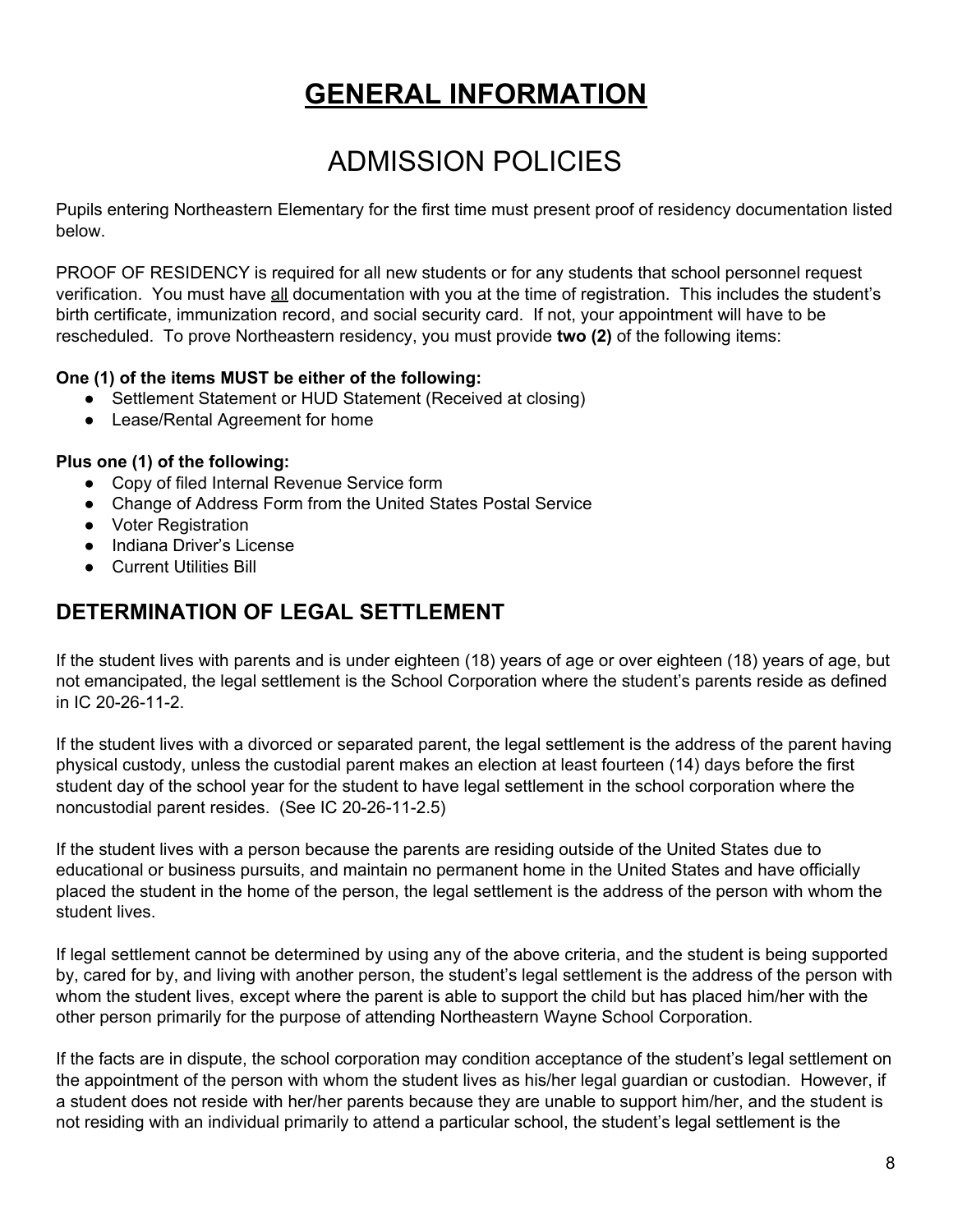address where the student resides, and the establishment of legal guardianship may not be required by the school. A legal guardianship or custodianship which is established solely for the student to attend school in a particular school corporation will not affect the determination of the student's legal settlement. If there is a dispute concerning residency or legal guardianship, the student will be enrolled pending resolution of the dispute. All forms pertaining to legal settlement, educational guardianship, etc. are available in the office.

Parents are asked to fill out a student information form. Please notify the school office when there is a change of address or phone number. To enter kindergarten, a child must be five years of age **on or before September 1**, in accordance with state guidelines.

## ANONYMOUS SAFETY REPORTING

### **Anonymous Safety Reporting via SafeSchools Alert**

The Northeastern Wayne Schools SafeSchools Alert Reporting System is NOT an emergency hotline. If you are reporting an event that could immediately affect the school community or an individual, call 911.

The Northeastern Wayne Schools SafeSchool Alert reporting system is intended to facilitate the reporting of sensitive information to school officials, including information regarding bullying, student safety, violence, drug use, or students who may be in need of assistance. Reports submitted here will be forwarded electronically to a predetermined list of school officials and, at the school administration's option, to local enforcement agencies.

To submit an anonymous report:

- 1. App: Search for "SafeSchools Alert" in the App Store (free download)
- 2. Phone: 765.227.2528
- 3. Text: Text your tip to 765.227.2528
- 4. Email: [1919@alert1.us](mailto:1919@alert1.us)
- 5. Web: http://1919.alert1.us

Northeastern Wayne Schools highly respect and care for your privacy. We do not collect or store any personal information about you when you submit your alert tip unless you voluntarily provide it. The only information that we do collect is the Internet domain from which you submitted the report. This information will be kept strictly confidential and will only be accessed if we are required by court order to identify the Internet domain from which you submitted your report. Raw access logs will be destroyed regularly in accordance with the Indiana Public Access Commissioner's guidelines.

Please use the SafeSchools Alert program responsibly.

# **ATTENDANCE**

The Indiana compulsory attendance law states "every child between the ages of seven and sixteen shall attend public school or other school." Regular and prompt attendance is essential for success in elementary school. Frequent absence leads to a lack of interest and effort, sometimes failure. Schoolwork is easier and more interesting when the pupil has the benefit of classroom instruction and keeps up with the class. All learning is based on continuity of instruction; therefore, it is imperative that all students be in attendance in order to profit the most from their schoolwork. The school is also concerned about helping students develop a high quality work ethic, which shows in their dependability in coming to school every day and on time. Northeastern Elementary parents and students have taken attendance seriously. Over the last few years, we have strived for a daily attendance rate greater than 95%.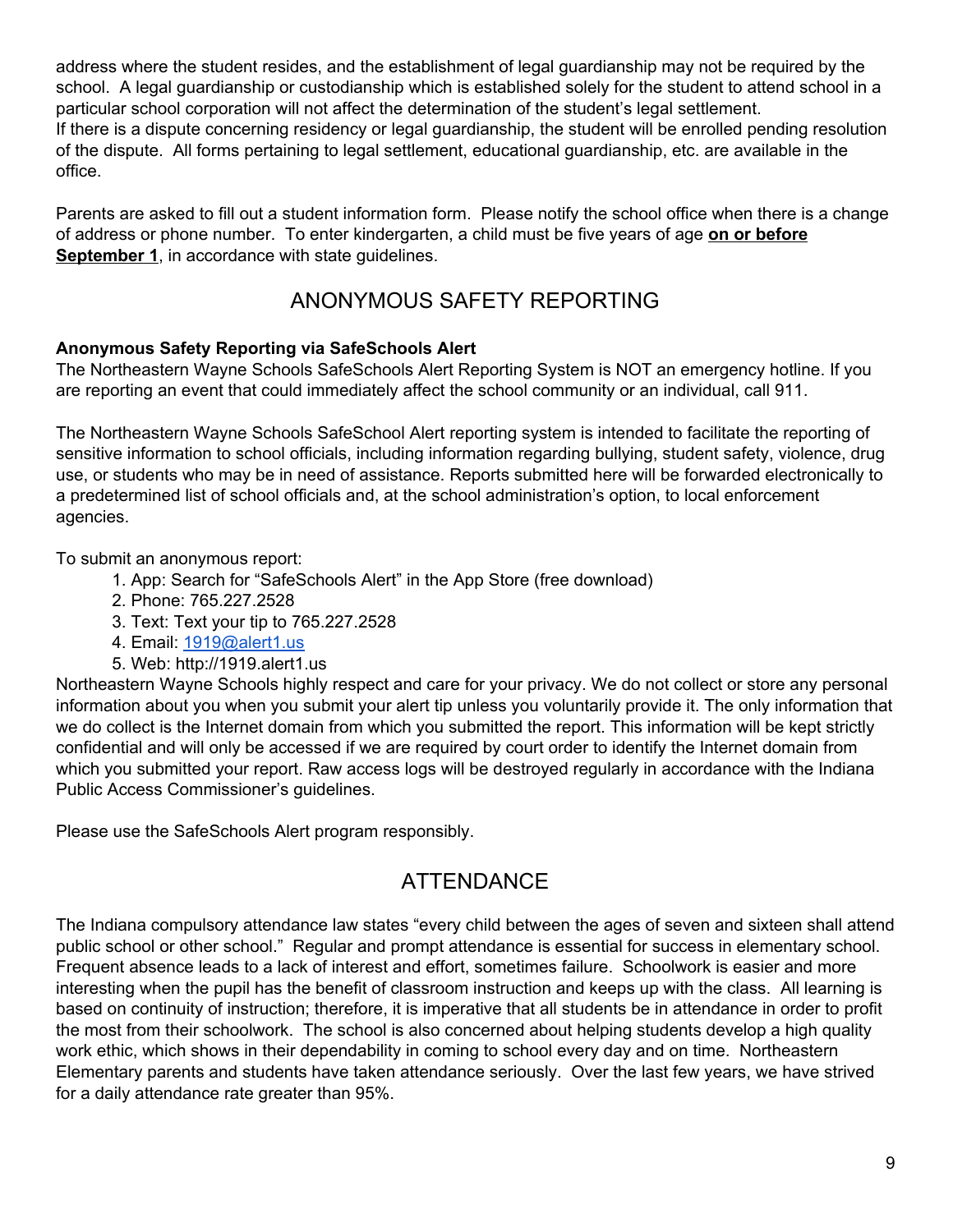### **A. EXCUSED ABSENCES**

Sometimes a child is ill and should not attend school. If the following conditions exist: temperature of 100.0 degrees or above, vomiting or diarrhea, active lice infestation, eyes are inflamed, throat is sore and inflamed, ears are running, evidence of impetigo, persistent ulcers or skin rash, students should remain home rather than expose other students. Additionally, students should be fever, vomiting, and diarrhea free for 24 hours before returning to school.

**Excused Absence -** The following absences will be excused, if verified by a parent or guardian within 48 hours of the student's return to school: illness, family funeral, or military connected families. **However, ALL excused absences WILL count toward the attendance limit imposed by Northeastern Elementary School.** Students with 10 or more absences are flagged by the Indiana Department of Education on a state report submitted by the school. After 10 absences, all absences will either be classified as Certified (with the provision of the appropriate documentation) or Unexcused. Students with 10 or more unexcused absences are considered truant and will be reported to the Department of Child Services.

**Certified Absence -** Certified absences are recorded in the student's attendance record. However, when appropriate documentation is provided a certified absence **does not count** toward the attendance limit imposed by Northeastern Elementary School. The following conditions qualify as a certified absence with the provision of the appropriate documentation:

- 1. Death in the immediate family and funeral attendance
- 2. Observance of a bona fide Religious Holiday
- 3. Physical or mental incapacitation. Documentation from a physician stating the student was either physically or mentally incapable of attending is required. This classification includes professional appointments.
- 4. Professional medical appointments. Documentation from a physician stating the student was seen/treated in their office is required. Only the time necessary for travel and the actual appointment time will be exempted.

**Exempt by Statute -** In accordance with the Indiana Compulsory Attendance Law, a student excused from school attendance under this section may not be recorded as being absent on any date for which the excuse is operative and may not be penalized by the school in any manner (IC 20-33-2-(14-17.5)).

- 1. Service as a Page or as an Honoree of the General Assembly. Must be verified by a certificate of the secretary of the Senate or the chief clerk of the House of Representatives.
- 2. Service on the Precinct Election Board or for Political Candidates or Parties. Before the date of the election, the student must submit a document signed by one of the student's parents giving permission to participate in the election as provided in this section, and the student must verify to school authorities the performance of services by submitting a document signed by the candidate, political party chairman, campaign manager, or precinct officer generally describing the duties of the student on the date of the election.
- 3. Witness in judicial proceeding. Submit the subpoena or documentation to the appropriate school authority for verification.
- 4. State Fair. The student or a member of the student's household exhibits or participates in the Indiana State Fair for educational purposes (IC 20-33-2-17.7).

**Educationally Related Non-Classroom Activity -** The governing body of a school corporation may authorize the absence and excuse of a student who attends any educationally related non-classroom activity. Any educationally related non-classroom activity must meet all of the following conditions: (1) is consistent with and promotes the educational philosophy and goals of the school corporation and the state board, (2) facilitates the attainment of specific educational objectives, (3) is a part of the goals and objectives of an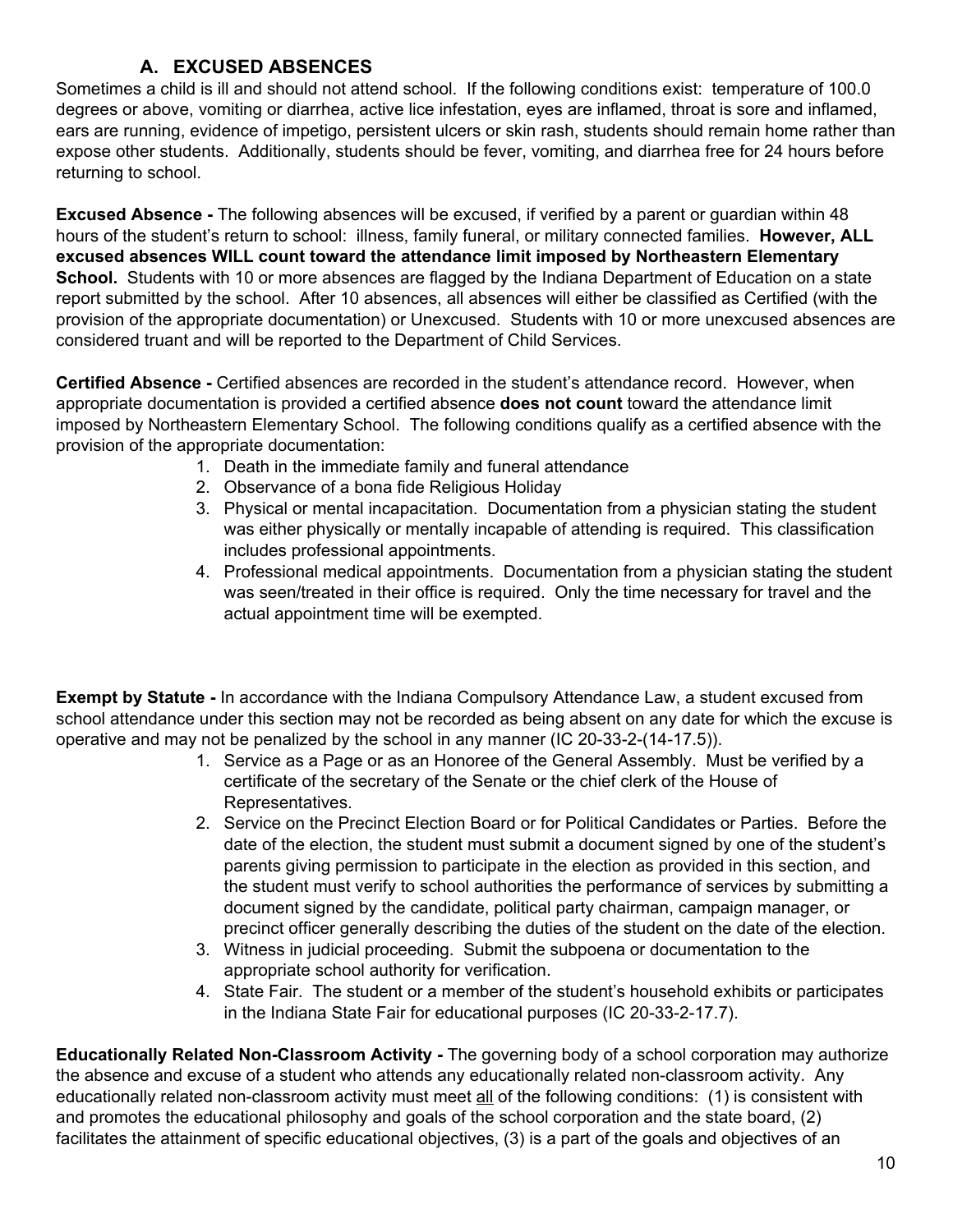approved course or curriculum, (4) represents a unique educational opportunity, (5) cannot reasonably occur without interrupting the school day, and (6) is approved in writing by the school principal.

A student is expected to have completed make-up work within the same length of time as the absence. For example, if a student has been absent for three days, he/she will be expected to have all make-up work completed and returned within three days of his/her return to school. If excessive absence occurs, parents can expect notification by the school nurse or school administration. If the absence of a student appears to be questionably or excessive, the school staff will try to help parents improve their child's attendance. A parent conference may be scheduled. If absences continue, the proper authorities may be contacted.

### **B. UNEXCUSED ABSENCE**

Any unverified absence or any absence where the student is truant or out of area. Unexcused absences count toward the attendance limit. Students with 10 or more unexcused absences are considered truant and will be reported to the Department of Child Services. Examples of unexcused absences include, but are not limited to:

- 1. Personal illness, NOT verified by note, call, or physician's statement
- 2. Other appointments (hair, nails, etc.)
- 3. Truancy
- 4. Missing the bus

**Truancy** is defined as an absence from school without parental and/or school approval when the student should be present for instruction. Students will NOT be allowed to receive credit for work missed during the time that they are considered truant. Students with 10 or more unexcused absences are considered truant by the Indiana Department of Education and a report to the Department of Child Services may be initiated by the school.

### **C. SUSPENSION FROM SCHOOL**

Absence from school due to suspension shall be considered an authorized absence; neither excused nor unexcused. Suspended students will be required to complete all assignments; however, all out of class work must be turned in to the teacher upon the first day the student returns to school. Students should be prepared to make up all missed tests and quizzes the first day they return to school.

### **D. ABSENCE PROCEDURES**

When a student is absent from school, a parent should contact the school (765-847-2595) on the day of the absence between 7:30 and 10:00 am. All absences will be considered unexcused absences without an explanation, including doctor notes from medical appointments, from parents or guardians of the student within 48 hours. Parents should inform the school immediately if the student is going to be absent for an extended period of time. The proper school personnel should be notified prior to the absence when possible. To participate in extracurricular activities, a student must be present for a full day on the day of that activity. Exceptions may be granted by administration for unusual or extenuating circumstances. Students that are gone from school for more than one hour during the middle or end of the day will be counted as a half day absence. Students not present for more than 3 hours of the school day will be counted as a full day absence.

### **E. TARDIES**

It is the responsibility of the students and parents to be punctual. A student is considered tardy when reporting to the school after 8:10 am and before 9:10 am. After 9:10 am, the student is counted absent for the morning (a half day absence).

A student's tardiness is excused when caused by:

1. Illness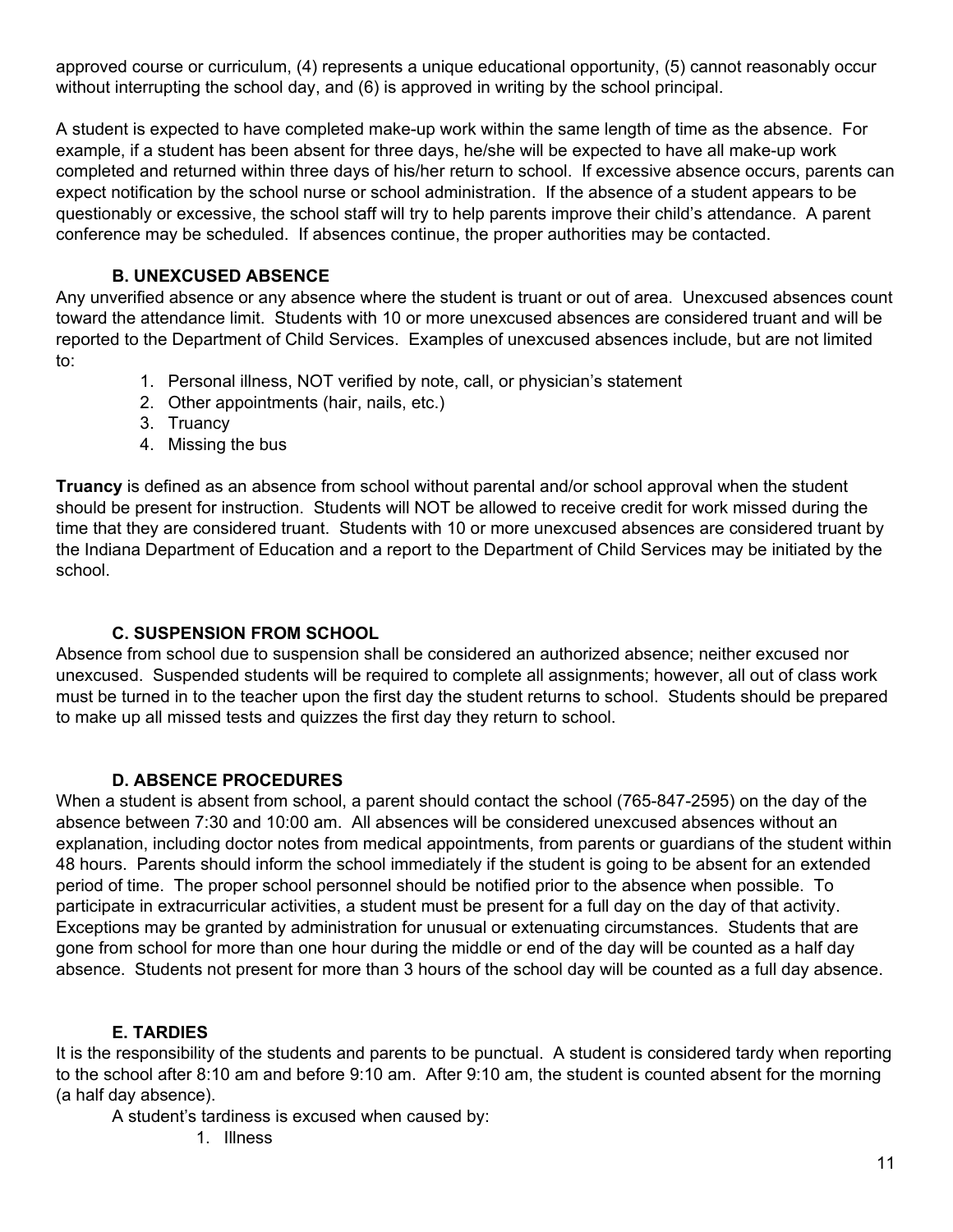- 2. Doctor or dental appointment, when verification is provided
- 3. Bus breakdown
- 4. Administrative judgement for unusual or extenuating circumstances

A student's tardiness is unexcused when caused by:

- 1. Car problems
- 2. Oversleeping
- 3. Missing the bus

### **F. LEAVING EARLY**

Our teachers work hard to ensure that every instructional minute of a student's day is important. As such, students should be present for the entire school day whenever possible. A student is considered leaving early when leaving the school at any time prior to school dismissal. Students who leave school before 2:00 pm will be counted as a half day absence.

A student's early dismissal is excused when caused by:

- 1. Illness
- 2. Doctor or dental appointment, when verification is provided
- 3. Administrative judgement for unusual or extenuating circumstances
- All other early dismissals will be considered unexcused.

Parents need to report to the school office to sign students out. Students will only be released to parents, guardians, or to a properly identified person listed on the child's Student Information.

### **G. ATTENDANCE INTERVENTIONS**

- 6th Parent Square Notification
- 7th Parent Square Notification
- 8th Letter Sent Home
- 9th Parent Square Notification
- 10th Phone Call to Parent and Parent Square Notification
- 11th Parent Notification, and report to the prosecutor
- 12th Attendance Contract Implemented and Parent Meeting with Administration, Student Support, and SRO
- 13th Lunch/Recess Detention and Parent Notification
- 14th Lunch/Recess Detention and Parent Notification
- 15th Parent/Student Meeting with Administration, Student Support, and SRO
- 16th Parent Square Notification and report to the prosecutor and DCS
- 17th Lunch/Recess Detentions and Parent Notification
- Parent Square Notification and report to the prosecutor and DCS for each additional absence

Can also be implemented for excessive tardies and early dismissals

### **H. PERFECT ATTENDANCE**

Students with perfect attendance will be recognized at the end of the school year. A student will only be eligible for perfect attendance if they have no absences and less than 5 tardies or early dismissals.

# BIRTHDAY CELEBRATIONS

Birthdays are a very special occasion and we love being able to celebrate with our students. In order to protect our instructional time, however, we ask that you pre-arrange a plan with your child's teacher to bring in class treats. Additionally, we ask that you do not send balloon arrangements to the school. Any flower or other arrangements are welcome but will not be able to travel home on the school bus. Parents/Guardians will not be allowed in classrooms for celebrations. If treats are sent in, they must be STORE BOUGHT and INDIVIDUALLY WRAPPED within their original packaging.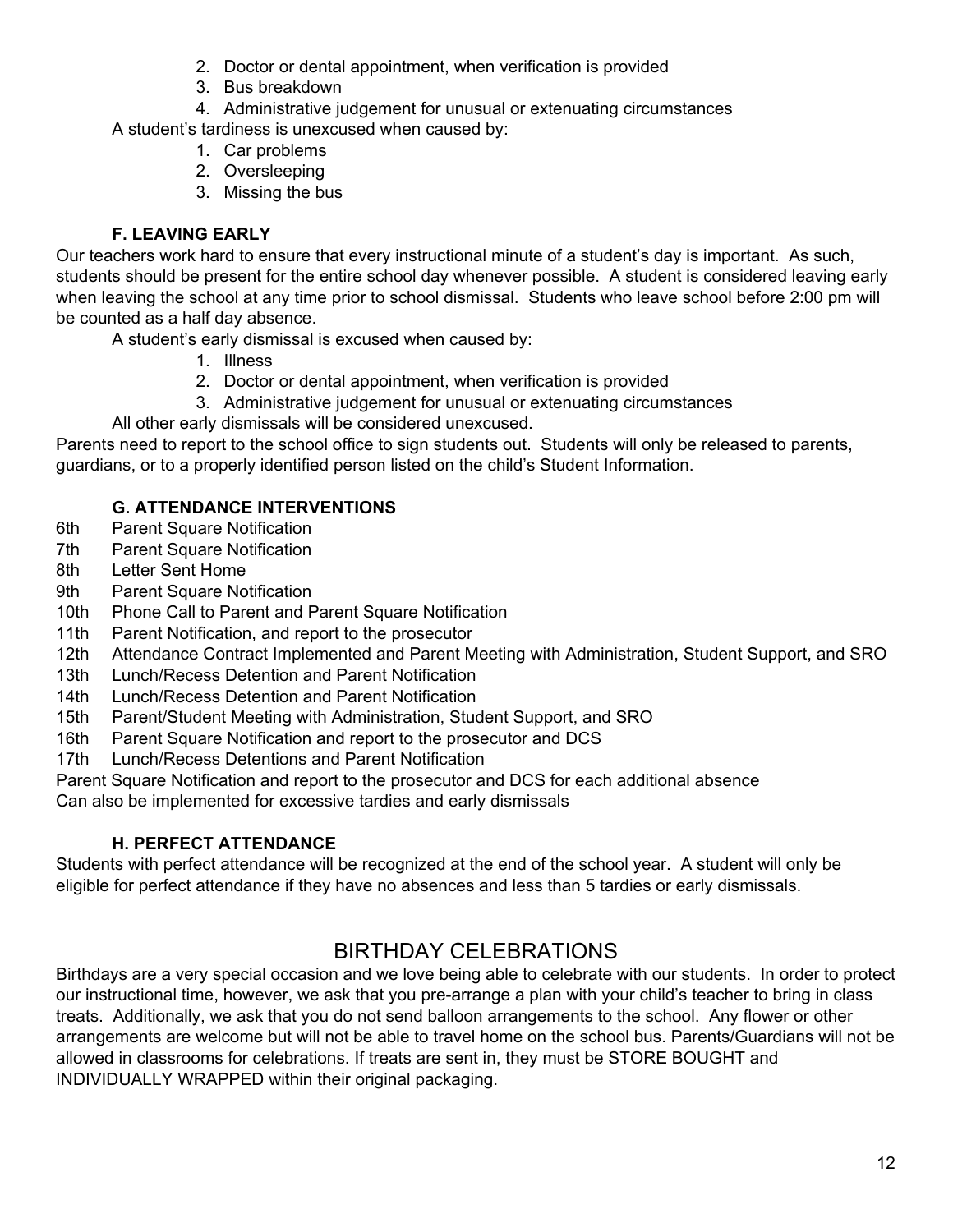## BOOK RENTAL

Northeastern Wayne Schools operate a book rental system for the convenience of the community. The cost of renting books is about 25% of the purchase cost. While the cost of books, materials, and fees is considerable, the school system works diligently to hold these costs down. Book rental systems are not only non-profit, but often struggle to break even. Parents will have the capability of making online payments for book fees, lunch fees, etc…

### **PAYMENT OPTIONS: (ALL PAYMENTS ARE ENCOURAGED BEFORE REGISTRATION)**

\*EFUND (online payment system) - check, debit card, credit card

\*Mail a check to your child's school - Separate checks are needed for each building

\*Pay in person at your child's school during Office Hours - cash or check

### **TEXTBOOK/TECHNOLOGY FEES**

Payment in full is expected at registration. If you cannot pay in full, a \$50.00 deposit is required. Those filing for free and reduced assistance are asked to pay \$50.00 for their lab fees. Those who believe they qualify for textbook assistance should complete a free lunch/textbook form at the time of registration.

Textbook/technology fees not paid by the end of October may be submitted to a collection agency. The collection agency may charge additional collection fees.

### **FINANCIAL ASSISTANCE FOR TEXTBOOKS**

Since the corporation operates its textbook rental program on a non-profit basis, it is important for the corporation to collect 100% of the rental purchase cost of the materials. Indiana code 20-33-5 authorizes financial assistance for book rental to families who meet eligibility requirements. Information and forms are available at each school and may be picked up at registration or throughout the school year, as needed.

### CHANGE OF ADDRESS/PHONE

It is vitally important that we have your correct home and work addresses, phone numbers, and email contacts in case of an emergency. In addition, the name and phone number or a third contact person (a family member, friend, or neighbor) that can be reached in an emergency should be kept on file. If you move during the school year, or your phone number changes, please notify the school immediately.

### **CONFIDENTIALITY**

Student records and information will be kept confidential in accordance with state and federal regulations. Students needing to meet with the student support specialist or school resource officer will be able to speak and react confidentially, subject to the laws of the state of Indiana.

### CONVOCATIONS

From time to time, we hold various performances for the entire student body. At all times, student behavior should be courteous. Each student is personally responsible for the impression made by the school as a whole. Unacceptable conduct such as boisterousness, booing, and talking during a program will not be tolerated. Students may lose the privilege to participate if improper behavior is displayed.

## DISMISSAL PROCEDURES

### **A. BUS STUDENTS**

Students will be dismissed to their busses when the bell rings at 3:00 pm. Students are to go directly to their bus and remain on the bus until they reach home. We are asking that parents or other adults not go to the classroom nor to the bus area to get their child(ren) from the bus. If you need to retrieve a child that you believe is already on a bus, please come to the front office and the office staff will contact the teacher or the bus driver.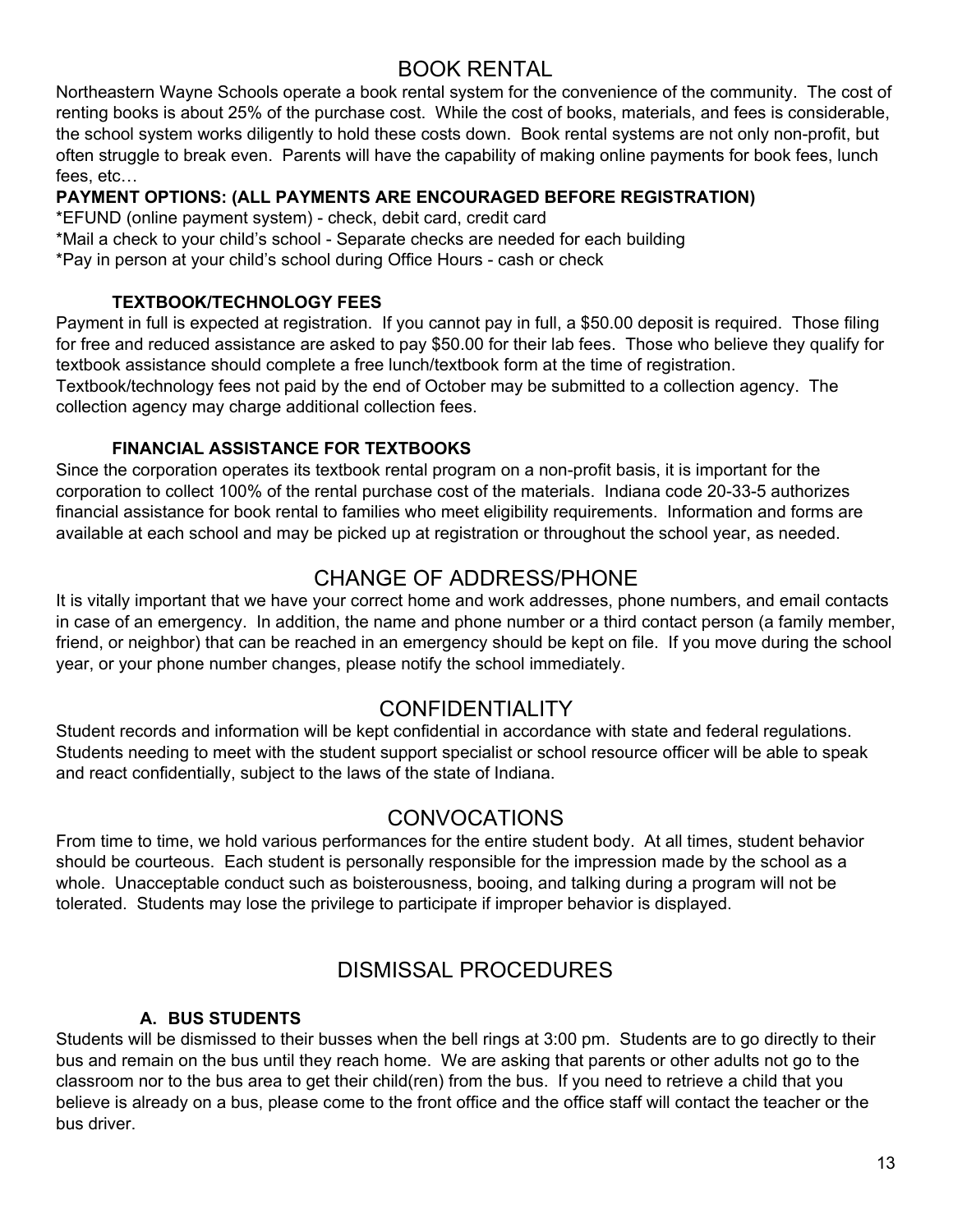#### **B. CAR RIDER STUDENTS**

Students who are picked up by car will be dismissed from the front of the building at 2:50 pm. Please form a line of cars along the curb, enter your child's assigned number into the PikMyKid program, and avoid the area where buses are parked and children are loading. Additionally, students should not be walking between waiting cars to enter a car in the parking lot.

#### **C. EARLY DISMISSAL**

Students will be dismissed early every Wednesday throughout the school year for teacher professional development. Car riders will be dismissed at 2:15 pm. Bus riders will be dismissed at 2:25 pm.

### **D. CHANGE OF PLANS**

We realize plans can change in the course of the day. Should this happen, please notify the office and a message will be delivered to your child's teacher with instructions about what your child should do after school. It is important to contact the school before 2:00 pm (1:30 pm on Wednesdays). In order to assure that our students are safely transported to the correct destination, we will not accept changes in plans after 2:00 pm.

### EMERGENCY SCHOOL DELAYS AND CLOSINGS

Emergency school delays or closings, while usually weather related, may occur for a variety of reasons. In addition to bad road conditions or dangerously cold temperatures in winter, power failures due to storms, energy shortages, and various mechanical failures may require closing the school temporarily.

#### **A. NOTIFICATION**

Decisions to close or delay school are made by the superintendent. Northeastern Wayne Schools utilizes Parent Square to notify parents. This information should come to you according to your notification settings within the Parent Square program. Parents can also obtain closing or delay information from additional sources: Radio - WKBVAM 1490, WFMGFM 101.3, or WQLKFM 96; Television - WTHR Channel 13, WISH Channel 8, or WRTV Channel 6; Internet - [www.nes.nws.k12.in.us;](http://www.nes.nws.k12.in.us/) and various social media sites.

### **B. EARLY DISMISSAL PROCEDURES**

Our first concern, as always, is the safety of our students. Should weather conditions warrant an early dismissal, it is imperative that students know their family emergency plan. Although we want to ensure that every student will have a place to go when dismissed early, it is not possible for the office to call every parent to find out where the student should go. Our office will send out a Parent Square notification to families in the event of an early dismissal. It will also be broadcast on the previously mentioned media sources. Please take a few moments to sit down with your child(ren) and discuss the following questions:

- What should I do if school is called off early?
- What do I do if no one is at my house when I arrive home?

Please go over your emergency play with your child so that he/she will know what to do should an early dismissal occur. **Please remember, the after school childcare program will not meet when school has been dismissed early due to emergency school closings.**

### EXTRACURRICULAR ACTIVITIES

In order to participate in extracurricular activities, the student must be present for a full day on the day **of that activity.** Exceptions may be granted by the administration for unusual or extenuating circumstances.

### **A. SPORTS**

The students at Northeastern Elementary will have available to them the following extracurricular activities:

5th grade Cross Country **5th grade Cheerleading** 5th grade Wrestling 5th grade Track 5th grade Basketball Sports Clinics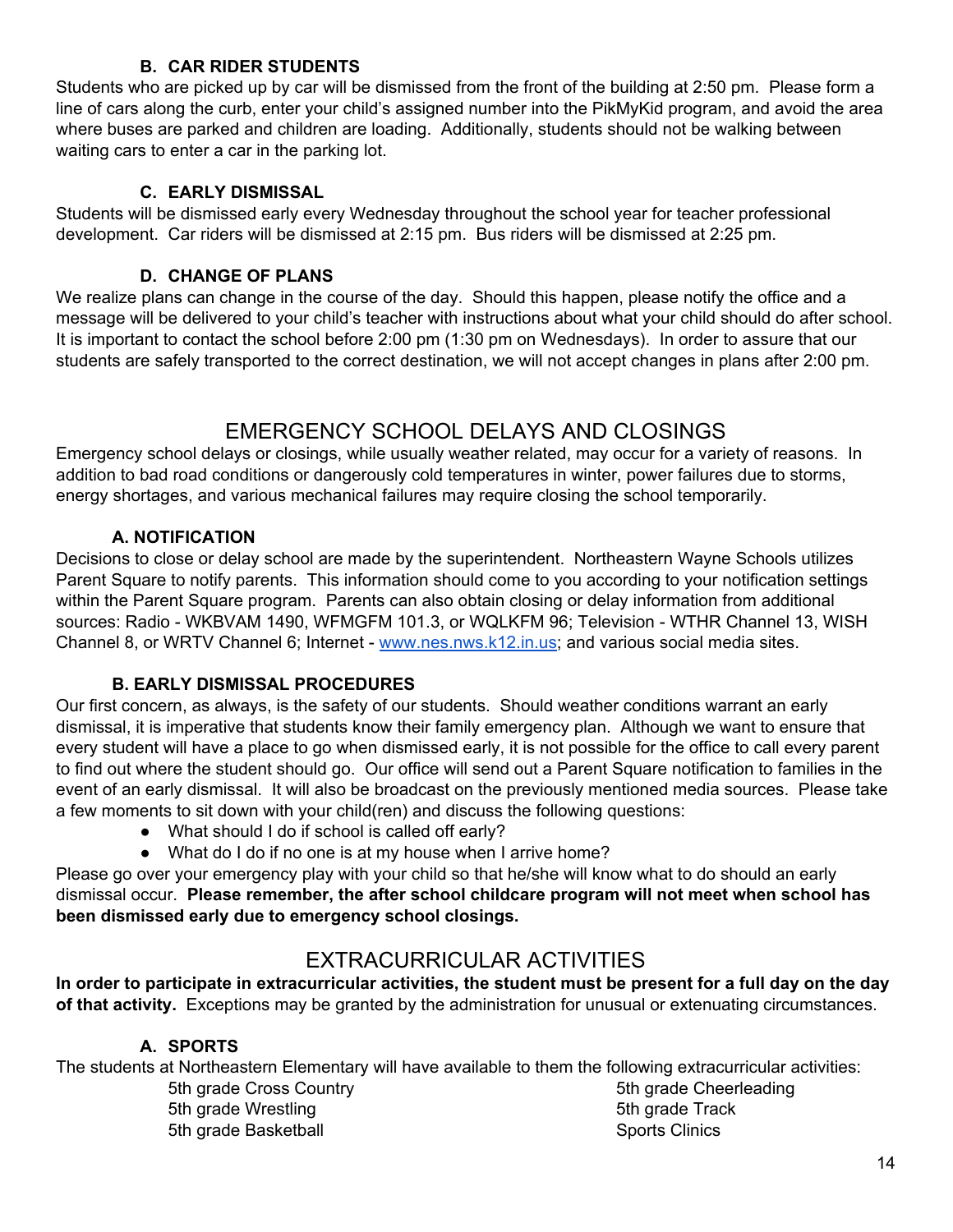#### **B. ORGANIZATIONS**

The following organizations are available for membership by the students at Northeastern Elementary:

**Cub Scouts Brownies** Boy Scouts Girl Scouts Girl Scouts Girl Scouts 4-H Clubs

### **C. ELIGIBILITY**

Students will be expected to maintain passing grades in all subjects. Students' grades will be monitored at grading periods and when progress reports are issued. **Students who are failing in one or more subjects will become ineligible to participate in extracurricular sports until the next progress report or report card is issued, on which such grade circumstances no longer exist.** Following review by school personnel, if sufficient progress has been made within two weeks, the student may be reinstated prior to the next reporting period. Students who develop poor attendance or tardies, display unacceptable behavior, or engage in other inappropriate behavior may become ineligible for extracurricular activities. Teachers or administrators may initiate such a recommendation. The final determination will be made by the principal regarding the ineligibility and its length. For all other participation requirements, please refer to the Northeastern Wayne Schools Athletic Handbook.

### **D. STUDENT ATTENDANCE**

Northeastern Elementary encourages students to attend as many extra-curricular events as possible, without interfering with their schoolwork and home activities. Enthusiastic spectators help to build school spirit and encourage those students who are participating in the event. However, in order to ensure that students attending after school events as non-participants are properly safeguarded, it is strongly advised that a parent or adult chaperone accompany students when they attend events. Northeastern Elementary will not be able to supervise unaccompanied students, nor will it be responsible for students who arrive without an adult chaperone. Northeastern Elementary will continue to provide adequate supervision for all students who are participants in school activities.

### FIELD TRIPS

### **A. PURPOSE**

Students in Northeastern Wayne Schools have many opportunities for first-hand learning experiences such as field trips. Field trips are planned to support all curricular areas. Many lessons for students cannot be duplicated with media materials or textbooks. Teachers plan at-school activities to prepare students for what they will experience, as well as follow-up lessons. Teachers appreciate your support in these educational opportunities by both chaperoning and providing the added expenses such as, transportation fees, activity fees, meal costs, or entrance fees.

### **B. CHAPERONES**

We sincerely appreciate parental support of field trips. However, we must ask your cooperation with the following guidelines for chaperones:

- There are several field trip opportunities within the school year. We will schedule as many parents as is appropriate to help on each trip. Our destinations often have restrictions or requirements as to the number of participants, and our arrangements are made well ahead of the trip. It is necessary to schedule your participation to ensure a successful outing.
- If you are able to attend a field trip with us, we are counting on you ro help us with the supervision of students. Since this is our primary goal, we need your undivided attention with our students. Therefore, we ask that you do not bring preschoolers along.
- Chaperones are expected to follow the same rules and guidelines as if on school property.
- ALL chaperones for field trips will require a Limited Criminal History check.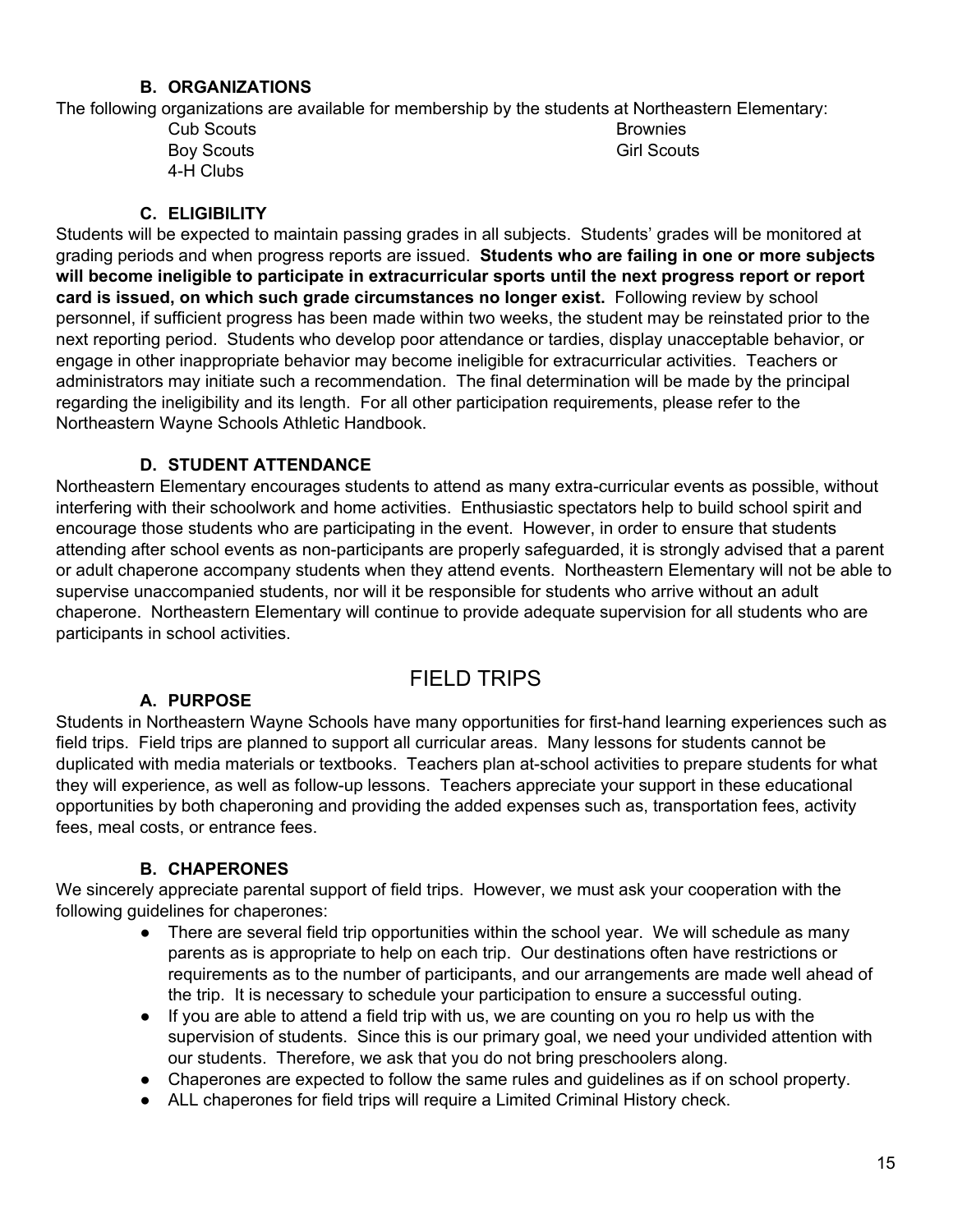## FIRE AND EMERGENCY PREPAREDNESS DRILLS

Fire drills are held once a month. Fire drills are indicated by the alarm system, which is a continuous buzzer type alarm. Students will also be made aware of what to do in case of an earthquake or tornado while at school as well as at home. Tornado drills are held once per semester. Students are also instructed as to what to do in the case of a man-made emergency: chemical spills, biohazards, or other impending threats to student safety. Emergency preparedness drills are held twice per school year. Northeastern Wayne Schools utilizes the ALICE program to empower students and teachers to utilize a set of proactive strategies in the case of an armed intruder. ALICE teaches students and teachers to Alert, Lockdown, Inform, Counter, and/or Evacuate.

### FOOD SERVICES

School meals remain one of the best bargains in today's economy. The Northeastern Elementary cafeteria operates under a federally approved program. Northeastern Wayne schools offer a breakfast program to students. School breakfast is open to every student, but not required. However, students must buy or bring their lunch each day. Milk can be purchased. Extra entrees or side dishes are also available to purchase to those who buy a school lunch. Our menus are sent home monthly. Occasionally, these menus have to be changed; however, most are served as listed.

### **A. AUTOMATED PAYMENTS**

The cafeteria is equipped with an automated system of keeping record of each student's breakfasts/lunches. Each student is assigned a PIN that is used to access their account as they go through the lunch line each day.

Parents may send money daily, weekly, or monthly. Families may send one check for all children (with directions as to how much for each child). Parents may specify an amount for regular breakfasts/lunches and an amount for extra items **or** place the entire amount on the student's account to use until it runs out. For the first time, parents will have the capability of making online payments for lunch fees, book fees, etc. using check, credit, or debit cards.

With our automated system of recording lunches, we encourage parents to prepay as much as possible. However, we understand there are times when charges are necessary. The policy concerning charges is as follows:

- A student may not charge breakfast.
- Students can charge lunch for up to two weeks (10 lunches at regular or reduced prices)
- Students who have reached the lunch charge limit will be provided an alternate lunch
- When charges are paid up to date, the regular lunch will be served.

## FUNDRAISERS

Only school-sponsored fundraisers are permitted at school. Fundraisers sponsored by external groups are not permitted on school grounds unless approved by the administration.

## HEALTH SERVICES

The school maintains health services for all children, so they may attend school with the best physical, mental, and emotional health conditions attainable to facilitate learning. State regulatory agencies mandate much of what we do in this area to help ensure as healthful an environment as possible.

### **A. HEALTH REQUIREMENTS FOR REGISTRATION**

When a student enrolls in a school corporation for the first time, or any subsequent time, and at any level, the parents must show either that the student has been immunized or that a current religious or medical objection is on file. Parents must provide the school corporation with complete immunization records prior to the beginning of the school year.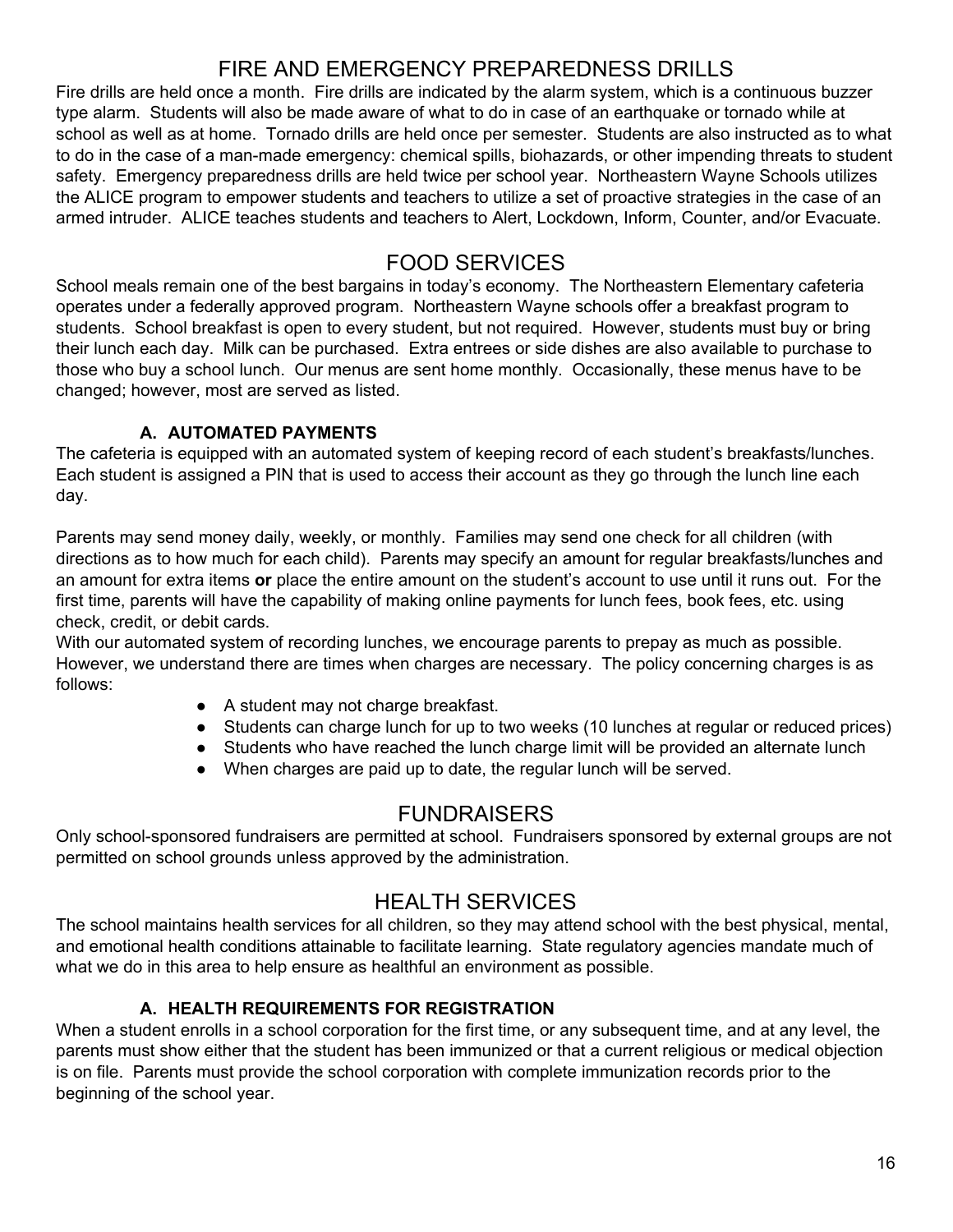#### Indiana State Department of Health Quick Reference **School Immunizations Required for School Attendance**

| <b>GRADE</b> | <b>REQUIRED</b>                                                                |
|--------------|--------------------------------------------------------------------------------|
| Pre-K        | 3 Hepatitis B<br>1 Varicella*<br>4 DTaP*<br>1 MMR<br>3 Polio*<br>2 Hepatitis A |
| K-5th grade  | 3 Hepatitis B<br>2 Varicella*<br>5 DTaP*<br>2 MMR<br>4 Polio*<br>2 Hepatitis A |

\*4 doses of DTaP/DTP/DT are acceptable if the 4th dose was administered on or after the child's 4th birthday. \*3 doses of Polio are acceptable if the 3rd dose was given on or after the 4th birthday and 6+ months after the previous dose.

\*Physician documentation of Varicella disease history, including month and year, is proof of immunity. Parent report of disease history is not applicable.

A student may be admitted to school on a provisional basis if a physician or health department indicates that immunization of the student has been initiated and that the student is in the process of complying with all immunization requirements. A schedule of proposed immunizations must be on record at the school office. Such provisional admission shall be for a length of time not to exceed 20 days. Students who do not have proof of immunization will not be registered in school, or if registered, will be excluded from school until proof of immunization is presented to the school nurse.

### **B. ACCIDENTS**

If a serious injury occurs on the school grounds or on the bus, parents will be notified and asked to pick up the child for their own observation or examination by their family physician. Parents will be promptly notified of all injuries not considered minor. In the event that parents cannot be reached, the student will be discharged to the person designated as the "medical emergency contact" on the enrollment card. If you change your address or home/work telephone numbers during the school year, please inform the school as soon as possible.

### **C. VISION SCREENING**

Vision screening is done in grades 1, 3, and 5 and in all teacher and special education referrals. Students failing the screening are referred for further evaluation with your family eye doctor.

### **D. HEAD LICE**

Parents need to notify the school when their child has head lice. Children who have head lice will be excluded from school to be treated. After treatment, children will be checked by the school nurse before returning to the classroom. The following procedure will be utilized:

- Any child with severe itching of the scalp will be sent to the school nurse to check for signs of head lice.
- If signs of active head lice are found by the school nurse:
	- Parents will be notified and the student will be sent home
	- Students in the child's class will be checked for signs of head lice as deemed necessary
	- All siblings of the child will be checked at the school site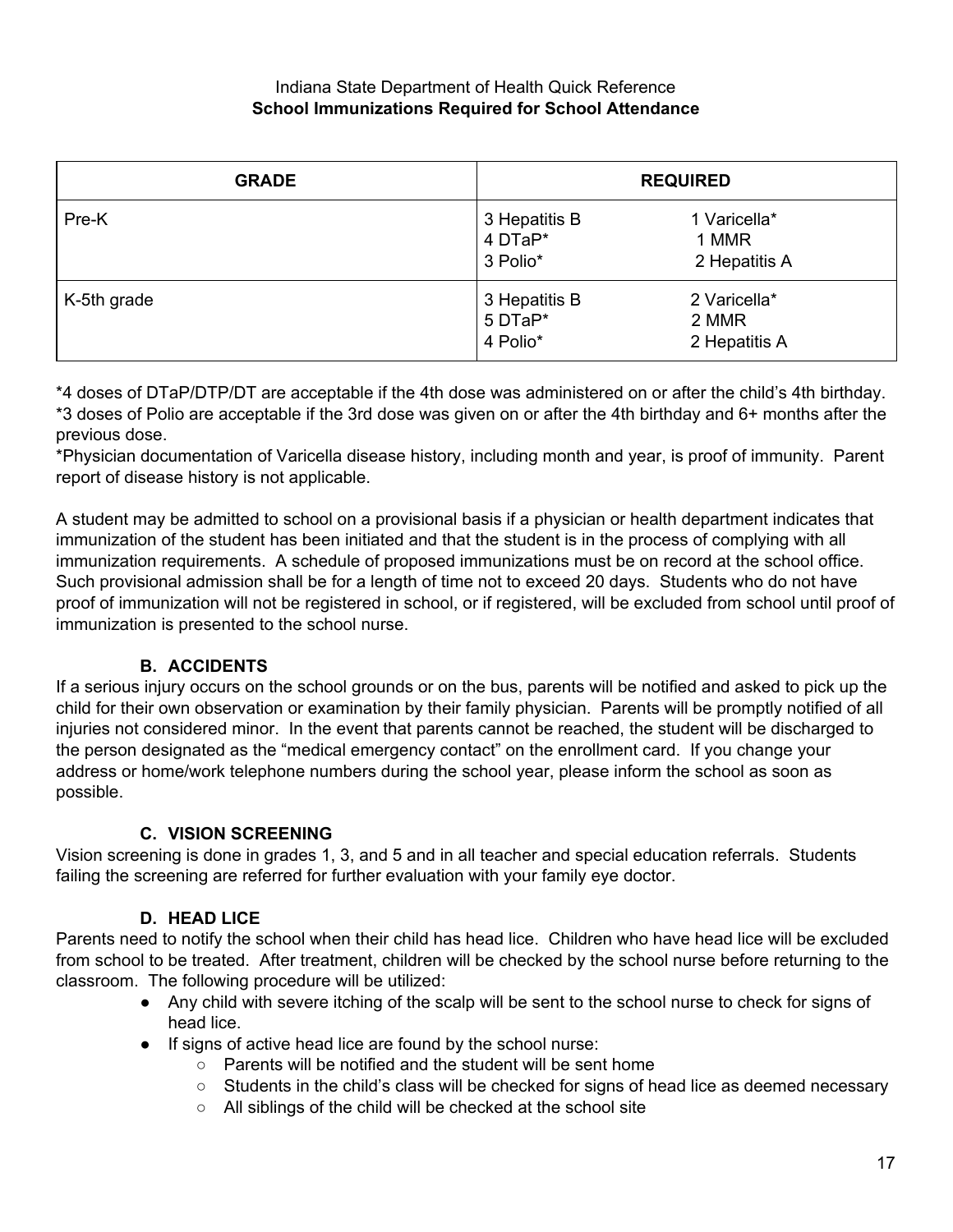After the student has been properly treated and there are no lice in the child's hair, the child may return to the school but must be accompanied by an adult to the nurse's office for a recheck before returning to the classroom. An excused absence of 24 hours is allowed for effective treatment for the eradication of head lice.

### **E. OTHER HEALTH PROBLEMS**

Immediate first aid is provided in the event of illness or injury at school. Parents are contacted to assume responsibility in case of serious illness or injury. The school will call parents to take home any student who has a generalized rash or symptoms of a highly infectious disease, such as: chicken pox, scabies, impetigo, ringworm, and conjunctivitis. Students will be readmitted to school with a note from a medical doctor or proof of treatment.

### **F. ADMINISTRATION OF MEDICATION**

### **Parental Consent**

With the exception of medications, which may be administered by a school nurse or trained first responder during a life-threatening emergency, no medication shall be administered to a student without written and dated consent of the student's parent or guardian. The consent of the parent or guardian shall be valid only for the period specified on the consent form and in no case longer than the current school or program year.

#### **Non-Prescription Medication**

All non-prescription medicine to be administered to a student must be accompanied by a statement describing the medicine, the dosage, and the time for it to be administered to the student. USDA-approved topical, non-aerosol sunscreen products are exempt from this requirement. A school employee may assist in applying the sunscreen with written permission of The student's parent or guardian. A student may possess and use the above-described sunscreen product while at school and at school events.

#### **Prescription Medication**

All prescription medicine, including injectable medicine and all blood glucose tests by finger prick, to be administered to a student must be accompanied by a physician's prescription, a copy of the original prescription and the pharmacy label. If the medication is to be terminated prior to the date on the prescription, the written and dated consent or withdrawal of consent of the parent or guardian is required. The written consent of the parent or guardian and the written order of the physician shall be kept on file. All prescription and non-prescription medications to be administered at school or school functions must be FDA approved.

Medication shall be administered in accordance with the parent's statement (in the case of nonprescription medicine) only by a school nurse or other employee designated in writing by the school principal unless the medical condition requires the student to self-administer the medication. All administration of medicine shall be documented in writing. Any designated employee who is responsible for administering injectable insulin or a blood glucose test by finger prick shall receive proper training and such training shall be documented in writing.

### **Non-FDA Approved Medications or Treatments**

Students may be administered non-FDA approved medications or treatments (such as CBD oil) under the following conditions:

1. Parent/Guardian will provide a prescription from a health care provider (as stated above).

2. Parent/Guardian or designated adult (not to include the school nurse or any NWS employee) must administer the prescribed dosage to the student.

3. Parent/Guardian or designated adult (not to include the school nurse or any NWS employee) must maintain possession of the medication. The medication will not be stored on school property.

4. Parent/Guardian or designated adult (not to include the school nurse or any NWS employee) will administer the prescribed non-FDA approved medication in the school health center.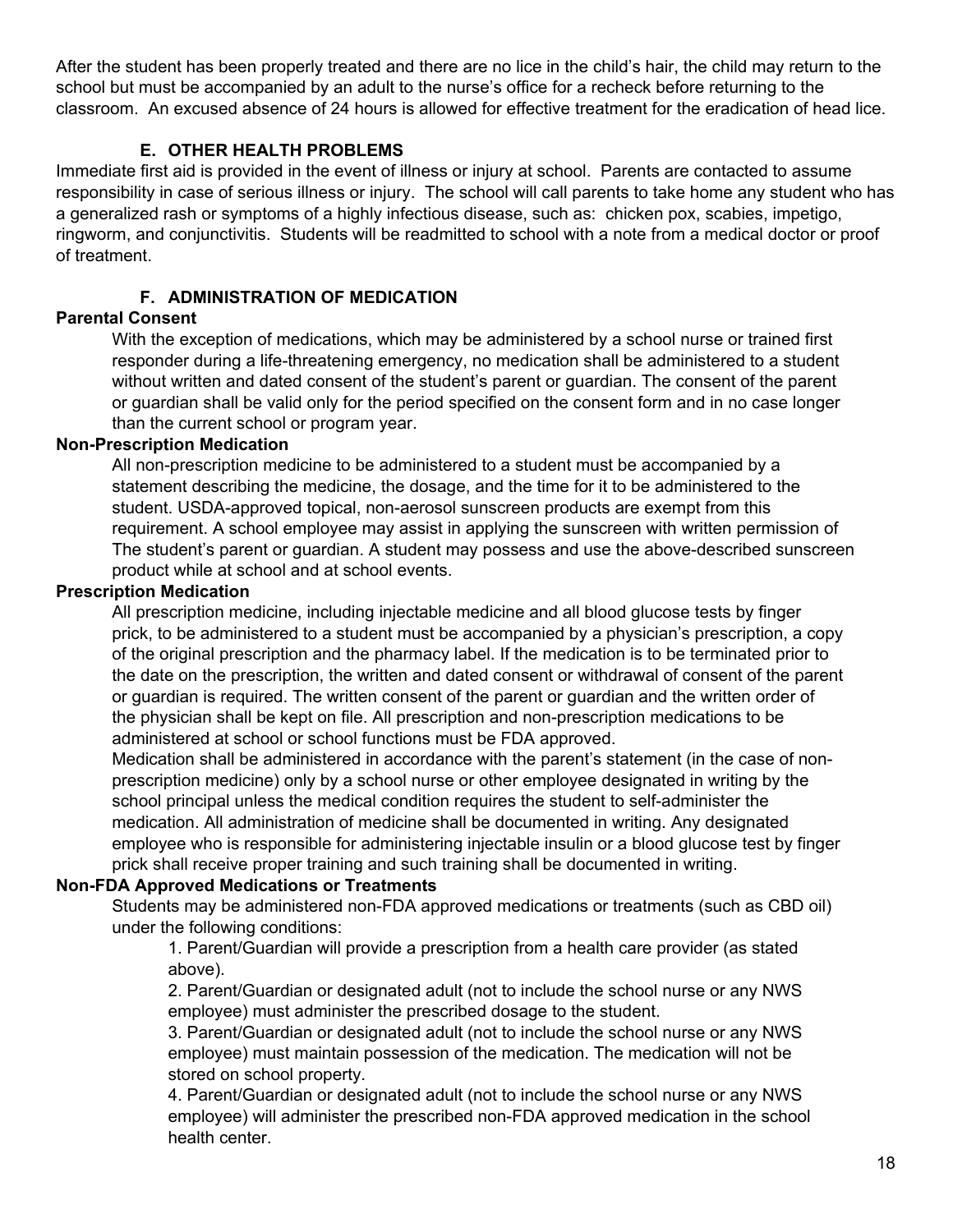5. Parent/Guardian may submit in writing a list of other adults that may come to the school to administer the dosage of the medication including parent signature. This list must be specific with names, dates, dosage, and time.

### **Self-Administered Medications (IC 20-33-8-13)**

Students may possess and self-administer medication if the following conditions are met:

1. The student's parent or guardian has filed an authorization with the student's principal for the student to possess and self-administer the medication. The authorization must include the statement described in (2.).

2. A physician states in writing that:

a. the student has an acute or chronic disease or medical condition for which the physician has prescribed medication.

b. the student has been instructed in how to self-administer the medication; and

c. the nature of the disease or medical condition requires emergency administration of the medication.

The authorization and statement described in (1.) and (2.) above must be filed with the student's principal annually.

### **Release of Medication**

Medication that is possessed by a school for administration during school hours or at school functions for a student may be released to:

1. the student's parent or guardian; or

2. an individual who is:

a. at least eighteen (18) years of age; and

b. designated in writing by the student's parent or guardian to receive the medication.

A school may send home medication that is possessed by the school for administration during school hours or at school function with a student only if the student's parent or quardian provides written permission for the student to receive the medication.

Whenever practical and foreseeable, the administration shall work with the school physician and school nurse to develop an appropriate protocol for the use of medication in emergency situations.

**The above policies must be adhered to. There are NO exceptions.**

### HOME - SCHOOL COMMUNICATION

### **A. KNIGHTLINE**

You can expect the *Knightline* (the Northeastern Elementary newsletter) via Parent Square every other Friday. This communique will have announcements and articles of interest to Northeastern families and our community.

### **B. PARENT SQUARE**

Parent Square is utilized by teachers, office staff, and central office alike. It is our primary communication tool with families. Classroom information, school-wide information, closings, and delays will be communicated through this tool. It is extremely important that your email and cell phone information are correct in our Harmony system so that Parent Square information can be delivered to you appropriately.

### **C. TEACHER CONTACTS / PARENT CONFERENCES**

Parent conferences will be scheduled in the fall. We know other conferences will be necessary from time to time and can be initiated by families or by teachers. Due to daily schedules, teachers are not always available by phone, but will return calls, emails, and Parent Square messages as quickly as possible. We believe the best schools work together with families in the educational experience.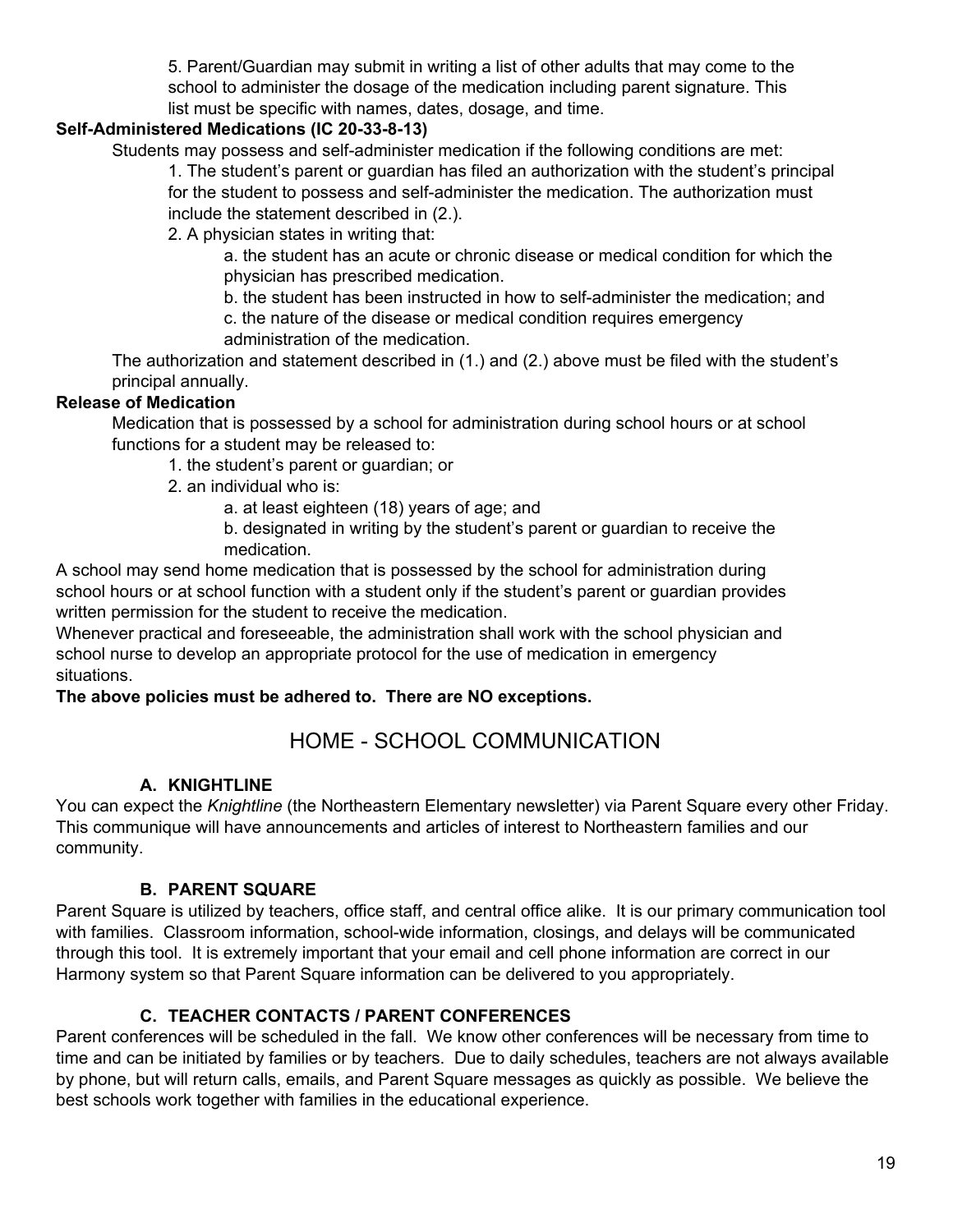## HOMEWORK POLICY

School time is generally provided for completion of necessary assignments. If students use their time wisely, they should not have homework. However, there may be minimal homework if a student does not complete the assigned work at school.

- Class work will be assigned on a regular basis and the amount of work may differ from primary to intermediate grades.
- All assignments that come home will be meaningful and will provide reinforcement activities as well as enrichment activities. The teacher will ensure that all assignments are clear and the expectations are understood.
- It is the responsibility of the student to complete all work and turn assignments in on time.

### HOMEWORK SUGGESTIONS

If students do have all work finished at school, it may be beneficial to have your child bring their work home to be checked. This should allow for students to eat dinner with the family, play outside, enjoy family time, and get to bed early. It is highly encouraged that you do set aside some time for reading and practicing math facts with your student every night. Every child needs to develop good study habits in order to be successful at school. We have prepared a method for you to help provide a "study routine" for your child(ren). We hope you will try it.

- Select a regular time each day for homework and study. Allow the child some time after school to play, as well as TV time in the evening. Just before or after dinner may work best for completing homework.
- Keep study/homework time reasonable.
- Keep distractions to a minimum. Don't have the student working near the TV or radio. Try to keep siblings from bothering the student. Allow no interruptions, such as phone calls or social media.
- Check the work. When the student finishes, take a few minutes to look over the work. Check for neatness and obvious mistakes.

## HOW PARENTS CAN HELP

- 1. Help your child understand that he/she is responsible for his/her own actions and behavior.
- 2. Expect your child to grow toward independence and offer challenging opportunities. He/she needs limits within which to function and direction as to how to respond.
- 3. Get both (or all) sides of a story before drawing conclusions. In case of a misunderstanding, contact the school.
- 4. Remember that teachers have about 25 children to care for and need all of the data you have about your child if they are to be effective in providing the right kind of program. Such things as health problems, or other circumstances that may affect your child's education, should be shared with the school.
- 5. Remind yourself that teachers teach because they care about children, their objectives and yours are the same, and an agreement on how to achieve the objectives requires two-way communication.
- 6. Ensure that your child has enough rest each night and eats a well-balanced diet, including breakfast, each day.

## KINDERGARTEN INFORMATION

To qualify for kindergarten, a child must be five years of age by September 1 of the school year. Kindergarten Round-Up is held annually in April. Parents will enroll their child for school while the children work through station activities. The child's original birth certificate, Social Security number, immunization record, and proof of residency should be brought to the round-up. Information concerning Kindergarten Round-Up will be announced on local radio stations and placed in the PalladiumItem, Knightline newsletter, Parent Square, school website, and kindergarten newsletters. Kindergarten parents are informed of classroom and school events and classroom goals on a regular basis via classroom newsletters and Parent Square.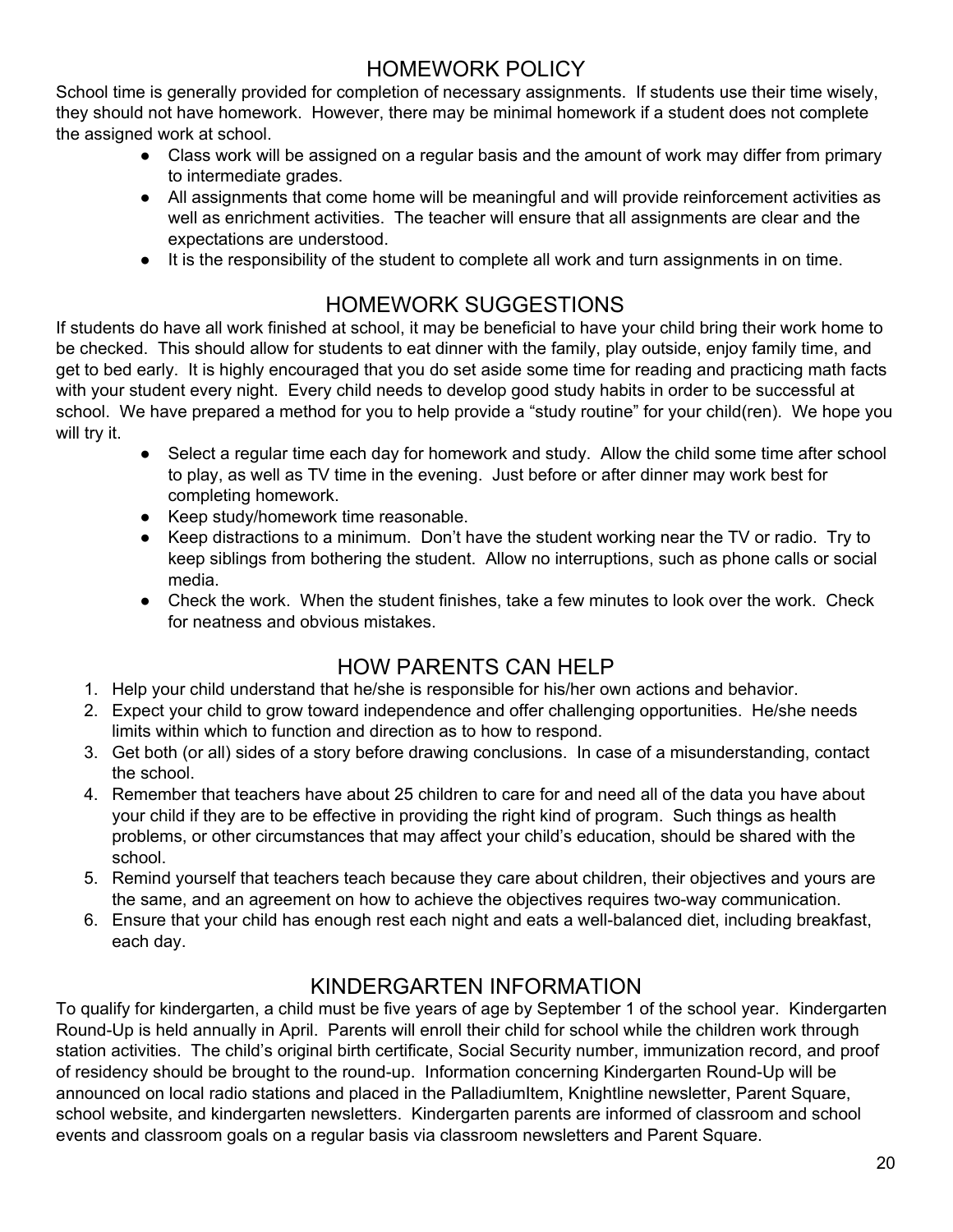### LOST AND FOUND

Articles of clothing found are placed in the "lost and found" area located in each wing of the building. Unclaimed articles are donated to charitable organizations. Parents are advised to write children's names on lunch boxes, sweaters, coats, etc…

LUNCH PRICES

Breakfast \$1.85 Student Lunch \$2.45 Milk \$0.60 Adult Lunch \$3.35

### NONDISCRIMINATION POLICY

It is the stated policy of the Northeastern Wayne School Corporation not to discriminate on the basis of race, religion, national origin, sex, or disability. This non-discrimination policy applies to students' access to courses and programs to physical education and athletics, to counseling and guidance, to vocational educational programs, to financial assistance, to extracurricular activities, and to other matters related to students. This policy further applies to all employees and patrons of the school corporation. A Compliance Officer has been appointed for the Northeastern Wayne School Corporation. It is the Compliance Officer's responsibility to see that both the "letter" and the intent of the non-discrimination policy are followed. Inquiries, information, or formal complaints should be addressed to Dr. Laura Blessing, Compliance Officer, Northeastern Wayne School Corporation, Administration Office, 7295 US 27 N, Fountain City, Indiana. Telephone: 765-847-2821

### PARENT TEACHER ORGANIZATION

We would like to encourage you to become a part of your child's education by actively joining the Northeastern Elementary PTO. Participation in the PTO is a good way to find out first hand what is happening at the school. No experience is necessary to serve on PTO committees. The PTO plays an important part in the school, as they provide materials and donate much time to enhance the education of students.

### REPORT CARDS

Report cards will be issued to students at the close of each nine weeks grading period. The ending dates are listed on the school calendar. Attendance will be reported on the report card. Report cards will be computer generated and sent home with students. We request that report card envelopes be signed by the parents/guardians and returned to the classroom teacher. Parents/Guardians of students may access their child's progress at any time, using our Harmony program, accessible through our school website.

### **A. GRADING SCALE GUIDELINES**

The following grading scale will be used for Kindergarten:  $M =$  Mastery,  $P =$  Progressing,  $N =$  Non-mastery

The following grading scale will be used in Grades 1 and 2:

| 100-99 | E+   |
|--------|------|
| 98-95  | Е    |
| 94-90  | E-   |
| 89-88  | $S+$ |
| 87-80  | S    |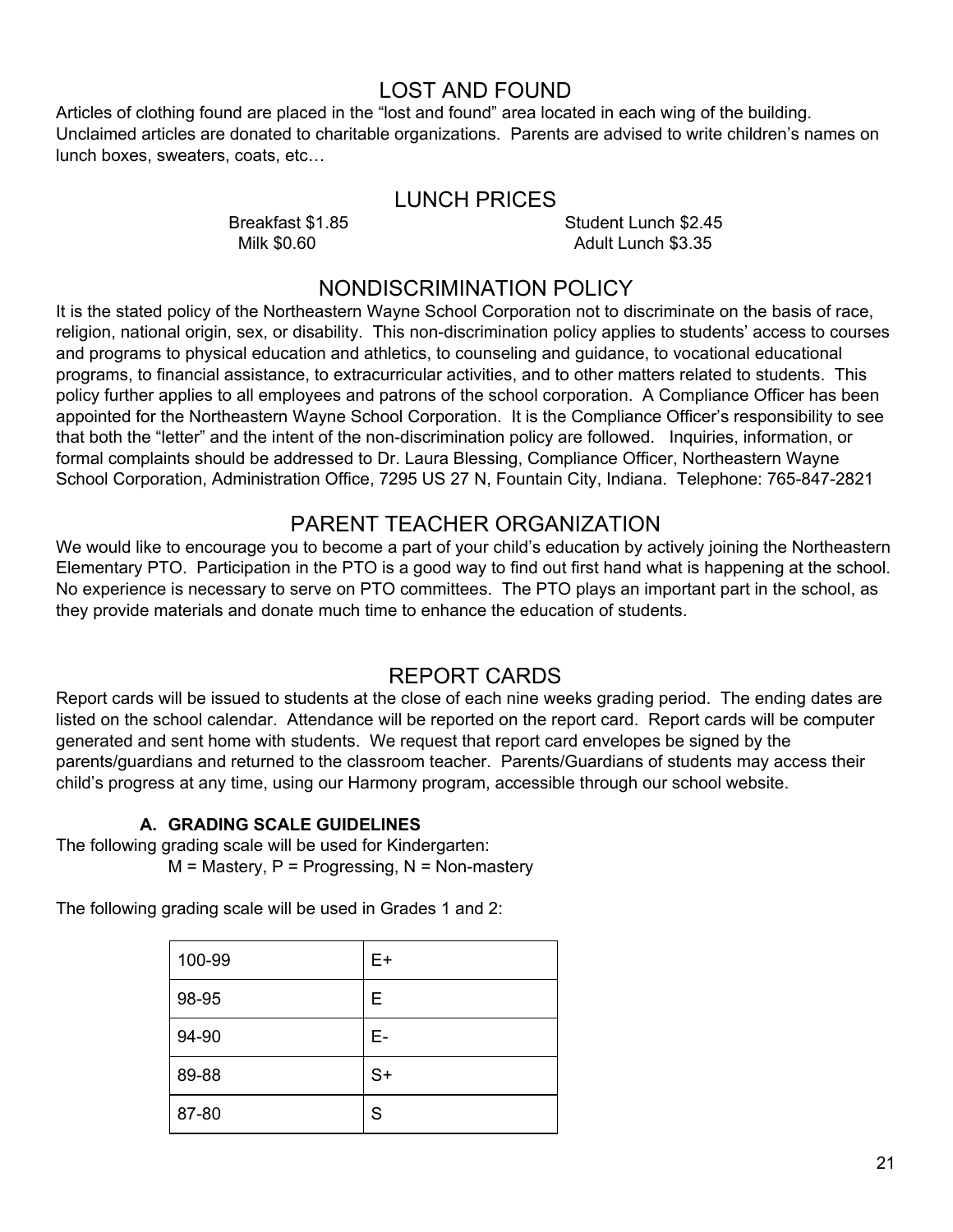| 79-70 | S- |
|-------|----|
| 69-0  |    |

 $E = Excellent$ ,  $S = Satisfactory$ ,  $U = Unsatisfactory$ 

The following grading scale will be used in Grades 3-5:

| 100   | $A+$  | 12 points | 79-78     | $C+$ | 6 points |
|-------|-------|-----------|-----------|------|----------|
| 99-93 | A     | 11 points | $77 - 72$ | C    | 5 points |
| 92-90 | $A -$ | 10 points | $71 - 70$ | $C-$ | 4 points |
| 89-88 | B+    | 9 points  | 69-68     | D+   |          |
| 87-82 | B     | 8 points  | 67-62     | D    |          |
| 81-80 | B-    | 7 points  | 61-60     | D-   |          |
|       |       |           | $59-0$    | F    |          |

#### **B. HONOR ROLL GUIDELINES**

Grades 3, 4, and 5 are involved with Honor Roll. The third grade honor roll will be based on grades received in reading, math, language, and spelling. The fourth and fifth grade honor rolls will be based on grades received in reading, math, language, spelling, social studies, and science/health.

A 12 point system will be used to calculate eligibility for the honor roll. The point values are listed above. A student must have an average of 8 points to qualify for the honor roll. A student receiving any grade of D+ or below will be automatically disqualified from the honor roll for that grading period. The honor roll will be calculated at the end of each nine week grading period. Semester grades will not be used to determine eligibility for the honor roll.

#### **C. PROMOTION/RETENTION**

The promotion and retention of students is a discretionary decision of parents and the professional staff with the exception of the 3rd grade standardized reading test. As per Indiana Code, students who do not pass the IREAD-3 exam during the spring semester **MUST** be retained in 3rd grade. Summer school and other remediation programs will be implemented to assist students in passing this state mandated test. An opportunity to retake the test is currently available to students during the summer prior to beginning their 4th grade year. All other decisions to promote or retain a student shall be based upon what is judged by the parents, teachers, and administrators to be in the best interest of the child. Every effort will be made to communicate with parents in a timely manner and parental input is encouraged.

### SCHOOL DAY

Buses arrive and begin unloading at 8:00am. Students brought to school by parents are to wait in the gymnasium until 8:00 am. A morning Latchkey program is available to families beginning at 7:00 am. Please fill out an enrollment form and refer to the Latchkey handbook for fees and details. Students not attending Latchkey may not be dropped off before 7:45 am. Students picked up by car will be dismissed beginning at 2:50 pm. Bus riders will be dismissed at 3:00 pm. Students will be dismissed early every Wednesday for teacher professional development. Car riders will be dismissed at 2:15 pm. Bus riders will be dismissed at 2:25 pm. Due to early release days, which will occur each Wednesday, Northeastern Elementary School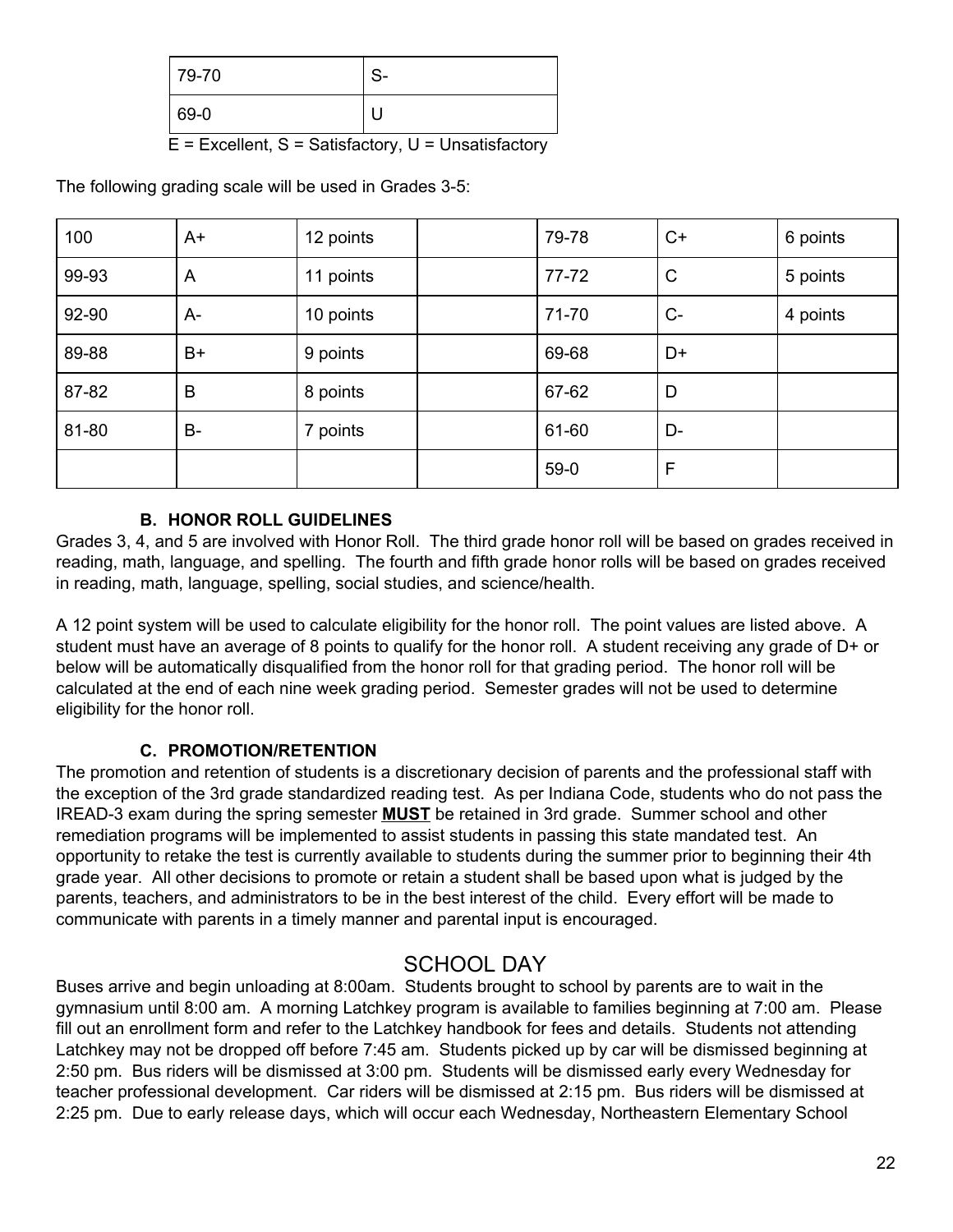students should be expected to arrive home approximately 30 minutes earlier each Wednesday than they do other school days.

Daily Schedule for Grades K-5 (Monday, Tuesday, Wednesday, Thursday, Friday):

Breakfast Bell 7:50 am First Bell 8:00 am Tardy Bell 8:10 am Car Dismiss 2:50 pm Bus Dismiss 3:00 pm

Daily Dismissal for Grades K-5 (Wednesday):

Car Dismiss 2:15 pm Bus Dismiss 2:25 pm

### SCHOOL SUPPLIES

Supply lists for each grade level are available in the school office and on our school website.

## TELEPHONE

Calls made from school by the students must be approved by the teacher in charge of the student at that time. Permission will be restricted to calls of an emergency nature. Band instruments, athletic equipment, homework, lunches, or lunch money left at home are not considered emergencies, nor are requests to stay at friends' homes or to stay for after school activities. These arrangements should be made before coming to school.

It is important that classroom interruptions be kept to a minimum. Students will not be allowed to take phone calls during school. Messages will be delivered in case of emergencies. No changes to transportation can be made after 2:00 pm. For information pertaining to cell phones and cell phone use please refer to page ??? of this student handbook.

### VISITORS

To maintain safe conditions for our students, all visitors should enter through the secure entrance and main office upon their arrival to school. Visitors who are on a student's approved list will be asked to sign in and will be given a Visitor name tag. This name tag should be worn at all times while in the school. Please return to the office to sign out. All parents and adults should follow this procedure. Visitors will not have access to classrooms during the school day without prior approval from the classroom teacher or approval from the front office staff. Family members are welcome to visit during lunch, class parties, special events, and any other time approved by the classroom teacher, but we ask that you do not stay for recess in order to help us maintain a higher level of security.

### WITHDRAWAL

Should it become necessary to withdraw your child from Northeastern Elementary, there are four important steps to follow:

- 1. Notify the office
- 2. Return all textbooks to your child's teacher
- 3. Return all library books
- 4. Pay any outstanding lunch charges, latchkey, or book fees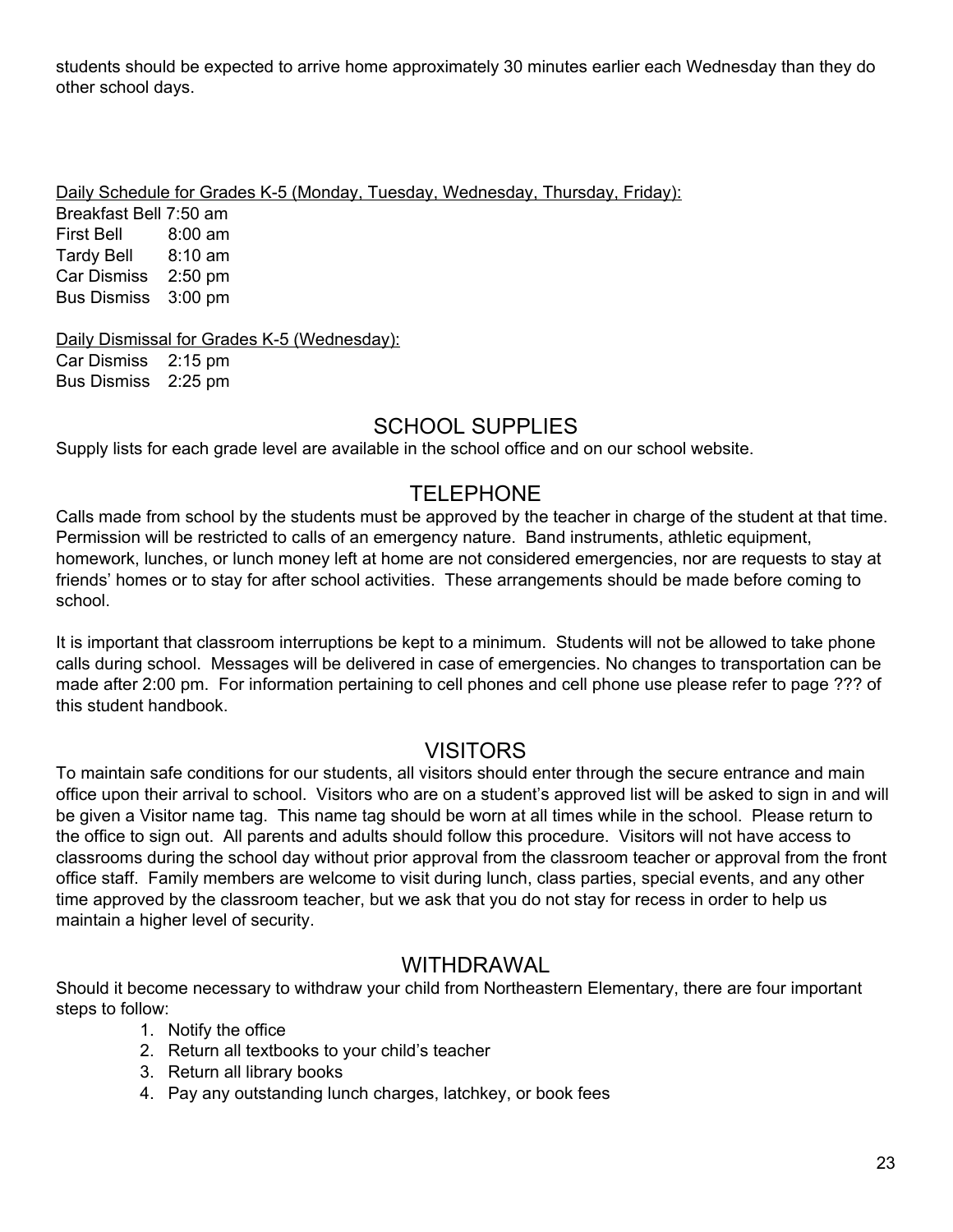# **SPECIAL SERVICES**

### HEARING/SPEECH SERVICES

### **A. HEARING SCREENING ADMINISTRATION**

The speech pathologist conducts hearing screening annually (traditionally at the beginning of the school year) for all students in kindergarten, first, fourth, seventh, and tenth grades. Also tested are all who were identified as having a hearing issue the previous year and all students newly enrolled in the school system. Students may also be referred for hearing tests by a parent/guardian or teacher at any time during the school year.

### **B. SPEECH THERAPY SERVICES**

The speech pathologist screens the speech of all students in grades one and four, all students who are new to the school system, all students who were identified the previous year as needing follow-up, and all students referred by parents or teachers. If the screening indicates further diagnostic testing should be conducted, the speech and language pathologist will obtain parent/guardian permission. After consent is obtained, the speech pathologist will conduct a diagnostic evaluation to help assess the needs of children in one or more of the following areas:

- Language vocabulary, grammar, sentence structure, auditory processing
- Articulation pronunciation of speech sounds/words
- Fluency stuttering or abnormal rate of speech
- Voice voice quality, pitch, loudness

A case conference will be conducted after testing is completed. At the conference, the speech pathologist reports the results of the evaluation to the family. Eligibility for speech therapy services is determined by this case conference committee based upon the evaluation conducted by the speech pathologist, the input of all the case conference committee members and the eligibility criteria established by the state.

# LEAST RESTRICTIVE ENVIRONMENT

Students with disabilities in the attendance area of the Northeastern Wayne School Corporation shall be educated and participate in academic, non-academic, and extracurricular activities with non-disabled students to the maximum extent appropriate. The educational placement of students with disabilities shall be determined annually by a case conference committee and shall be based on the student's individualized education program. The case conference committee shall also take into consideration any potentially harmful effects of a suggested placement on the student or on the quality of the services needed.

Unless the individualized education program requires some other arrangement, a student with disabilities shall be educated with the student's chronological peers in the school the student would attend if not disabled. Placement of students with disabilities in special classes or separate facilities shall occur only when it is documented by the case conference committee that education in general education classes cannot be satisfactorily achieved. If necessary, a continuum of alternative educational placements shall be available to meet the individual needs of students with disabilities.

## SECLUSION AND RESTRAINT

As a part of the emergency procedures in place in our schools, no student will be restrained and/or placed in seclusion by school staff unless the student's behavior poses an imminent risk of injury to him/herself or others. As soon as possible after any such use of restraint and/or seclusion, the parents or guardians will be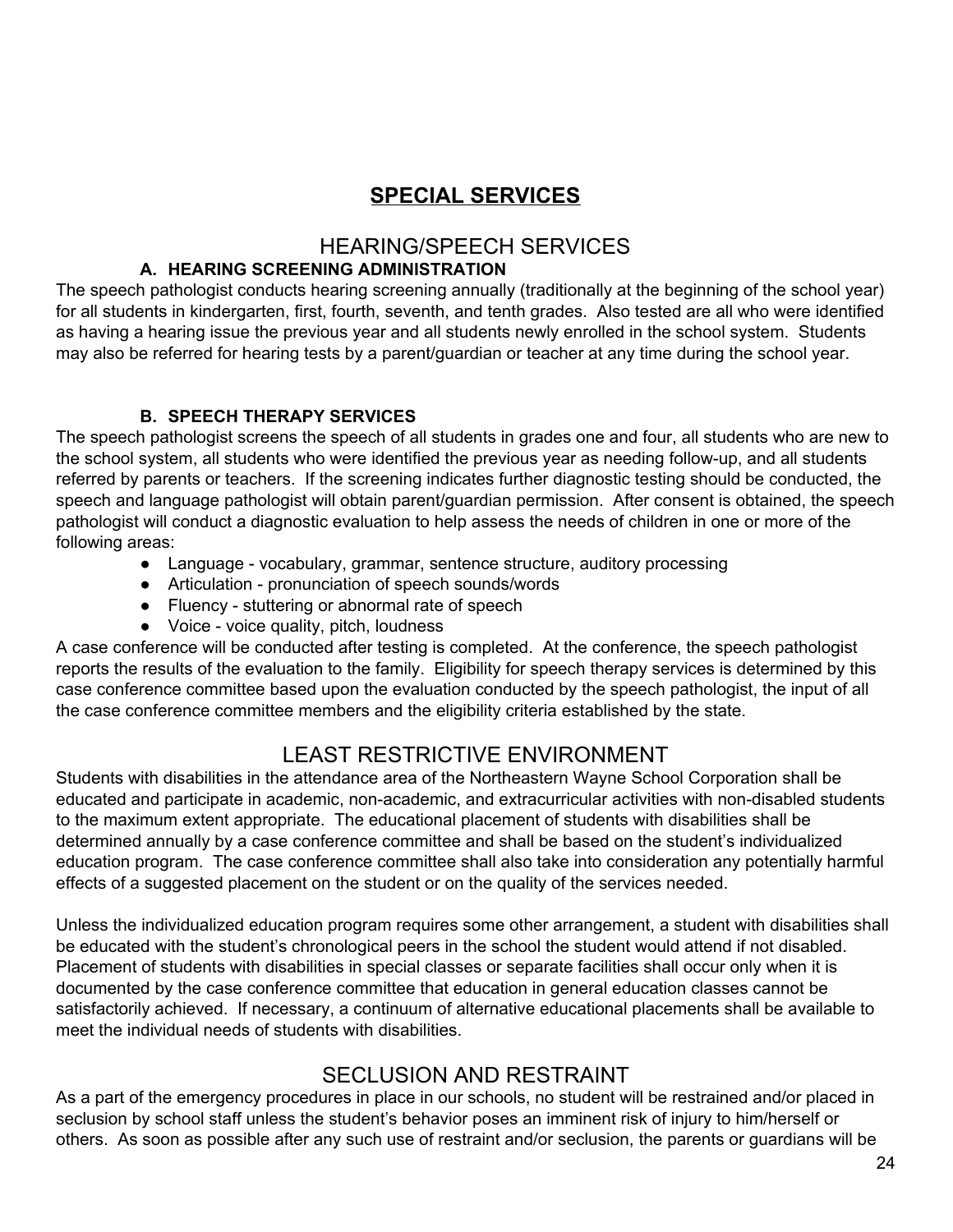informed when any of these actions have occurred and will be provided with a detailed account of the incident, including the circumstances that led to the use of restraint and/or seclusion.

## **STUDENT CODE OF CONDUCT**

### BULLYING

No kind of harassment, hazing, or bullying will be tolerated. If you believe you are the victim of any kind of harassment, hazing, or bullying or have observed such actions taken by another student, staff member, or other person associated with the corporation, you should report it immediately to the principal or assistant principal. The complaint will be investigated in a confidential and timely manner. Students who are found to be bullying other students may be suspended and/or expelled from school, depending on the seriousness of the actions. Parents will be contacted and a conference will convene to address the bullying concerns. Due to the severity, some cases may involve local law enforcement. Every student is encouraged, and every staff member is required to report any situation that they believe to be bullying behavior directed toward a student. (IC 20-33-8-13.5)

Bullying shall be defined as overt, unwanted, repeated acts or gestures, including verbal or written communications or images transmitted in any manner (including digitally or electronically), physical acts committed, aggression, or any other behaviors that are committed by a student or a group of students against another student with the intent to harass, ridicule, humiliate, intimidate, or harm the targeted student and create for the targeted student an objectively hostile school environment (IC 20-33-8-0.2):

- places the targeted student in reasonable fear of harm to the targeted student's person or property
- has a substantially detrimental effect on the targeted student's physical or mental health
- has the effect of substantially interfering with the targeted student's academic performance or
- has the effect of substantially interfering with the targeted student's ability to participate in or benefit from the services, activities, and privileges provided by the school.

## BUS SAFETY

### **A. BUS RULES**

A very essential part of bus safety is the student. The driver's first responsibility is to safely transport students to and from school. Since the driver must give his/her attention to the driving of the bus, it is necessary that they students practice self-discipline. Buses may be equipped with video cameras in order to eliminate and properly discipline students when discipline problems arise during transportation. In order to have a safe and successful transportation program, these rules must be followed:

- 1. Students are to be seated immediately upon entering the bus and remain seated at all times
- 2. Students are to ask permission from the driver before opening or closing windows. No part of the body should be extended through the window opening. No objects should be thrown out of the bus windows or doors.
- 3. Students are to use appropriate language and behavior at all times.
- 4. Students are to keep hands and feet to themselves at all times.
- 5. Students should not enter or exit the bus until it is at a full stop.
- 6. Students must have a bus pass before they can ride a different bus or stop at a different location. To obtain a bus pass, read through the procedure outlined under ALTERNATE TRANSPORTATION.
- 7. Students are to keep the bus clean and in the best possible condition.
- 8. Students are not permitted to eat or drink on the bus, unless prior permission has been granted.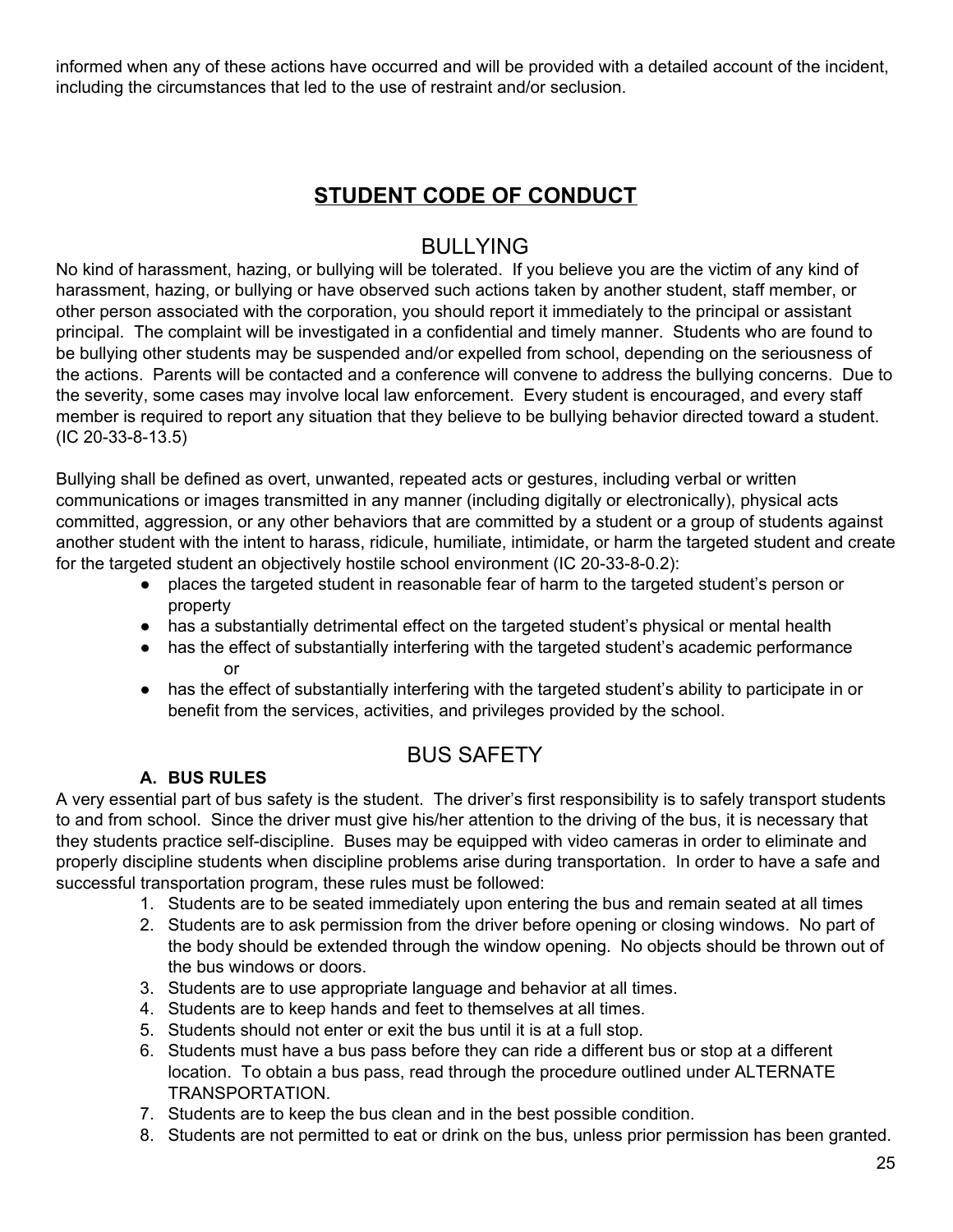9. Students are subject to all Northeastern Elementary School rules, as well as all local, Indiana, and federal laws while riding the bus.

Students will be denied bus privileges if they cannot obey the above rules. If transportation privileges are denied, parents or guardians are responsible for getting the child to and from school. The driver or the administration can assign students seats at any time as deemed necessary. Students assigned a seatbelt on the bus must stay in the seatbelt at all times. Students who vandalize the bus may be suspended according to due process and will be financially responsible for damages.

Students should be waiting at their boarding stations when the school bus arrives. Unless drivers are early, they are not required to wait for students. It is the responsibility of the students to be at the bus stop at the regular pick-up time.

### **B. ALTERNATE TRANSPORTATION**

Anytime a child is to ride home on a different bus or is getting off their bus somewhere other than the normal stop, we need written permission from the parents. Please send a note stating your child's destination and what bus number he/she is to ride. A bus pass will then be issued to the child from the school office. Students MUST HAVE A BUS PASS, or they will not be allowed to board a bus other than their own. Passes are issued only in the school office. Once students have boarded the bus to go home, they will not be allowed to get off the bus until their stop. For safety reasons, we ask that parents or other adults not ask the bus drivers to get their children off the bus once they have boarded. Should an emergency occur, come to the office and the office staff will radio the bus driver. In addition, we also need a note for occasional uses of the after school childcare program, for children who have scout meetings, etc., or for children who are to be picked up by car. Our goal is to know the whereabouts of every student in our building and to ensure that each student arrives home safely. Your help is needed to achieve this goal.

### DRESS AND GROOMING

Northeastern Elementary recognizes that appearance and grooming are important aspects in the training and education of young people. All clothing and apparel must promote a safe learning environment. The administration and staff will emphasize the following dress code values:

- 1. Hair should be neat and clean and worn in a style that allows hair to be out of the eyes.
- 2. Clothing should be appropriate and not present oneself as indecently exposed. Short shorts and mini-skirt styles are not appropriate for classroom dress. See-through blouses, bare midriffs, halter tops, off shoulder blouses, spaghetti straps, mesh shirts, shirts with open sides, and other inappropriate clothing are prohibited. One's appearance should not be vulgar, obscene, or lead to a disruptive atmosphere.
- 3. Jewelry that is disruptive or presents an element of danger (i.e.: metal wallet chains, etc.) is not recommended. Jewelry will not be worn during physical education classes for safety reasons.
- 4. Students are not to wear hats, bandannas, gloves, sunglasses, jackets, coats (long or short) or other unnecessary outdoor attire in the building.
- 5. Clothing which promotes alcohol, drugs, tobacco, vulgarity, violence, or secret organizations will not be worn. Additionally, clothing will not be permitted which advertises, promotes, or via innuendo or double meaning, suggests inappropriate ideas or behavior not conducive to a positive school climate or is disruptive to the educational functioning of the school.

# EXPECTATIONS FOR STUDENT BEHAVIOR

### **A. STUDENT BEHAVIOR STANDARDS**

A major component of the educational program at Northeastern Elementary is to prepare students to become responsible workers and citizens by learning how to conduct themselves properly and in accordance with established standards. At Northeastern Elementary we expect students to conduct themselves in a courteous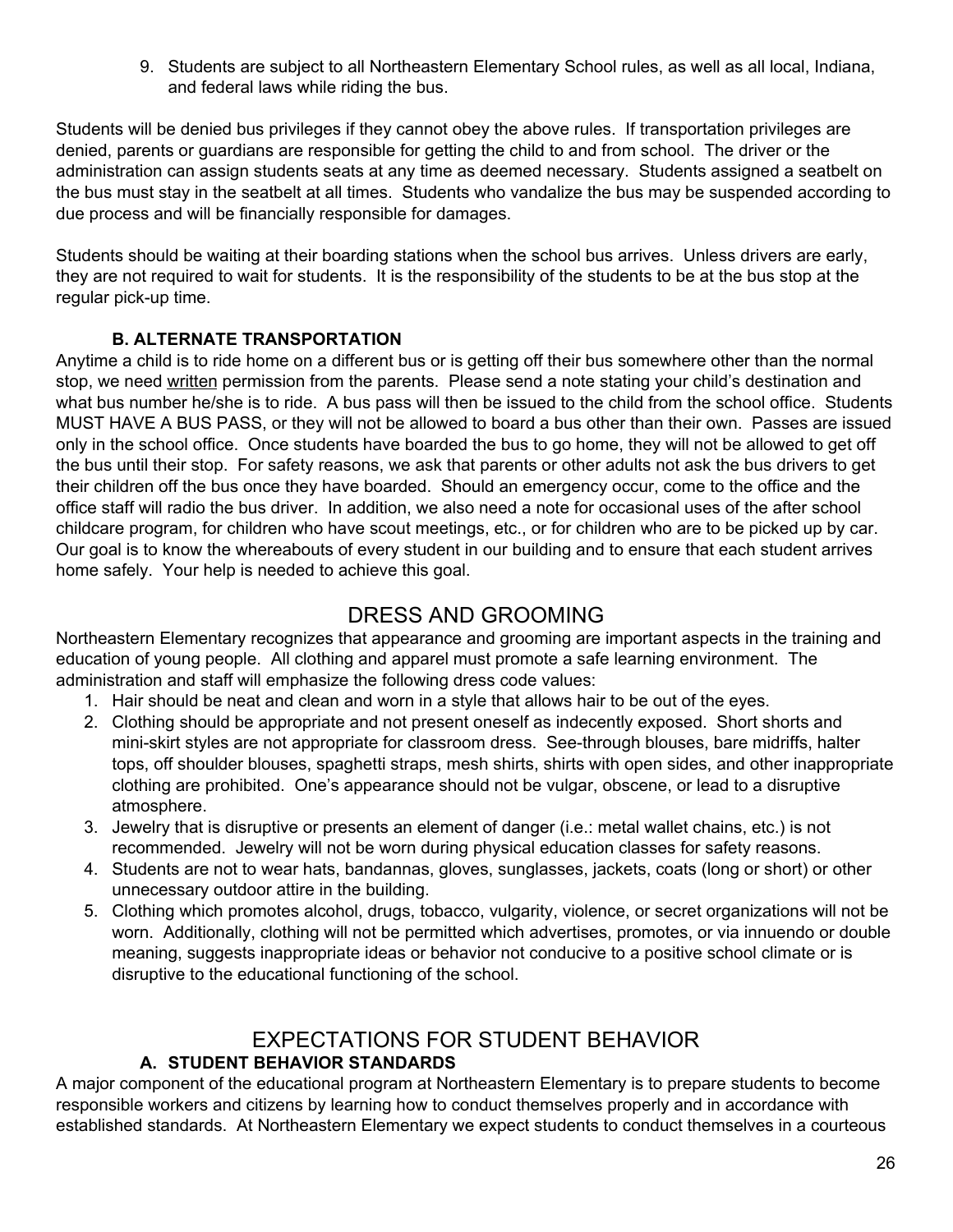and mannerly way and respect the rights of others. We teach students to observe and practice the life skills of "no put downs, active listening, truthfulness, and trust". We also encourage students to do their personal best. **Expected Behaviors**

Each student shall be expected to:

- 1. Abide by national, state, and local laws, as well as the rules of the school.
- 2. Respect the rights of others.
- 3. Act courteously to adults and fellow students.
- 4. Be prompt to school and attentive in class.
- 5. Work cooperatively with others when involved in accomplishing a common goal regardless of the other.

### **B. DISCIPLINE CODE**

Certain behaviors are disruptive to a positive learning environment and cannot be tolerated. These behaviors include but are not limited to the following:

- 1. Disrespect or insubordination to any school employee
- 2. Continuously distracting or acting in any manner as to interfere with the educational process
- 3. Failing or refusing to comply with directions of an adult supervising a class or school activity
- 4. Leaving scheduled assignments without permission
- 5. Displays of public affection
- 6. Disregard for the established dress code
- 7. Possession of prohibited items such as: iPods, MP3 players, and handheld gaming systems is discouraged without prior approval. Permission may be granted by school personnel for use in the classroom or on the bus
- 8. **Cell Phones/Electronic Devices:** Students are discouraged from bringing cell phones or related electronic devices to school. Students are required to keep all cell phones and electronic devices (i.e., smart watches or air pods) **OFF** and **out of sight** during school hours. Students who are found to be using a cell phone or any other device that is not deemed to be school appropriate will have it confiscated for the remainder of the school day and will be subject to disciplinary actions as noted below. After the first offense requiring collection of an electronic device, any further confiscations will require retrieval by a parent or guardian. Students may also be held accountable for the content found on their cell phones as applicable by Indiana state law (see **Cell Phone Content and Display,** page 32).
- 9. Attempting or conspiring with another person to violate any student behavior standard
- 10. Engaging in misrepresentation, such as lying, falsifying documents, or spreading damaging rumors
- 11. Cheating on an academic assignment such as a test or homework, or knowingly assisting another student in cheating
- 12. Use of profanity, vulgarity, or obscenities or any type of indecent display or exposure
- 13. Engaging in harassment of another person which includes verbal, nonerbal, or physical harassment (see **Harassment**, page 31)
- 14. Threatening another person with bodily injury
- 15. Pinching, pushing, shoving, wrestling, slapping, or hitting another person
- 16. Causing bodily harm to another person (i.e., fighting)
- 17. Stealing school or private property
- 18. Setting fire to or damaging school or private property
- 19. Failure to report weapons, drugs, and/or threats of violence
- 20. Consuming or being under the influence of a drug, alcohol, tobacco product (except as authorized by a prescription and medical documentation)
- 21. Possessing, providing, using, or conspiring to sell another person lighters or matches, tobacco or tobacco products, alcohol products, over the counter medication, any type of drug (except as authorized by prescription), or drug paraphernalia
- 22. Possessing a firearm or any other object that is readily usable as a weapon or is dangerous to others (such as fireworks, explosives)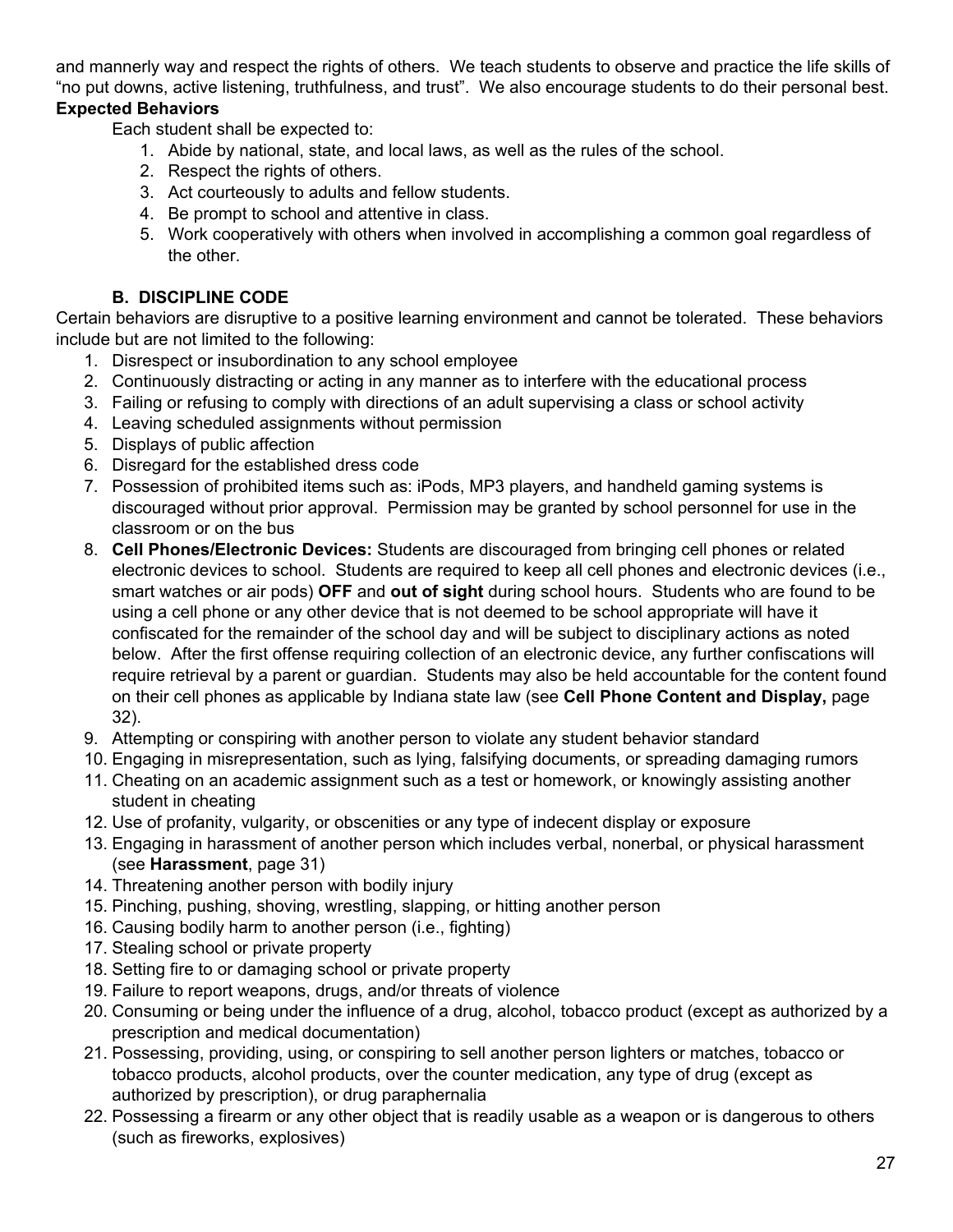- 23. Engaging in any activity forbidden by local, Indiana, or Federal law
- 24. Any activity or behavior not covered herein which is not in keeping with the purpose of promoting education and the educational values of this school

### **C. DISCIPLINARY ACTIONS**

When a teacher or staff member in charge of supervision observes these behaviors, a variety of disciplinary practices may be utilized, depending on the individual situation. If a staff member deems it necessary to consult with an administrator, the following options, up to and including expulsion may be used by an administrator (not necessarily in the order listed):

- 1. Conferencing with the student
- 2. Revocation of privileges such as recess or special activities
- 3. Assignment of special duties (i.e. cleaning up area they damaged)
- 4. Parent contact
- 5. Confiscation of inappropriate items
- 6. Isolation within the classroom or cafeteria
- 7. After school detention
- 8. In-school suspension, time out (with work to be done)
- 9. Behavior modification plan
- 10. Suspension from school for one to ten days, including all extracurricular activities
- 11. Expulsion for the remainder of a semester and/or the school year, including all extra-curricular activities

NOTE: Suspension/expulsion occurs according to the Public Law I.C. 20-33-8.

#### **D. SCHOOL RESOURCE OFFICER (SRO)**

The primary duty of the School Resource Officer (SRO) is to serve Northeastern Wayne Schools as a community officer and to enforce all municipal, state, and federal laws. The officer is expected to create relationships with stakeholders (school administrators, parents, students, and greater community), formulate crime prevention tactics, and make himself or herself available for meetings regarding law enforcement related topics.

### **E. CLASSROOM CONDUCT**

Students shall follow rules established for their individual classrooms.

### **F. GENERAL AREAS**

The following guidelines will be observed:

- 1. There is no running or loud talking permitted in the halls or restrooms.
- 2. There is to be no chewing of gum in the school.
- 3. Students should not bring large amounts of money or other valuable personal items to school. **The school assumes no responsibility for any monies lost or for any items damaged, lost, or stolen.**
- 4. Use of any and all electronic devices is prohibited in common areas. Use of such items is restricted to buses or individual classrooms and must have prior approval.
- 5. Students are to respect school property and the property of others. If something is accidentally damaged, it should be reported to the office or the custodians as quickly as possible.

### **G. DUE PROCESS**

The Fourteenth Amendment to the Constitution guarantees due process to individuals. Due process in education implies that rules and regulations of school are published and distributed; that students know and understand these rules and regulations; that when a student is believe to have violated a rule or regulation, he or she is confronted with this belief and given the opportunity to respond to the accusation; that when rules and or regulations are violated, certain consequences may occur; and that if expulsion or exclusion from school is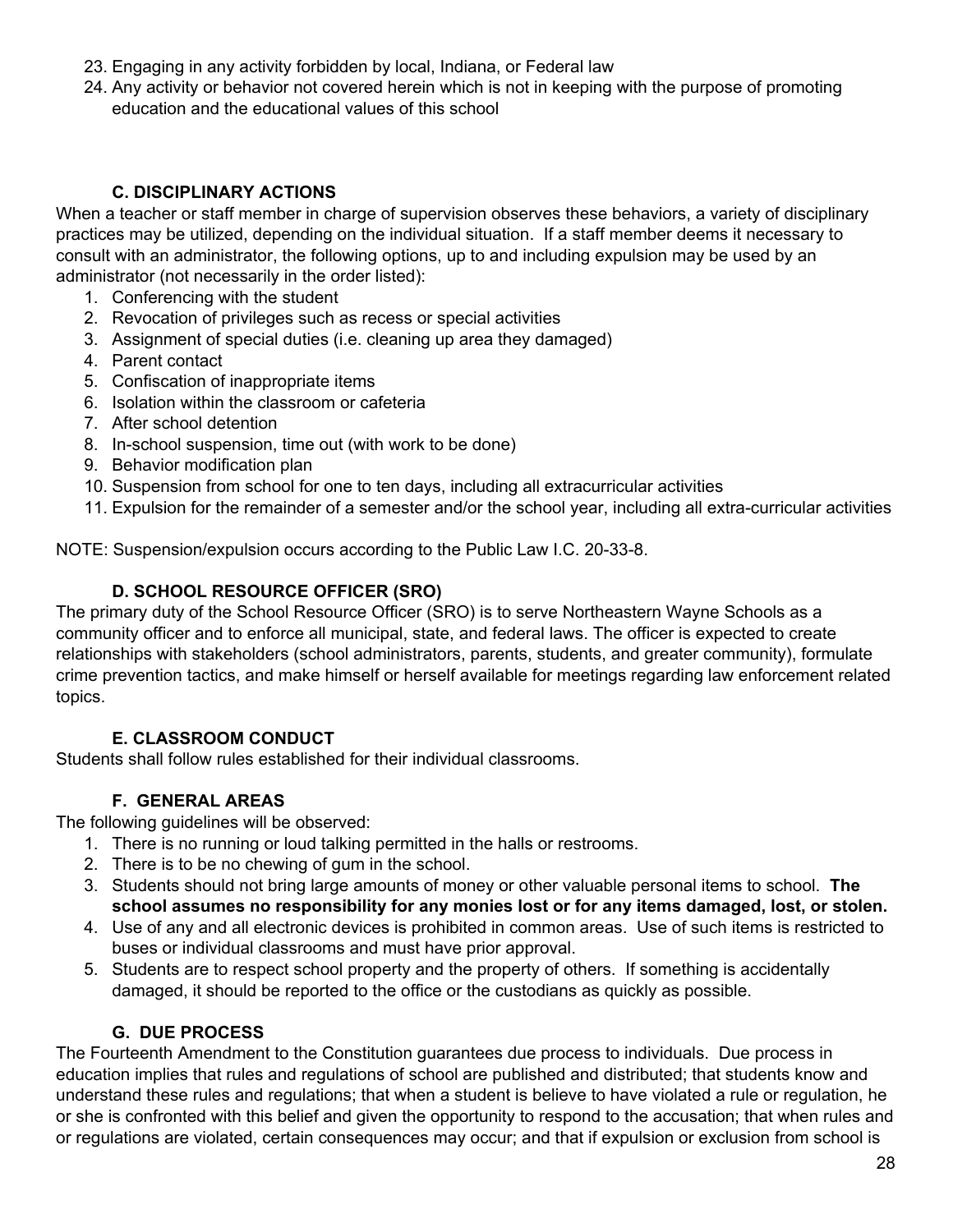recommended consequence and if the student or his or her parent wishes, a hearing must be held. Appeals to the Superintendent, School Board, and to the civil courts may follow in sequence. Indiana Codes 20-33-8-0.2 through 20-33-8-31, as indicated in the most current Indiana School Laws and Rules Handbook, will be used as a guide for due process procedures.

### **H. GROUNDS FOR SUSPENSION OR EXPULSION**

Any student may be suspended or expelled from school in the following circumstances, subject to the procedural provision of Indiana law (Indiana Code 20-33-8-14):

- 1. Student misconduct
- 2. Substantial disobedience
- 3. If the student's immediate removal is necessary to restore order or to protect persons on school corporation property. This shall include conduct off school property where on account thereof the student's presence in school would constitute an interference with an educational function or school purposes.

### **I. "NO CHILD LEFT BEHIND" REQUIREMENTS**

As per requirements of the federal law "No Child Left Behind", discipline records are a part of a student's permanent educational record and will be included at such time as the student withdraws from Northeastern Elementary and transfers to another school.

### HARASSMENT

The school believes every individual deserves the right to attend school without fear of demeaning remarks or actions. The harassment of other students, members of the staff, or any other individuals is not permitted and will not be tolerated. This includes any speech or action that creates a hostile, intimidating or offensive learning environment. Conduct constituting harassment may take different forms, including but not limited to the following:

### **Sexual Harassment**

Verbal: The making of written or oral sexual innuendos, suggestive comments, jokes of a sexual nature, sexual propositions or threats to a fellow student, staff member, or other person associated with the Corporation, or third parties.

Nonverbal: Causing the placement of sexually suggestive objects, pictures or graphic commentaries in the school environment or the making of sexually suggestive or insulting gestures, sounds, leering, whistling and the like to a fellow student, staff member, or other person associated with the Corporation, or third parties.

Physical: Threatening or causing unwanted touching, contact or attempts at same, including patting, pinching, pushing the body or coerced sexual intercourse, with a fellow student, staff member, or other person associated with the Corporation, or third parties.

## Gender, Religion, Race, Color, National Origin, Age, Disability Harassment

Verbal:

- 1. Written or oral innuendos, comments, jokes, insults, threats, or disparaging remarks concerning a person's gender, national origin, race, color, age, disability, etc. toward a fellow student, staff member, or other person associated with the Corporation, or third parties.
- 2. Conducting a "campaign of silence" toward fellow students, staff members, other people associated with the Corporation, or third parties by refusing to have any form of social interaction with the person.

Nonverbal:

1. Placing insulting or threatening objects, pictures or graphic commentaries in the school environment or making insulting or threatening gestures toward a fellow student, staff member, or other person associated with the Corporation, or third parties.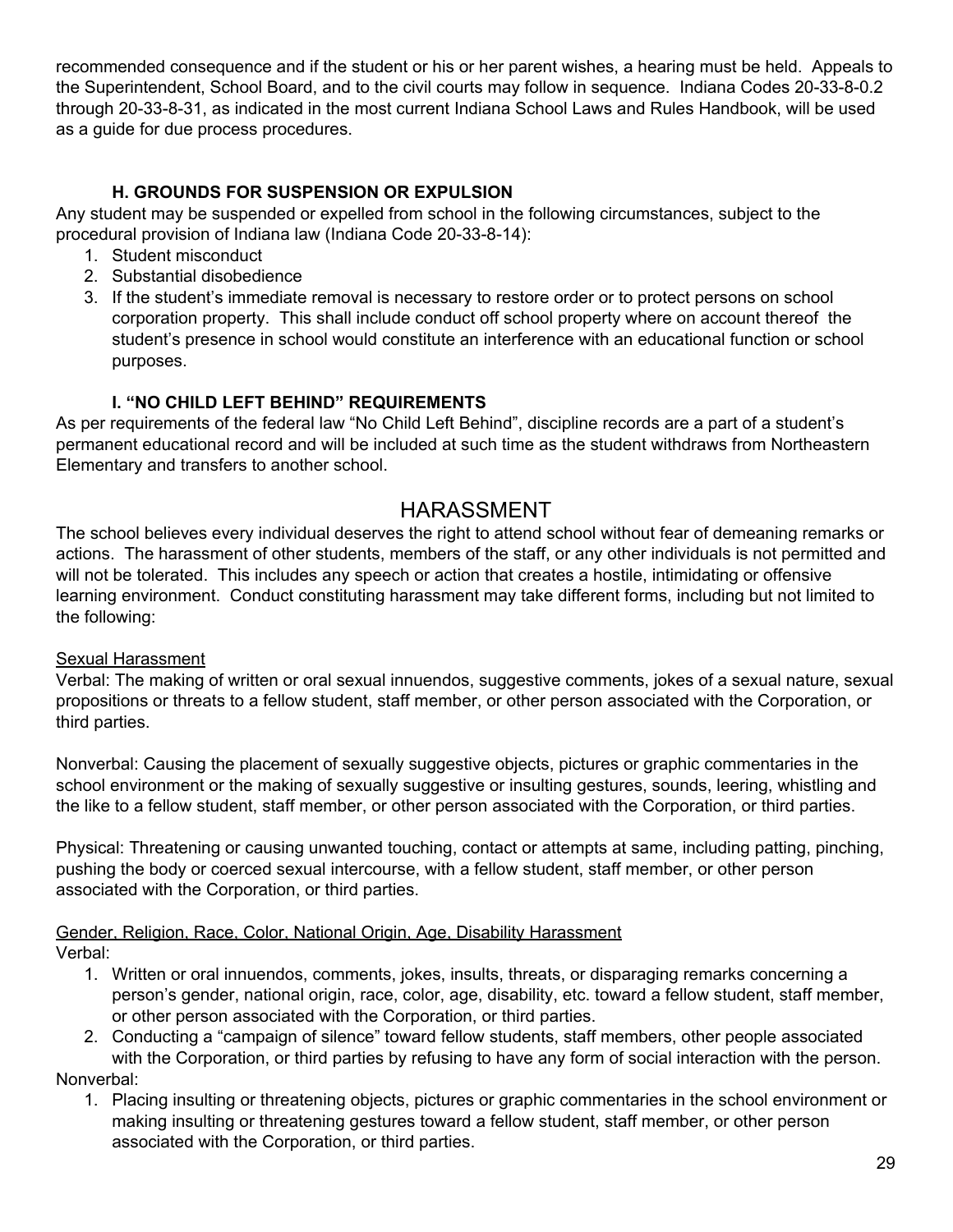Physical:

1. Any intimidating or disparaging action such as hitting, pushing, shoving, or spitting on a fellow student, staff member or other person associated with the Corporation, or third parties.

Any student who believes that he/she is the victim of any of the above actions or has observed such actions taken by another student, staff member or other person associated with the Corporation, or by third parties should make contact with the Principal, Assistant Principal, School Nurse, or School Social Worker.

The student may make contact either by a written report, telephone, or personal visit. The reporting student should provide the name of the person(s) whom he/she believes to be responsible for the harassment and the nature of the harassing incident(s). Each report will be investigated in a timely and confidential manner. While a charge is under investigation, except as may be required by law or in the context of legal or administrative proceeding, no one involved is to discuss the subject outside of the investigation.

The purpose of this provision is to:

a.) Protect the confidentiality of the student who files a complaint

b.) Encourage the reporting of any incidents of sexual or other forms of harassment

c.) Protect the reputation of any party wrongfully charged with harassment. Some forms of sexual harassment of a student by another student may be considered a form of child abuse, which would require that the student-abuser be reported to the proper authorities in compliance with state law.

# CELL PHONE CONTENT AND DISPLAY

The Child Abuse/Neglect Law requires school personnel to report to law enforcement or child protective services whenever there is reason to believe that any person/student is involved with "child exploitation" or "child pornography" as defined by Indiana Criminal Statutes.

- 1. It is "child exploitation", a Level 5 felony under I.C. 35-42-4-4(b), for any person/student (1) to exhibit, photograph, or create a digitized image of any incident that includes "sexual conduct" by a child under the age of 18; or (2) to disseminate, exhibit to another person, or offer to so disseminate or exhibit, matter that depicts or describes "sexual conduct" by a child under the age of 18.
- 2. It is "child pornography", a Level 6 felony under I.C. 35-42-4-4 ©, for any person/student to knowingly or intentionally possess a picture, drawing, photograph, negative image, undeveloped film, a motion picture, a digitized image, or any pictorial representation that depicts or describes "sexual conduct" by a child who the person knows is less than 18 years of age or who appears less than age 18.
- 3. "Sexual conduct" is defined by I.C. 35-42-4-4 (a) (4) to include sexual intercourse, exhibition of the uncovered genitals intended to satisfy or arouse the sexual desires of any person, or any fondling or touching of a child by another person or of another person by a child intended to arouse or satisfy the sexual desires of the child or other person.
- 4. The Indiana Sex Offender Registration Statute at I.C. 11-8-8-7 and the Sex Offender Registry Offense Statute at I.C. 35-42-4-11, as of May 2009, require persons convicted of or adjudicated as a juvenile delinquent for violating the Child Exploitation Statute at I.C. 35-42-4-4 (b) to register as a sex offender.

Because student cell phones have been found in a number of Indiana school districts to have contained evidence of "sexual conduct" as defined above, it is important for parents and students to be aware of the legal consequences should this occur in our school system.

# METAL DETECTORS

### **A. REASONABLE SUSPICION**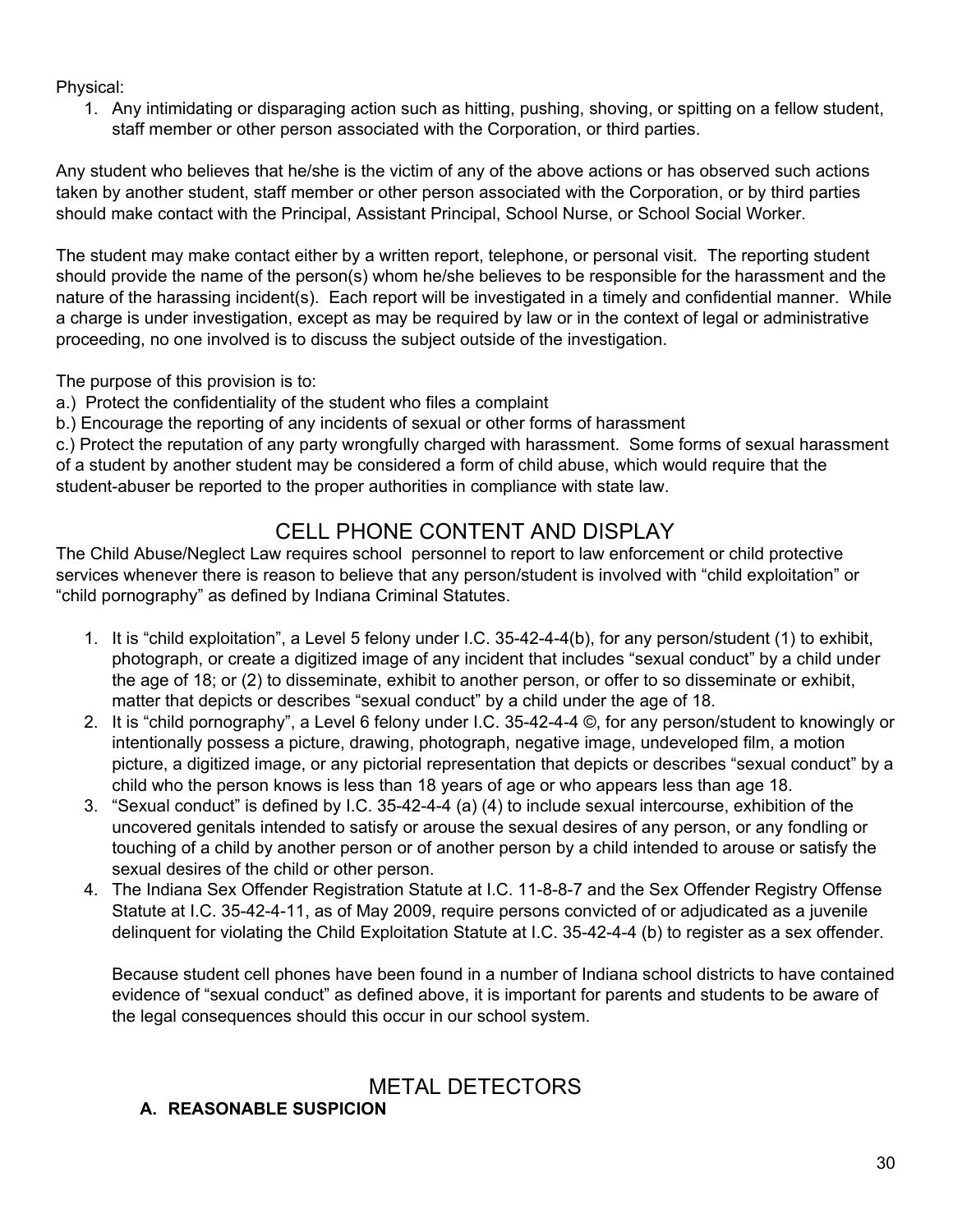When the school administration has reasonable suspicion to believe that weapons are in the possession of an identified student, the administration is authorized to use a mobile metal detector to search the student. Any search of a student's person as a result of the activation of the detector will be conducted in private and in accordance with the policy on personal searches. Only school personnel who have been trained in the usage of metal detectors, law enforcement officers assigned to the school corporation, or school resource officers shall operate the metal detectors under the direction of the administration.

### **B. ADMINISTRATIVE SUSPICION**

In view of the escalating school violence, the potential presence of weapons in our schools, and the school corporation's duty to maintain a safe learning environment, the Board of School Trustees authorizes the use of metal detectors to check a student's person or personal effects. Only school personnel who have been trained in the usage of metal detectors, law enforcement officers assigned to the school corporation, or school resource officers shall operate the metal detectors under the direction of the administration.

- 1. School officials or law enforcement officers may conduct metal detector checks of groups of individuals if the checks are done in a minimally intrusive, nondiscriminatory manner. Metal detector checks of groups of individuals may not be used to single out a particular individual or category of individuals.
- 2. If a school official or a law enforcement officer has reasonable suspicion to believe that a particular student is in possession of an illegal or unauthorized metal-containing object or weapon, he or she may conduct a metal detector check of the student's person and personal effects.

Notice of the Board policy and procedures on the use of metal detectors will be sent to parents and students and posted on the websites of the school corporation and of each elementary, middle, and high school.

The Superintendent shall develop procedures for implementing this policy. The metal detector checks will be done only in accordance with the provisions of the Board policy and procedures by school personnel or law enforcement officers under the supervision of the school administrator.

### **C. USE OF METAL DETECTORS--PROCEDURES**

The following procedures for the use of metal detectors in the schools are developed pursuant to Board policy on the Use of Metal Detectors. The Superintendent may modify and expand these procedures in any manner consistent with the Board's policy.

A notice will be posted in a central location at each elementary, middle, and high school stating that weapons are not permitted at school and that students may be required to submit to a metal detector check. In addition, the metal detector policy and these procedures will be included in the student handbooks for each elementary, middle, and high school. Notice of the Board policy and procedures on the use of metal detectors will be sent to parents and students of each elementary, middle, and high school on a regular basis throughout the school year. A notice must be sent out before the beginning of school and at least once per semester during the school year. The superintendent will determine the specific dates when the notice will be sent out throughout the school year.

### **D. METAL DETECTOR RANDOM CHECKS**

- 1. A principal may decide to conduct a random metal detector check on all students before entering the school at the beginning of the school day, or he or she may select a group of students to be checked at random on a neutral, nondiscriminatory basis. The group selected for a random check may be a classroom(s), a bus(es), or any other group of students determined by the principal in accordance with these procedures and board policy. Metal detector checks of groups of individuals may not be used to single out a particular individual or category of individuals.
- 2. Before conducting the metal detector checks, the participating administrator or law enforcement officer ("officer") will explain the scanning process to students, emphasizing that the checks are intended to maintain safe schools.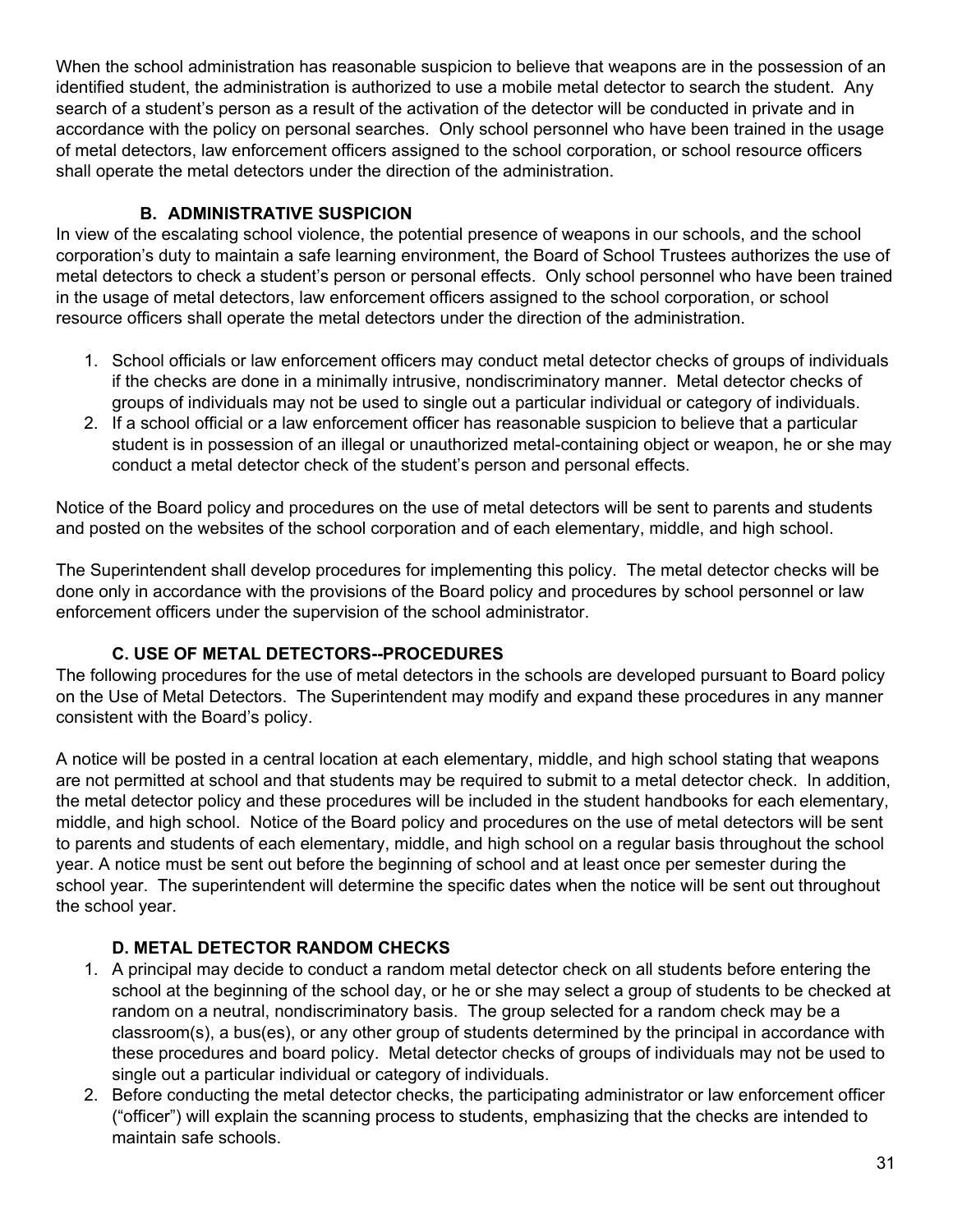- 3. An administrator or officer will escort each student with his or her personal effects into a designated area to proceed with the metal detector check. An adult will closely observe students to make sure no objects are removed from pockets or personal effects.
- 4. The administrator or officer will ask the student to remove all metal-containing objects from his or her clothing and personal effects. The administrator or officer will then scan the student without touching his or her body and scan the outside of the student's personal effects. The metal detector scan of the student's person will be done by an adult who is the same sex as the student. If the student refuses to cooperate, the administrator or officer may proceed with the check in the presence of another adult.
- 5. If the metal detector is activated during the scanning of the student's effects, the administrator or officer will ask the student to open the bag, purse, etc., and the officer will proceed to look for weapons. If the metal detector is activated during the scanning of a student's person, the student will be given a second opportunity to remove any metal-containing object from his person. A second scan will be conducted and if the metal detector is activated again, an administrator or officer of the same sex will conduct a pat-down search of the student's outer clothing in the area where the metal detector was activated. The pat-down search will be done in a private room or area and in the presence of an adult witness, when feasible. If the administrator or officer feels an object on the student's person, the student will be given an opportunity to remove the object. If he or she refuses, the administrator or officer will remove the object from the student in the presence of an adult witness of the same sex.

### **E. METAL DETECTOR CHECKS OF INDIVIDUAL STUDENTS**

Before conducting a metal detector check of an individual student, the administrator or officer must have individualized reasonable suspicion that the student is in possession of an illegal or unauthorized metal containing object or weapon. The provisions of the Board Policy regarding person searches and the use of metal detectors shall be followed under these circumstances.

If a properly conducted search yields a weapon or any other illegal material, it shall be turned over to the proper legal authorities for disposition.

### LUNCHROOM MANNERS

The following manners and rules are expected to be observed by the students in order to make lunch a pleasant and relaxing time:

- 1. Students will be courteous and polite while waiting for their trays.
- 2. Good eating manners should be observed by all students.
- 3. The cafeteria should be left in a clean/tidy condition.
- 4. After dismissal, trash should be placed in the proper receptacle.
- 5. Food may not be taken from the cafeteria.
- 6. Students may talk quietly with their neighbors in the cafeteria.
- 7. Students should treat the cooks with respect and courtesy.
- 8. Food and trash are not to be thrown.
- 9. When entering or leaving the cafeteria, the students will walk quietly in line.
- 10. Students must listen to and obey instructions given by the cafeteria supervisors.
- 11. Since the school provides a nutritious, hot lunch, food from fast food restaurants should not be brought into the cafeteria for a student. In addition, carbonated beverages or glass bottles should not be packed in a student's lunch.
- 12. After eating, students will be dismissed to go to the recess area or return to their classroom.

### RECESS

Recess is scheduled for all students at least once during the day. Students need this time for fresh air and activity. However, recess time is considered a privilege, and may be used for student/teacher resource time or extra instructional assistance. We want recess to be a safe activity period for all students and expect the following procedures to be followed.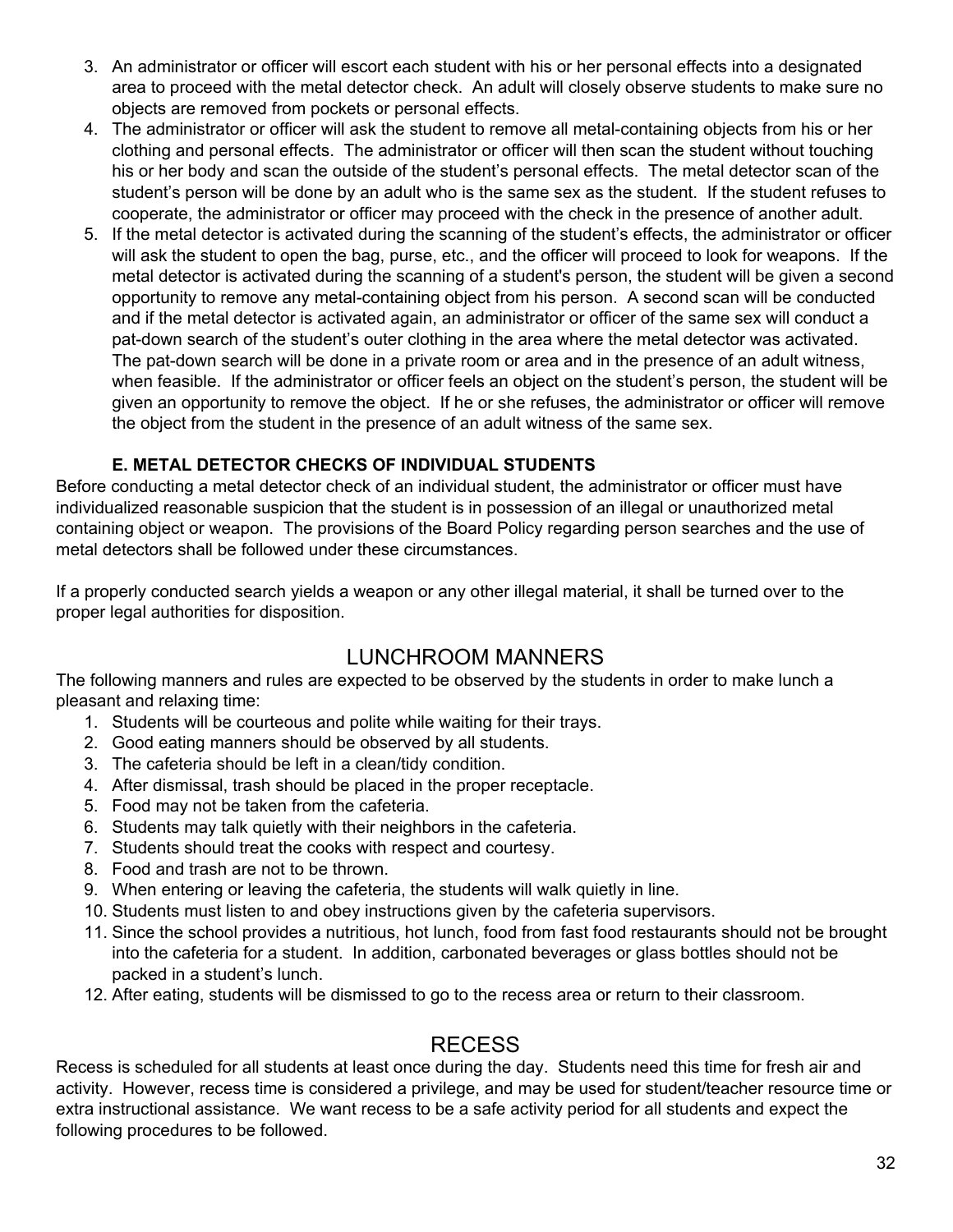- 1. Noise must be kept to a minimum when going to and from recess.
- 2. Only one person may be on a swing and no one will push. There will be no standing or sitting sideways on the swings.
- 3. Students are to go down slides feet first at all times. Only one person may go down the slide at a time.
- 4. Fighting is not allowed at recess or at any other time in school.
- 5. There is to be no eating on the playground.
- 6. Rough play, tackle football, and rock throwing are not permitted.
- 7. Throwing snowballs and sliding on the ice is not acceptable.
- 8. Children should play fairly, courteously and respectfully at all times.
- 9. Students will obey and follow all directions of teachers and supervising assistants.
- 10. All students are to go outside for recess. EXCEPTIONS: Students having a note from home stating the reason for not going out for recess. A doctor's statement is necessary when a student misses three consecutive recesses. Also, a teacher may require a student to remain inside.
- 11. Students are only to come into the building in the case of an emergency. If there is an emergency, permission will be given to the student by the recess supervisor.
- 12. Recess will be outside, weather permitting.

# TECHNOLOGY ACCEPTABLE USAGE POLICY

The computer system is the property of the corporation, and all computer software and hardware belong to it. Therefore, the district retains the right to monitor all access to and use of the internet, e-mail, computers, and network. The system is designed to keep a record of all activity on and off the internet, and this information is also corporation property. It is important for all users to understand that no use of the internet or e-mail can ever be guaranteed private.

The corporation may modify these rules and quidelines at any time by publishing modified rules on the system. The signatures on the AUP at the end of this document are legally binding and indicate that the parties have *read the terms and conditions carefully, understand their significance, and agree to abide by established rules.*

### **A. CHILDREN'S INTERNET PROTECTION ACT (CIPA)**

Northeastern Wayne School Corporation is in compliance with the Children's Internet Protection Act (CIPA) and has installed technology protection measures for all computers in the school corporation.

### **B. USER ACCOUNT PASSWORDS**

All users, staff and students, are given an account upon their entry into the district. Any person to whom an account is given is the *only* person to use that account. Each user is responsible for the security of the system. Passwords should not be shared. If a user shares a password with another, that user is as responsible for any ensuing action as the person actually performing the action, and will be held accountable.

### **C. INTERNET ACCESS**

The internet can contain information that may be judged as inaccurate, abusive, profane, sexually oriented, or illegal. Northeastern Wayne School Corporation does not dondone or permit the use of this material. The use of technology within the school setting is a privilege, not a right and it is a joint responsibility of school personnel and the parent or guardian of each student to educate the student about his or her responsibility when using the internet.

Parents and guardians must be aware that while at school, direct supervision by school personnel of each student using the computers is not always possible. Thus, students are expected to use the resources in a manner consistent with this contract and will be held responsible for their use. Additionally, parents should discuss with their children their own expectations of their child's internet use.

### **D. INTERNET SAFETY**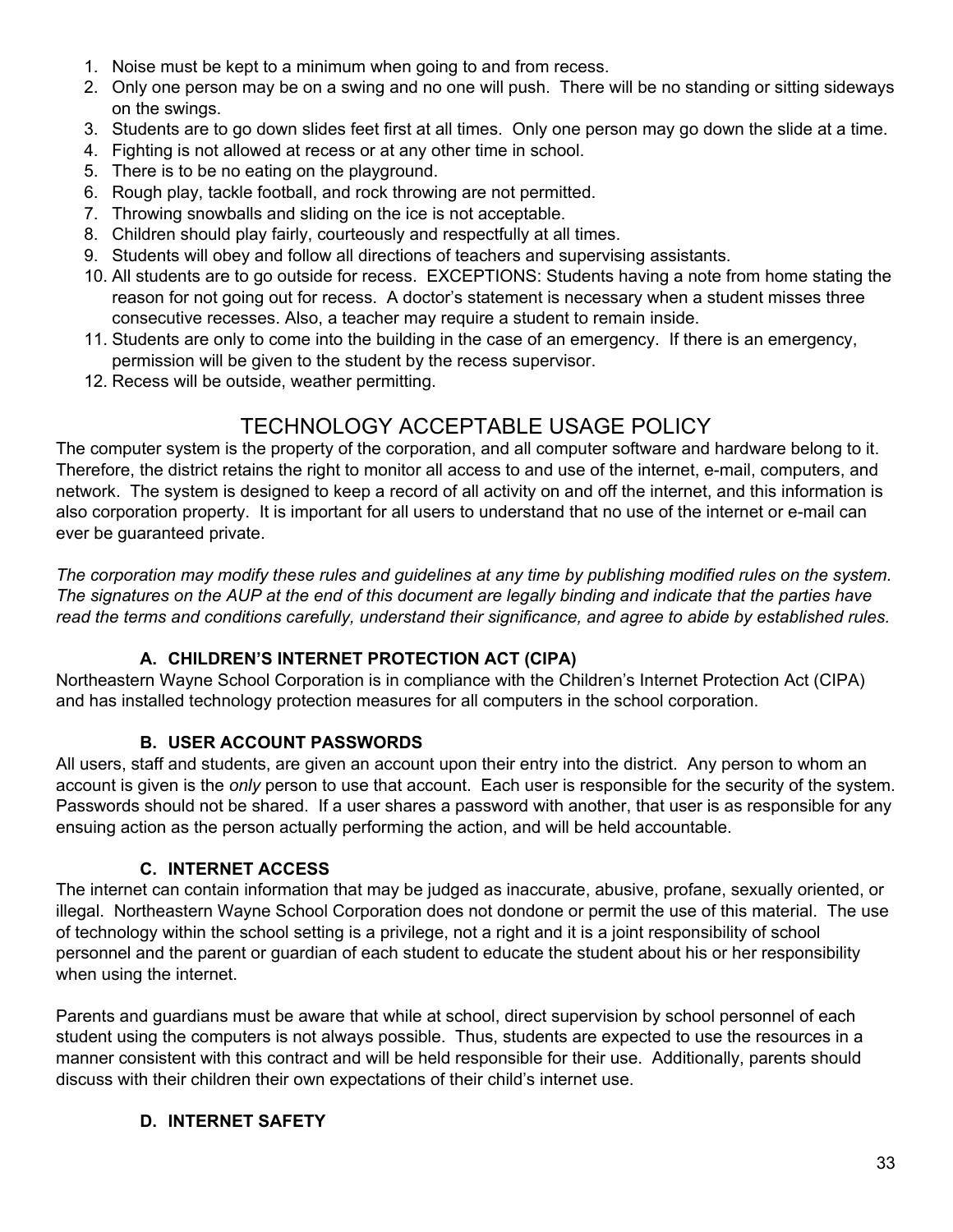In order to ensure the safety and security of students when using electronic email, chat rooms, or any other means of electronic communications, Northeastern Wayne Schools will monitor the use by students such communications when using school-provided electronic equipment or when using other electronic equipment enabled by school-provided software, network, or wireless connection.

### **E. ELECTRONIC MAIL (E-MAIL)**

Students will be assigned email addresses by the corporation. Students will also have access to any web based email accounts that are theirs. All email must follow the rules of appropriate use. Please see Rules for Communicating with Others Via Email for more information.

### **F. ACTIVITIES THAT ARE NOT PERMITTED**

- Searching, viewing, sending, or retrieving materials that are not related to school work, community service, employment or college information (hence, searching or viewing sexually explicit, profane, promotion of violence or hate, or illegal materials is not permitted)
- Plagiarism, copying, saving, or redistributing copyrighted material (users should assume that all material is copyrighted unless explicitly noted); Source, author, website source and date accessed, etc. must be present on any printed copy or inclusion in any paper, on the same basis as using quotes from text book or periodical
- Subscription to any services
- Any use of district computers for financial gain
- Sharing of the user's or another's home address, phone number, or other personal information
- Playing games or using other interactive sites such as chats, unless specifically assigned by a teacher
- Unauthorized access, including "hacking", and any activity that violates a school rule or a local, stat, or federal law
- Offenses such as threats, theft, and violation of another person's rights will result in prosecution to the full extent of the law
- Forging electronic mail messages or using an account owned by others
- Gaining or attempting to gain unauthorized access to the files of others, or vandalizing the data of another user
- Invading the privacy of others
- Posting anonymous messages

If a student has any questions about whether a specific activity is permitted, he or she should ask a teacher or administrator.

### **G. STUDENT RIGHTS**

Students' right to free speech applies to communication on the internet. Northeastern Wayne School Corporation's electronic network is considered a limited forum, similar to the school newspaper, and therefore the district may restrict a student's speech for valid educational reasons.

An individual search will be conducted if there is reasonable suspicion that a student has violated this policy or the law. The investigation will be reasonable and related to the suspected violation.

### **H. DUE PROCESS**

The district will cooperate with local, state, or federal officials in any investigation related to any illegal activities conducted through the district network.

In the event there is an allegation that a student has violated the district acceptable use policy, the student will be provided with a written notice of the alleged violation. An opportunity will be provided to present an explanation before an administrator.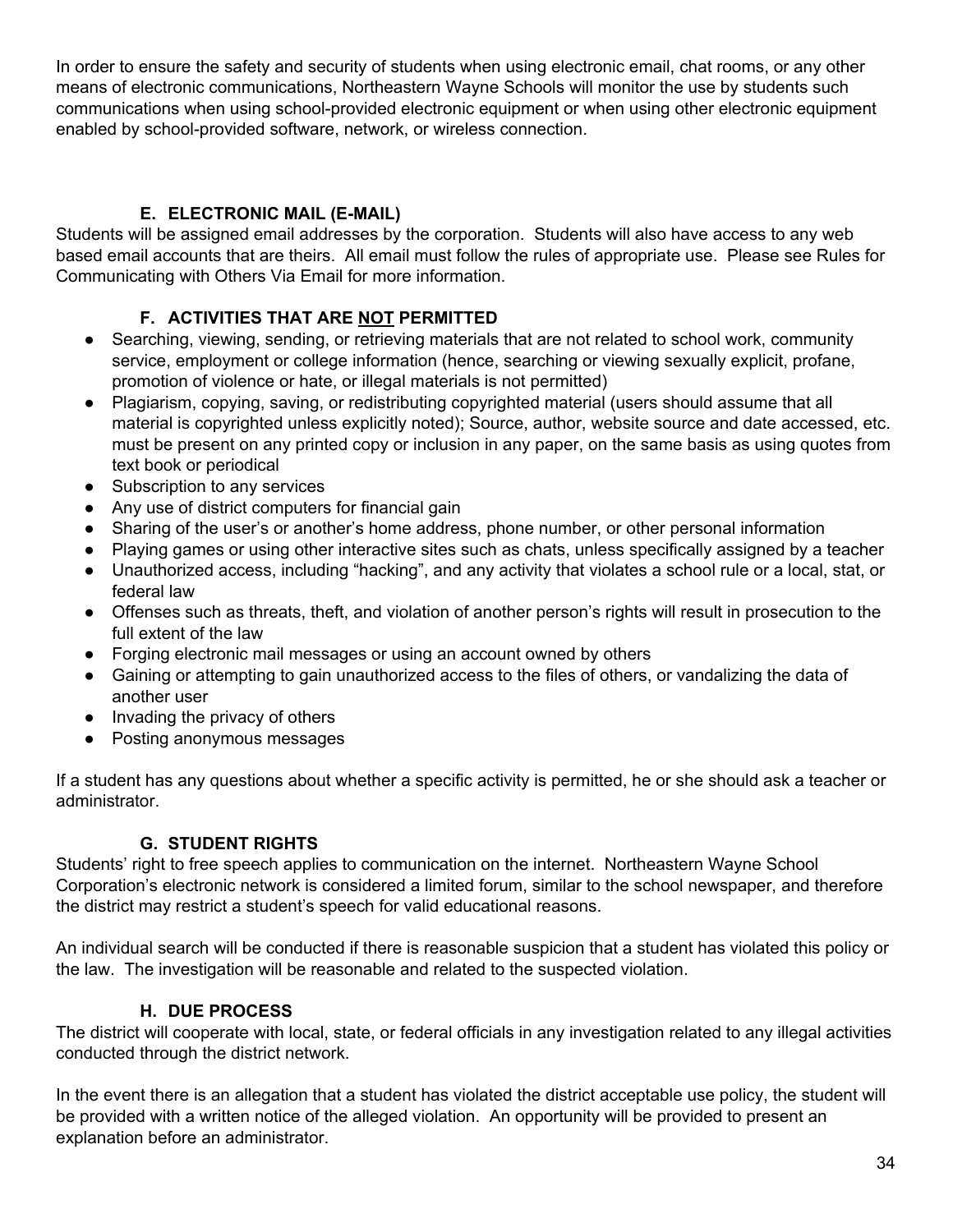Disciplinary actions will be tailored to meet specific concerns related to the violation and to assist the student in gaining the self-discipline necessary to behave appropriately on an electronic network. Violations of the acceptable use regulation and policy may result in a loss of access as well as other disciplinary or legal action.

If the violation also involves a violation of other provisions of other school rules, it will be handled in a manner described in the school rules. Additional restrictions may be placed on a student's use of his/her network account.

### **I. LIMITATION OF LIABILITY**

The corporation makes no guarantee that the functions or the services provided by or through the deistric network will be error-free or without defect. The district will not be responsible for any damage suffered, including but not limited to, loss of data, or interruptions of service. The corporation is not responsible for the accuracy or quality of the information obtained through or stored on the network. The corporation will not be responsible for financial obligations arising through the unauthorized use of the network.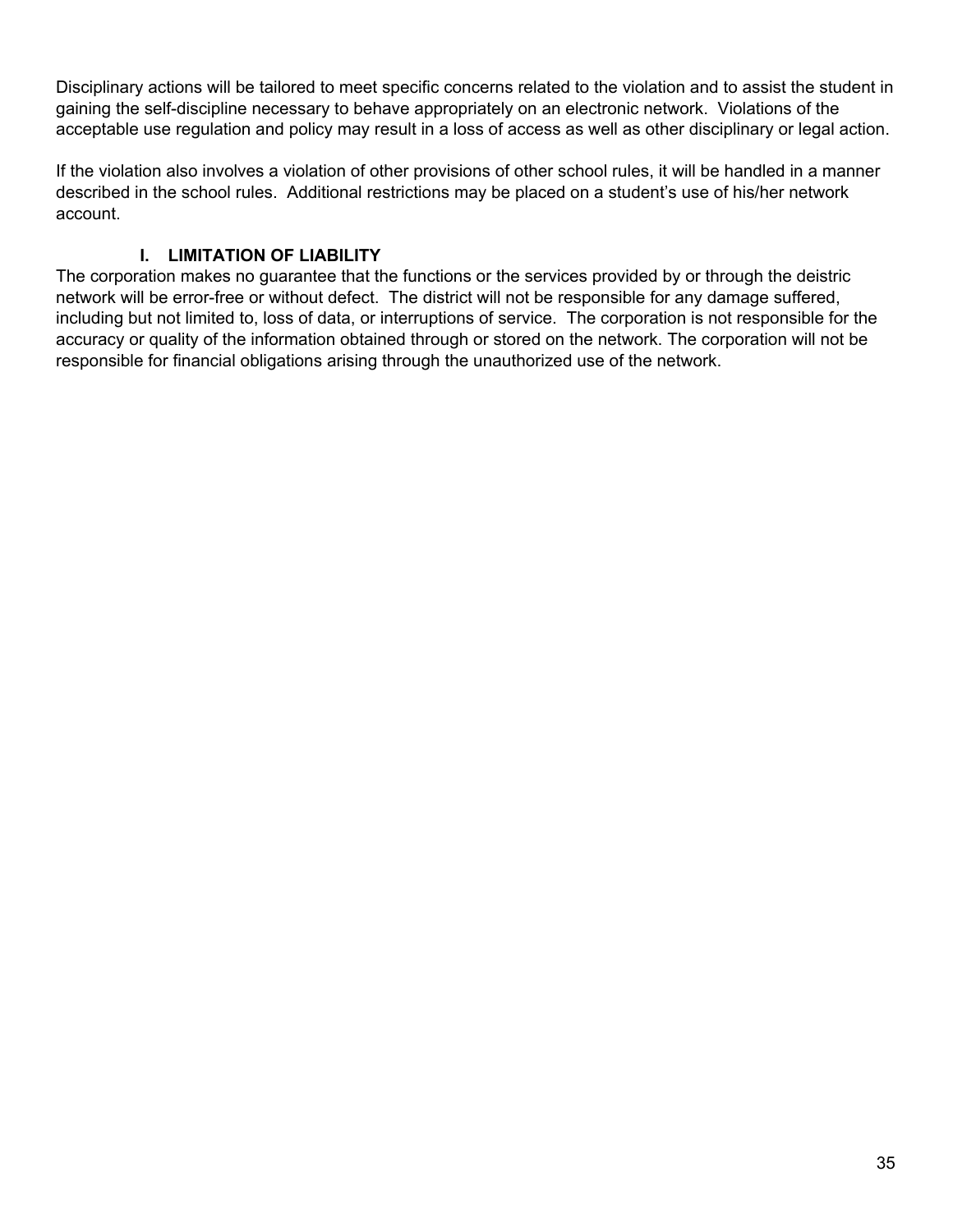#### **NORTHEASTERN ELEMENTARY SCHOOL 2019-2020**

| <b>Student Name</b> | Grade | Teacher |
|---------------------|-------|---------|
|                     |       |         |

#### **PERMISSION TO PHOTOGRAPH/VIDEO**

We do \_\_\_\_\_ do not \_\_\_\_\_ grant permission for photographs or videotapes of our child's image and/or work to be used.

Student's initials: <br> Parent's initials:

#### **TECHNOLOGY ACCEPTABLE USAGE AGREEMENT**

We have read the Acceptable Use Policy for School Technology and understand its significance. We have discussed the rules for technology use at school. We understand that access to technology is designed for educational purposes, and it is the student's obligation to use the resources in a responsible manner. We recognize it is impossible for the school district to totally restrict access to controversial materials, and we will not hold them responsible for materials children may acquire on the network. We accept full responsibility for supervision of technology use outside of school. We hereby give permission for my child to use school technology.

Student's initials: example and the example of the Parent's initials:

#### **HANDBOOK**

We have read and reviewed the Northeastern Elementary Student/Parent Handbook. In signing, we indicate an awareness of school practices and procedures. Failure to sign and return this form does not exempt your child from being bound by the school practices and policies set forth in the Student/Parent Handbook.

Student's initials: example and the example of the Parent's initials:

### **CONSENTS AND EMERGENCY MEDICAL AUTHORIZATION PERMIT**

I understand that in order to provide the safest possible environment and most complete educational program for my child, the school needs to be informed of any health or medical conditions that may affect my child's school day or impact their learning. I understand that medications of any kind are not allowed on school grounds without the proper medical authorization on file. I understand that for the safety of my child, or to provide for their educational program the school nurse may need to share information about my child's condition with appropriate school staff. This will be done in a confidential manner. If I do not wish that information shared, I must request this in writing and file it with the school nurse. Whenever my child is involved in a school activity and I am unavailable or otherwise unable to provide authorization directly, I grant the school principal or his/her designee the authority to act for me and to provide any required consents and authorization for the delivery of emergency medical care, diagnosis, and treatment, including surgical intervention, if necessary, on behalf of this minor child and do all the other necessary things as I might or could do to provide for the child's health and safety, if I were present. This authorization is valid for the current year or until such time as I withdraw the authorization.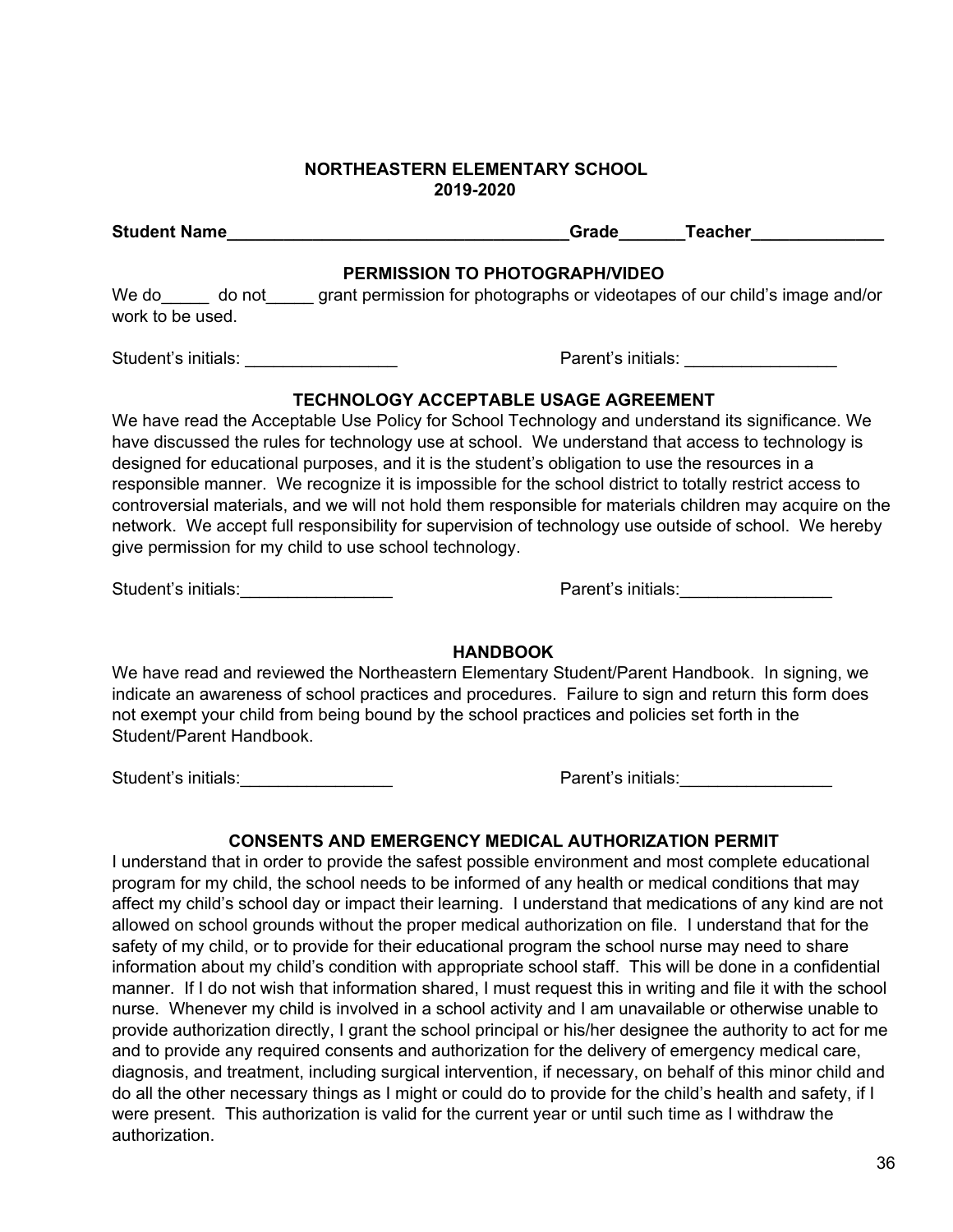| <b>Parent Signature:</b>  | Date: |
|---------------------------|-------|
| <b>Student Signature:</b> | Date: |

**Important Notice to Students and Parents Regarding Cell Phone Content and Display** (From page 32-33 of the Parent/Student Handbook)

The Child Abuse/Neglect Law requires school personnel to report to law enforcement or child protective services whenever there is reason to believe that any person/student is involved with "child exploitation" or "child pornography" as defined by Indiana Criminal Statutes.

- 1. It is "child exploitation", a Level 5 felony under I.C. 35-42-4-4(b), for any person/student (1) to exhibit, photograph, or create a digitized image of any incident that includes "sexual conduct" by a child under the age of 18; or (2) to disseminate, exhibit to another person, or offer to so disseminate or exhibit, matter that depicts or describes "sexual conduct" by a child under the age of 18.
- 2. It is "child pornography", a Level 6 felony under I.C. 35-42-4-4 ©, for any person/student to knowlingly or intentionally *possess* a picture, drawing, photograph, negative image, undeveloped film, a motion picture, a digitized image, or any pictorial representation that depicts or describes "sexual conduct" by a child who the person knows is less than 18 years of age or who appears less than 18 years of age.
- 3. "Sexual conduct" is defined by I.C. 35-42-4-4(a) (4) to include sexual intercourse, exhibition of the uncovered genitals intended to satisfy or arouse the sexual desires of any person, or any fondling or touching of a child by another person or of another person by a child intended to arouse or satisfy the sexual desires of the child or other person.
- 4. The Indiana Sex Offender Registration Statute at I.C. 11-8-8-7 and the Sex Offender Registry Offense Statute at I.C. 35-42-4-11, as of May 2009, require persons convicted of or adjudicated as a juvenile delinquent for violating the Child Exploitation Statute at I.C. 35-42-4-4(b) to register as a sex offender.
- 5. Because student cell phones have been found in a number of Indiana school districts to have contained evidence of "sexual conduct" as defined above, it is important for parents and students to be aware of the legal consequences should this occur in our school system.

By signing below, the student acknowledges a level of understanding of the rules and regulations concerning cell phone use and possession as outlined in the Student/Parent Handbook. The student also understands the degree of consequences possible for the contents of his/her cell phone and its use as described by the aforementioned Indiana codes.

\*\*\*\*\*\*\*\*\*\*\*\*\*\*\*\*\*\*\*\*\*\*\*\*\*\*\*\*\*\*\*\*\*\*\*\*\*\*\*\*\*\*\*\*\*\*\*\*\*\*\*\*\*\*\*\*\*\*\*\*\*\*\*\*\*\*\*\*\*\*\*\*\*\*\*\*\*\*\*\*\*\*\*\*\*\*\*\*\*\*\*\*\*\*\*\*\*\*\*\*\*\*\*\*\*\*\*\*\*\*\*\*\*\*\*\*\*\*\*\*\*\*\*\*\*\*

As the student's parent or legal guardian, I acknowledge my understanding of the degree of consequences possible for the contents of my student's cell phone and its use as described by the aforementioned Indiana Codes and will reimburse the Corporation for any fees, expenses, or damages incurred as a result of my child's violation of any of the regulations presented within the Student/Parent Handbook.

| Student's Name     | Grade: |
|--------------------|--------|
|                    | Date:  |
| Parent's Name      | Date:  |
| Parent's Signature | Date:  |